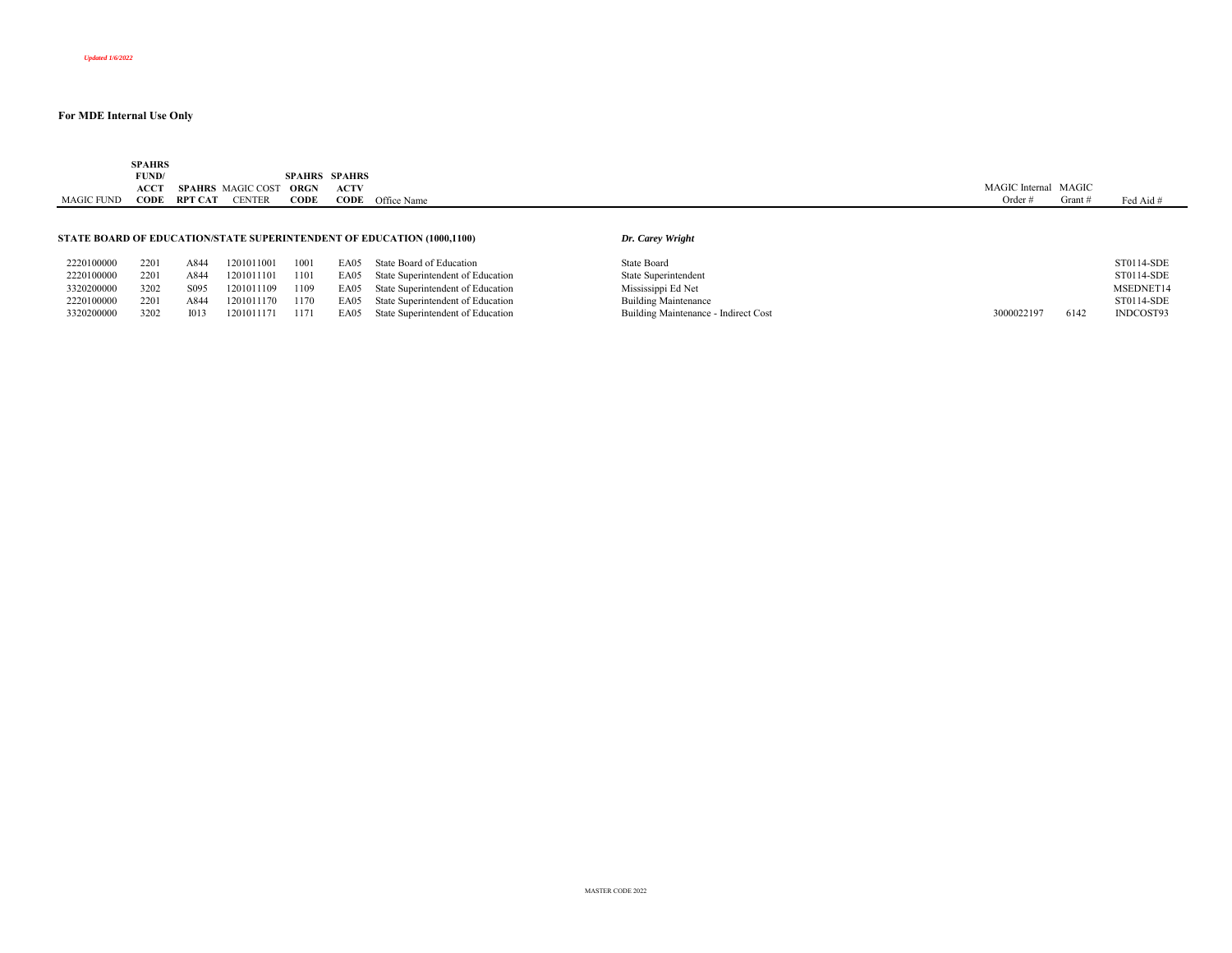|            | <b>SPAHRS</b> |                     |                          |                      |             |                                                                                       |                    |                      |         |            |
|------------|---------------|---------------------|--------------------------|----------------------|-------------|---------------------------------------------------------------------------------------|--------------------|----------------------|---------|------------|
|            | FUND/         |                     |                          | <b>SPAHRS SPAHRS</b> |             |                                                                                       |                    |                      |         |            |
|            | ACCT          |                     | <b>SPAHRS</b> MAGIC COST | ORGN                 | <b>ACTV</b> |                                                                                       |                    | MAGIC Internal MAGIC |         |            |
| MAGIC FUND |               | <b>CODE RPT CAT</b> | <b>CENTER</b>            | CODE                 |             | <b>CODE</b> Office Name                                                               |                    | Order $#$            | Grant # | Fed Aid #  |
|            |               |                     |                          |                      |             |                                                                                       |                    |                      |         |            |
|            |               |                     |                          |                      |             |                                                                                       |                    |                      |         |            |
|            |               |                     |                          |                      |             | <b>DEPUTY SUPERINTENDENT - CHIEF OF ADVOCACY AND COUNSEL - Advocacy &amp; Counsel</b> | Joe Goff           |                      |         |            |
|            |               |                     |                          |                      |             |                                                                                       |                    |                      |         |            |
| 2220100000 | 2201          | A844                | 1201011301               | 1301                 |             | EA05 Chief of Advocacy & Counsel-Advocacy & Counsel                                   | Advocacy & Counsel |                      |         | ST0114-SDE |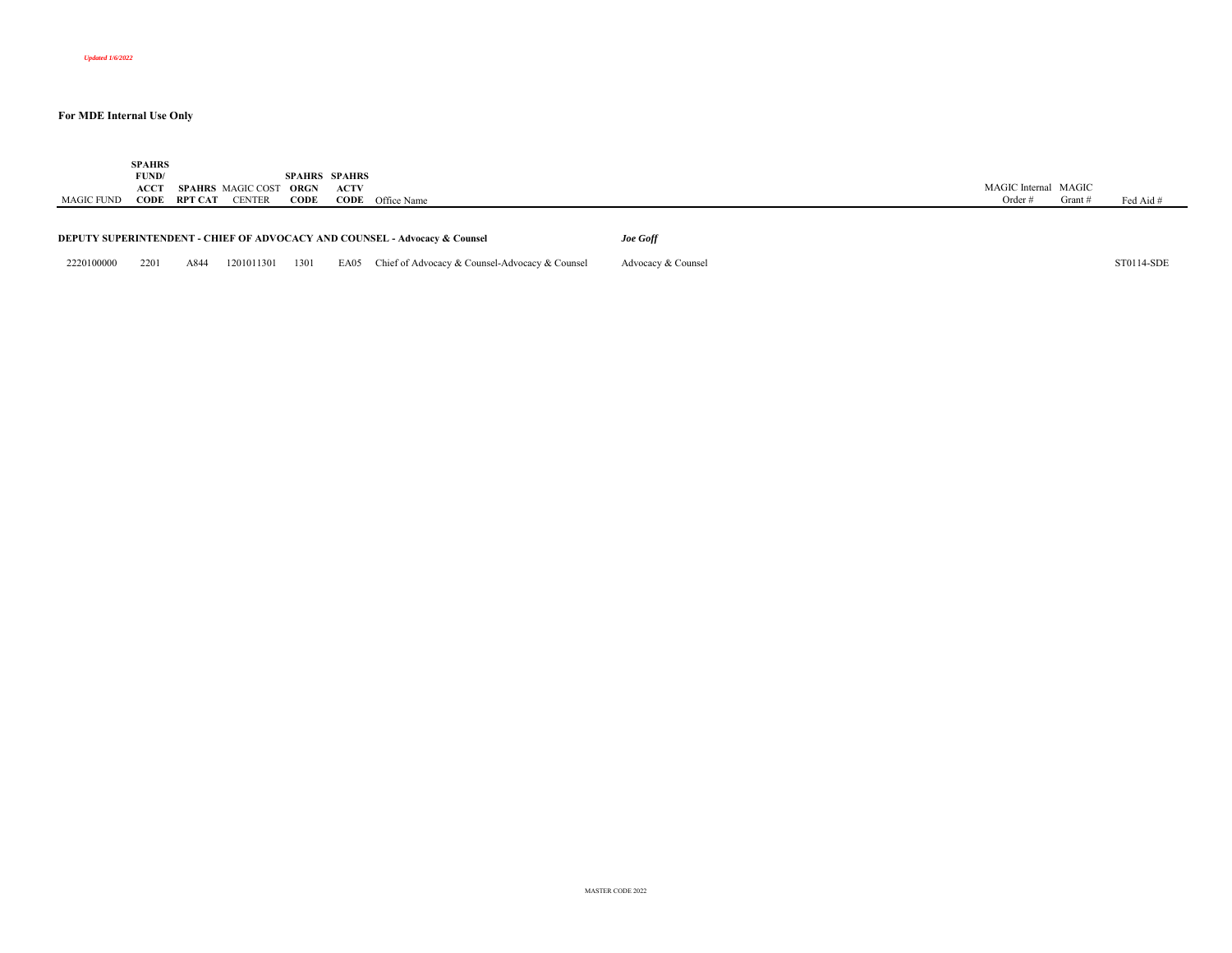|            | <b>SPAHRS</b><br>FUND/<br>ACCT |         | <b>SPAHRS</b> MAGIC COST | ORGN | <b>SPAHRS SPAHRS</b><br><b>ACTV</b> |                                                                                                                   | MAGIC Internal MAGIC |         |            |
|------------|--------------------------------|---------|--------------------------|------|-------------------------------------|-------------------------------------------------------------------------------------------------------------------|----------------------|---------|------------|
| MAGIC FUND | CODE                           | RPT CAT | <b>CENTER</b>            | CODE |                                     | <b>CODE</b> Office Name                                                                                           | Order $#$            | Grant # | Fed Aid #  |
|            |                                |         |                          |      |                                     | <b>COMMUNICATIONS &amp; GOVERNMENT RELATIONS - Communications &amp; Government Relations (1200)</b><br>Pete Smith |                      |         |            |
| 2220100000 | 2201                           | A844    | 1201061201               | 1201 | EA05                                | Comm & Gov Relations-Communications & Government ReCommunications & Government Relations                          |                      |         | ST0114-SDE |
| 3320200000 | 3202                           | 1013    | 1201061204               | 1204 | EA05                                | Comm & Gov Relations-Communications & Government ReIndirect Cost                                                  | 3000022198           | 6142    | INDCOST93  |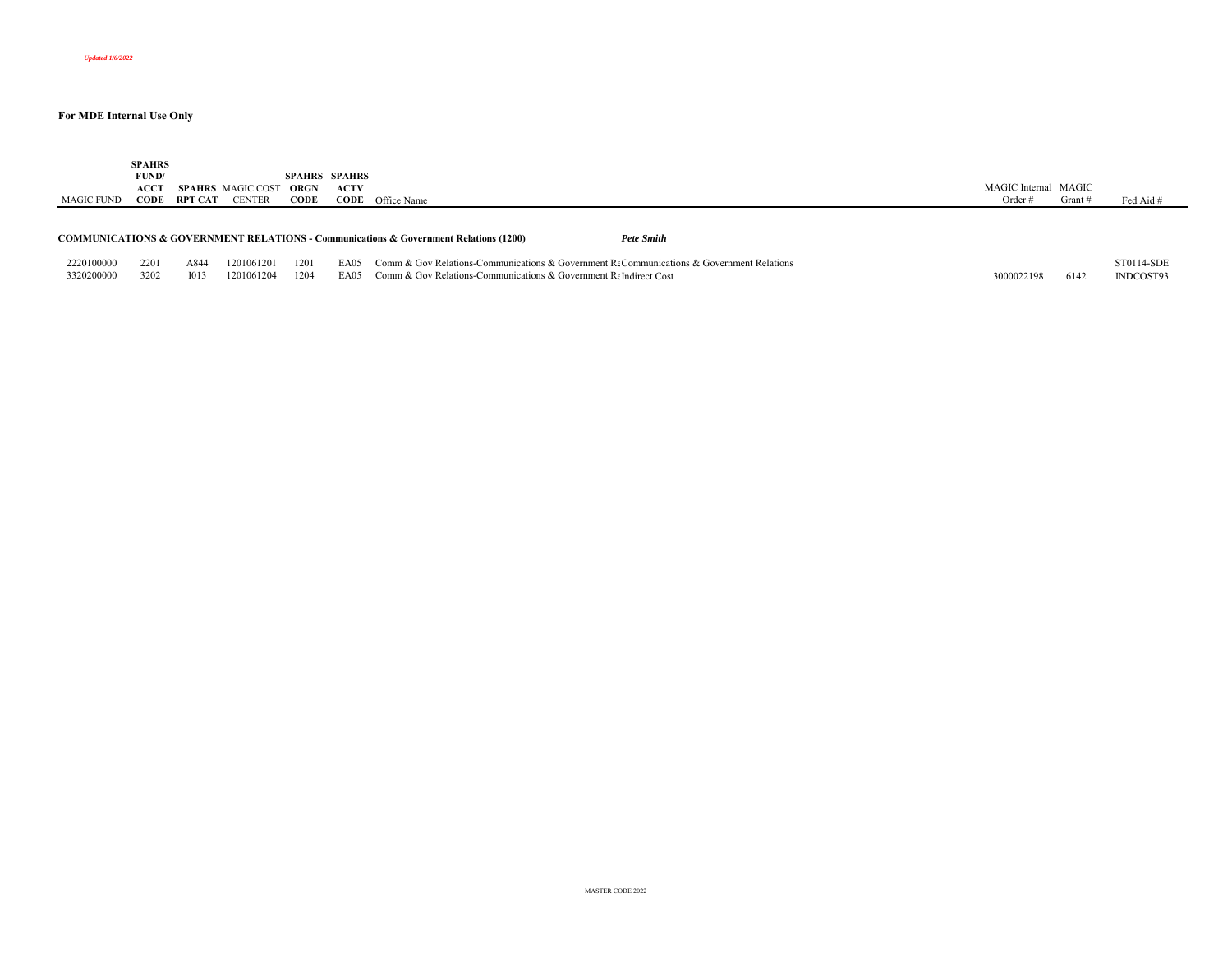|                   | SPAHRS      |         |                   |      |                      |                         |                |       |           |
|-------------------|-------------|---------|-------------------|------|----------------------|-------------------------|----------------|-------|-----------|
|                   | FUND/       |         |                   |      | <b>SPAHRS SPAHRS</b> |                         |                |       |           |
|                   | <b>ACCT</b> |         | SPAHRS MAGIC COST | ORGN | <b>ACTV</b>          |                         | MAGIC Internal | MAGIC |           |
| <b>MAGIC FUND</b> | CODE        | RPT CAT | <b>CENTER</b>     | CODE |                      | <b>CODE</b> Office Name | Order $#$      | Grant | Fed Aid # |

# **DEPUTY SUPERINTENDENT - CHIEF INFORMATION OFFICER - Technology & Strategic Services (1700)** *John Kr*

| John Kraman |  |
|-------------|--|
|             |  |

| 2220100000 | 2201 | A844              | 1201021701 | 1701 | EA05        | Chief Information Officer-OTSS                    | Technology & Strategic Services                                           |            |      | ST0114-SDE          |
|------------|------|-------------------|------------|------|-------------|---------------------------------------------------|---------------------------------------------------------------------------|------------|------|---------------------|
| 2220100000 | 2201 | A844              | 1201021703 | 1703 | EA05        | Chief Information Officer-OTSS                    | <b>State Educ Technology</b>                                              |            |      | ST0114-SDE          |
| 3320200000 | 3202 | <b>I013</b>       | 1201021704 | 1704 | EA05        | Chief Information Officer-OTSS                    | <b>Indirect Cost</b>                                                      | 3000022199 | 6142 | INDCOST93           |
| 3320200000 | 3202 | T <sub>100</sub>  | 1201021705 | 1705 | EA05        | Chief Information Officer-OTSS                    | <b>Education Publications Fund</b>                                        | 2000001105 |      | 906105              |
| 3320200000 | 3202 | H <sub>020</sub>  | 1201021706 | 1706 | EA07        | Chief Information Officer-OTSS                    | <b>USOE-NCES</b>                                                          | 2000001363 |      | E-RS89037025        |
| 6420100000 |      |                   | 1201021707 | 1707 | EA05        | Chief Information Officer-OTSS                    | MSIS - Capital Expense Funds                                              |            |      |                     |
| 2220100000 | 2201 | A844              | 1201021708 | 1708 | EA05        | Chief Information Officer-OTSS                    | State Data Conference (General Funds)                                     |            |      | ST0114-SDE          |
| 3320200000 | 3202 | S <sub>0</sub> 83 | 1201021709 | 1709 | EA05        | Chief Information Officer-OTSS                    | State Data Conference (Special Funds)                                     | 2000001153 |      | <b>STDATACONF</b>   |
| 2220100000 | 2201 | A844              | 1201021710 | 1710 | EA1         | Chief Information Officer-OTSS                    | Network Backbone                                                          |            |      | ST0114-SDE          |
| 2220100000 | 2201 | A844              | 120102171  | 1711 | EA11        | Chief Information Officer-OTSS                    | Regional Hub/District Connectivity                                        |            |      | ST0114-SDE          |
| 5320100000 | 3201 | <b>B6B9</b>       | 1201021717 | 1717 | EA05        | Chief Information Officer-OTSS                    | Mississippi's PK-16 Data Initiative (Statewide Longitudinal Data Systems) | 3000021436 | 5462 | ER372A150043        |
| 5320100000 | 3201 | <b>B6B6</b>       | 1201021717 | 1717 | EA05        | Chief Information Officer-OTSS                    | Mississippi's PK-16 Data Initiative (Statewide Longitudinal Data Systems) | 3000016331 | 3933 | ER372A150043-16     |
| 5320100000 | 3201 | <b>B6B</b>        | 1201021717 | 1717 | EA05        | Chief Information Officer-OTSS                    | Mississippi's PK-16 Data Initiative (Statewide Longitudinal Data Systems) | 3000020430 | 5121 | ER372A150043-17     |
| 5320100000 | 3201 | <b>B6B8</b>       | 1201021717 | 1717 | EA5         | Chief Information Officer-OTSS                    | Mississippi's PK-16 Data Initiative (Statewide Longitudinal Data Systems) | 3000024871 | 7117 | ER372A150043-18     |
| 2220600000 | 2206 | A504              | 1201021718 | 1718 | EE01        | Chief Information Officer-OTSS                    | Vocational Education (Technology & Strategic Services)                    |            |      | ST0614-VE           |
| 5320100000 | 3201 | M014              | 1201021722 | 1722 | <b>EA02</b> | Chief Information Officer-OTSS                    | Child Nutrition Data                                                      | 3000004347 | 2025 | FSL13-SAE           |
| 2220100000 | 2201 | A844              | 1201021729 | 1729 | EA05        | Chief Information Officer-OTSS                    | MSIS Student Level Database (GF)                                          |            |      | ST0114-SDE          |
| 3320300000 | 3203 | K307              | 1201021732 | 1732 | EA05        | Chief Information Officer-OTSS                    | <b>Student Level Database</b>                                             |            |      | <b>STLEVELDBTR</b>  |
| 5320100000 | 3201 |                   | 1201021735 | 1735 | EA05        | Chief Information Officer-OTSS                    | <b>IDEA Data Systems OTSS Support</b>                                     | 3000004374 | 2028 | EH027A130146        |
| 4420100000 | 4201 | E354              | 1201021743 | 1743 | EA05        | Chief Information Officer-OTSS                    | EE-Performance Based Accreditation                                        |            |      | EE-ACCRED14         |
| 4420100000 | 4201 | <b>EEMS</b>       | 1201021745 | 1745 | EA05        | Chief Information Officer-OTSS                    | <b>EEF MSIS</b>                                                           |            |      | EE-ACCRED14         |
| 3320200000 | 3202 | S <sub>445</sub>  | 1201021765 | 1765 | EA05        | Chief Information Officer-OTSS                    | District Tech Training                                                    |            |      | <b>DISTTECHTRNG</b> |
| 3320200000 | 3202 | S446              | 1201021765 | 1765 | EA05        | Chief Information Officer-OTSS                    | <b>MSIS</b> User Training                                                 |            |      | <b>MSISUSERTRNG</b> |
| 3320200000 | 3202 | S450              | 1201021767 | 1767 | EA05        | Chief Information Officer-OTSS                    | E-Rate Discount Program                                                   | 3000023890 | 6793 | <b>ERATEDISC</b>    |
| 6820120100 | 8201 |                   | 1201021780 | 1780 | EA05        | Chief Information Officer-OTSS                    | Equity in Distance Learning Act                                           | 3000029636 | 8491 |                     |
| 6820120100 | 8201 |                   | 1201021780 | 1780 | EA05        | Chief Information Officer-OTSS                    | Equity in Distance Learning Act                                           | 6000003389 | 8491 |                     |
| 6820120200 | 8201 |                   | 1201021785 | 1785 | EA05        | Chief Information Officer-OTSS                    | MS Pandemic Response Broadband Availability Grant Program Fund            | 6000003390 | 8499 |                     |
| 2220100000 | 2201 | A844              | 1201058403 | 8403 | EA08        | School Improvement, Oversight & Recovery-Dep Supt | Deputy Superintendent - Conservators                                      |            |      | ST0114-SDE          |
|            |      |                   |            |      |             |                                                   |                                                                           |            |      |                     |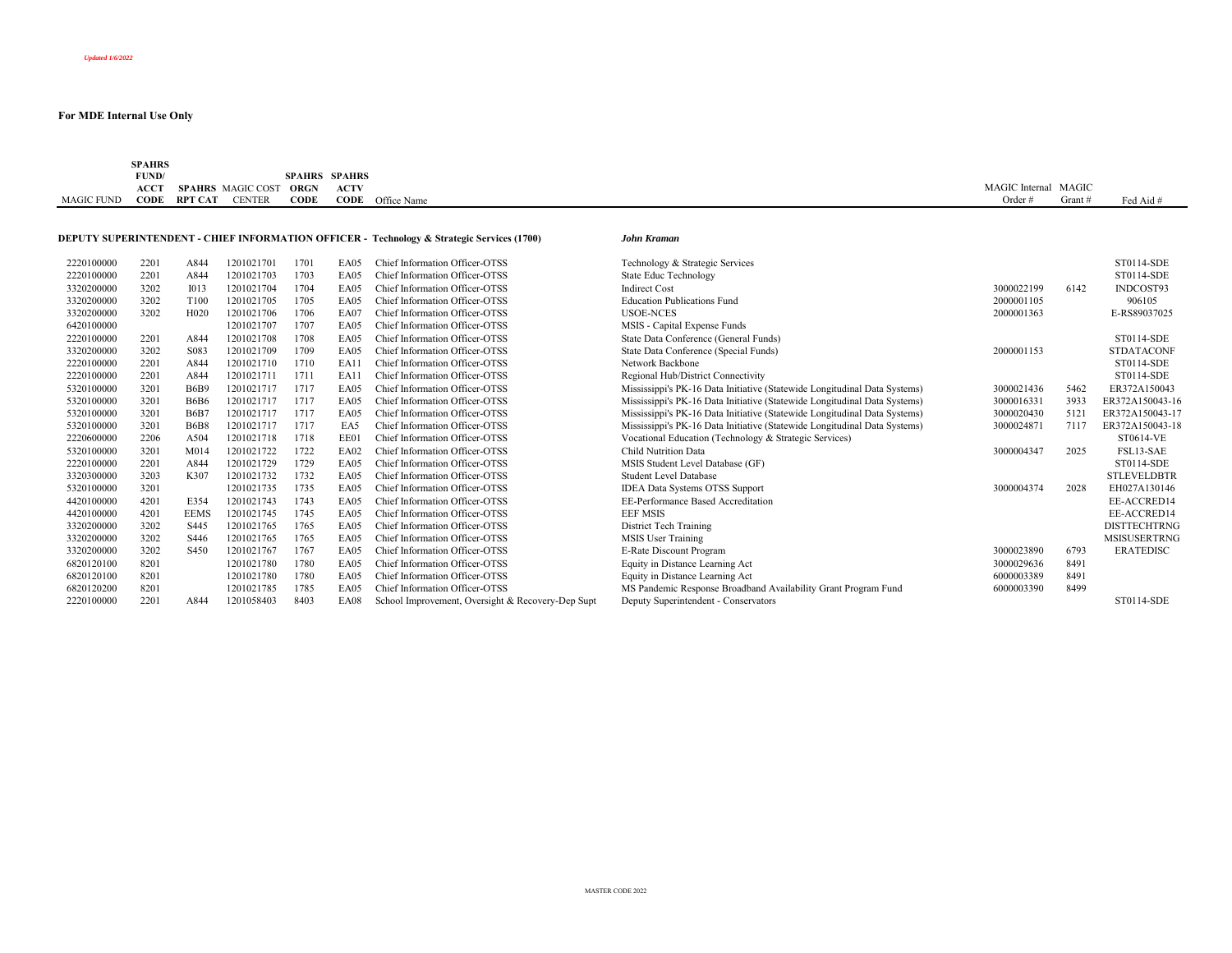MAGIC FUND **SPAHRS FUND/ ACCT SPAHRS** MAGIC COST **ORGN CODE RPT CAT** CENTER **SPAHRS SPAHRS CODEACTV CODE** Office Name MAGIC Internal MAGIC Order # Grant # Fed Aid # **EDUCATIONAL ACCOUNTABILITY - Public Reporting (3300)** *Donna Hales*

3320200000 3202 I013 1201023350 3350 EA07 Educational Accountability-Public Reporting Indirect Cost 3000022208 6142 INDCOST93

| 2220100000 |  |  | 2201 A844 1201023301 3301 EA07 Educational Accountability-Public Reporting | Public Reporting |  | ST0114-SDE |
|------------|--|--|----------------------------------------------------------------------------|------------------|--|------------|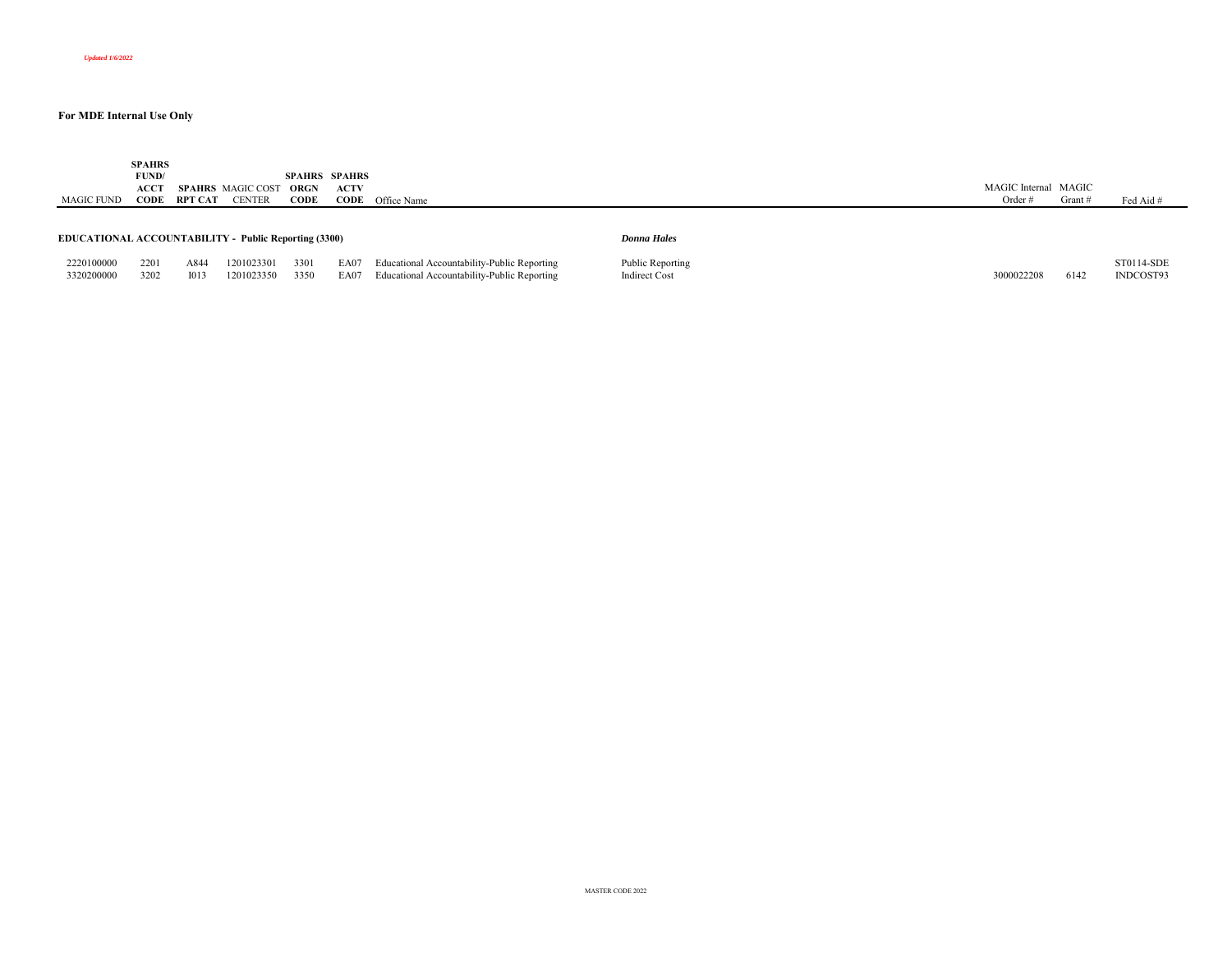|            | <b>SPAHRS<br/>FUND/</b> |         |                          |             | <b>SPAHRS SPAHRS</b> |             |                |       |           |
|------------|-------------------------|---------|--------------------------|-------------|----------------------|-------------|----------------|-------|-----------|
|            | $ACC^{\tau}$            |         | <b>SPAHRS</b> MAGIC COST | <b>ORGN</b> | <b>ACTV</b>          |             | MAGIC Internal | MAGIC |           |
| MAGIC FUND | CODE                    | RPT CAT | <b>CENTER</b>            | CODE        | CODE                 | Office Name | Order a        | Grant | Fed Aid # |
|            |                         |         |                          |             |                      |             |                |       |           |

#### **DEPUTY SUPERINTENDENT - CHIEF ACADEMIC OFFICER**

#### *Dr. Kim Benton (Interim)*

| 2220100000 | 2201 | A844 | 1201032001 2001 |      | EA05 Deputy Supt - Chief Academic Officer                                                           | Deputy State Superintendent - Chief Academic Officer             |                 | ST0114-SDE |
|------------|------|------|-----------------|------|-----------------------------------------------------------------------------------------------------|------------------------------------------------------------------|-----------------|------------|
| 3320200000 | 3202 |      | 1201032003 2003 |      | EA05 Emergency Assistance for Non-Public Schools Sp Fds                                             | Emergency Assistance for Non-Public Schools - Special Funds FY22 | *Rec'd from DFA |            |
| 2220100000 | 2201 | A844 | 1201058405 8405 |      | EA08 School Improvement, Oversight & Recovery-Dep Supt Superintendent's Academy                     |                                                                  |                 | ST0114-SDE |
| 2220600000 | 2206 | A504 | 1201058460      | 8460 | EE01 School Improvement, Oversight & Recovery-Schl Improv Vocational Education (School Performance) |                                                                  |                 | ST0614-VE  |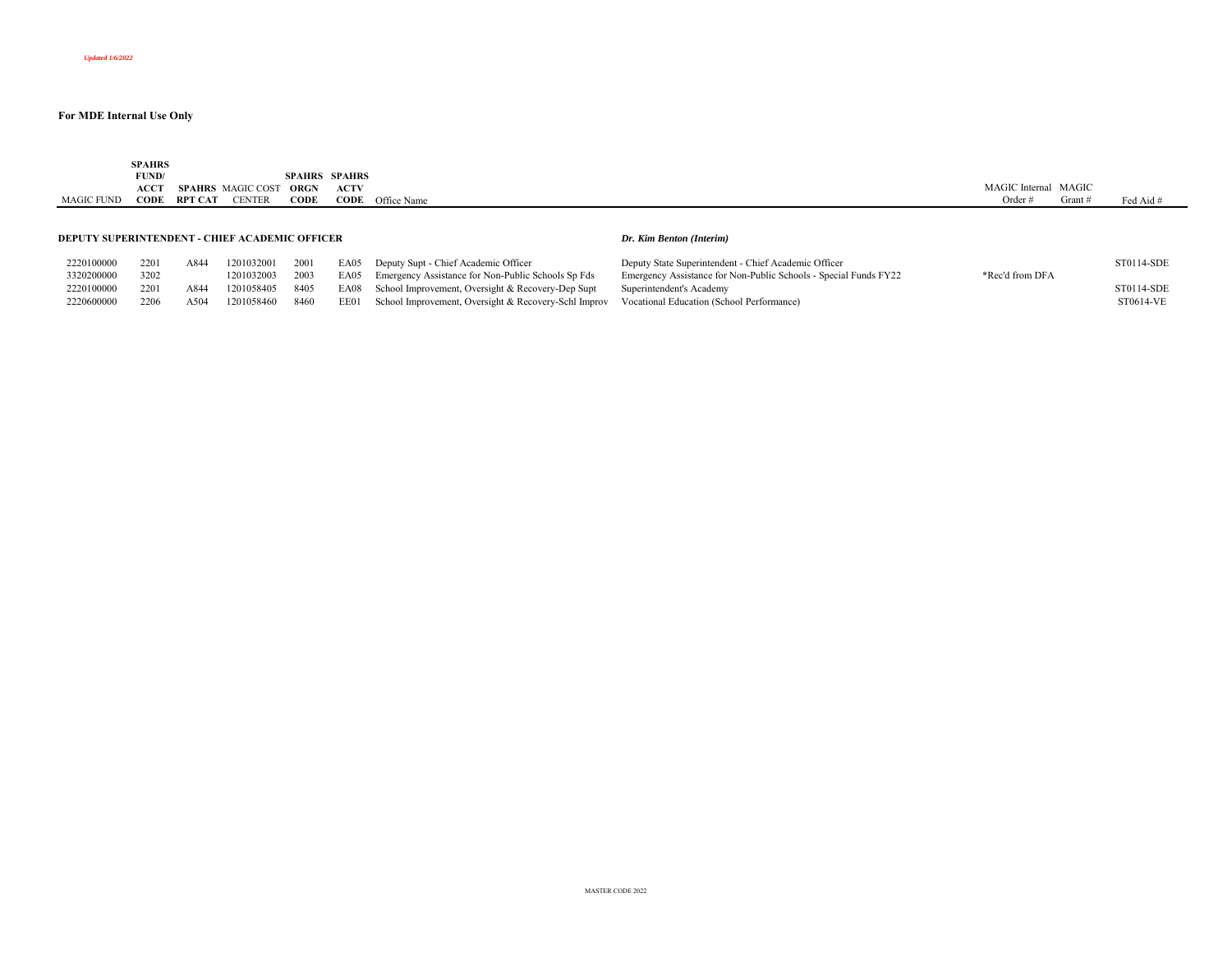|            | <b>SPAHRS</b> |         |                          |                      |             |                         |                      |         |           |
|------------|---------------|---------|--------------------------|----------------------|-------------|-------------------------|----------------------|---------|-----------|
|            | FUND/         |         |                          | <b>SPAHRS SPAHRS</b> |             |                         |                      |         |           |
|            | <b>ACCT</b>   |         | <b>SPAHRS</b> MAGIC COST | ORGN                 | <b>ACTV</b> |                         | MAGIC Internal MAGIC |         |           |
| MAGIC FUND | <b>CODE</b>   | RPT CAT | <b>CENTER</b>            | CODE                 |             | <b>CODE</b> Office Name | Order $#$            | Grant # | Fed Aid # |

## **CHIEF OPERATIONS OFFICER - Healthy Schools (2050)** *Scott Clements*

| 2220100000 | 2201 | A844             | 1201032005 | 2005 | EA03 | Chief Operations Officer-Healthy Schools | Nurse Pilot Program                         |            |      | ST0114-SDE         |
|------------|------|------------------|------------|------|------|------------------------------------------|---------------------------------------------|------------|------|--------------------|
| 5320200000 | 3210 | R818             | 1201032012 | 2012 | EA03 | Chief Operations Officer-Healthy Schools | Bower Move to Learn Coach 2018-2019         | 3000021012 | 5295 |                    |
| 5320200000 | 3210 | R819             | 1201032012 | 2012 | EA03 | Chief Operations Officer-Healthy Schools | Bower Move to Learn Coach 2019-2020         | 3000026045 | 7514 |                    |
| 5320200000 | 3210 | R820             | 1201032012 | 2012 | EA03 | Chief Operations Officer-Healthy Schools | Bower Move to Learn Coach 2020-2021         | 3000028790 | 8464 |                    |
| 5320200000 | 3210 | R821             | 1201032012 | 2012 | EA03 | Chief Operations Officer-Healthy Schools | Bower Move to Learn Coach 2021-2022         | 3000031379 | 9298 |                    |
| 3320200000 | 3202 | <b>SPEC</b>      | 1201032013 | 2013 | EA03 | Chief Operations Officer-Healthy Schools | Bower School Based Admin Claiming Mgr       | 2000003283 |      |                    |
| 2220100000 | 2201 | A844             | 1201032014 | 2014 | EA08 | Chief Operations Officer-Healthy Schools | <b>Healthy Schools</b>                      |            |      | ST0114-SDE         |
| 5320100000 | 3201 | G022             | 1201032015 | 2015 | EA08 | Chief Operations Officer-Healthy Schools | CDC-Coord Sch Health Progs/HIV-Admin        | 3000015992 | 3886 | DPS004224-04       |
| 5320100000 | 3201 | G027             | 1201032015 | 2015 | EA08 | Chief Operations Officer-Healthy Schools | CDC-Coord Sch Health Progs/HIV-Admin        | 3000019558 | 4871 | DPS004224-05       |
| 5320100000 | 3201 | G042             | 1201032016 | 2016 | EA08 | Chief Operations Officer-Healthy Schools | CDC-Youth Risk Behavior Survey              | 3000015993 | 3886 | DPS004224-04       |
| 5320100000 | 3201 | G047             | 1201032016 | 2016 | EA08 | Chief Operations Officer-Healthy Schools | CDC-Youth Risk Behavior Survey              | 3000019612 | 4871 | DPS004224-05       |
| 5320100000 | 3201 | G048             | 1201032016 | 2016 | EA08 | Chief Operations Officer-Healthy Schools | CDC-1807 YRBS/School Health Profiles        | 3000024831 | 7085 | DPS004325-01       |
| 5320100000 | 3201 | G049             | 1201032016 | 2016 | EA08 | Chief Operations Officer-Healthy Schools | CDC-1807 YRBS/School Health Profiles 19     | 3000026437 | 7604 | DPS004325-02       |
| 5320100000 | 3201 | G040             | 1201032016 | 2016 | EA08 | Chief Operations Officer-Healthy Schools | CDC-1807 YRBS/School Health Profiles 20     | 3000029431 | 8639 | DPS004325-03       |
| 3320200000 | 3202 | R <sub>128</sub> | 1201032031 | 2031 | EA03 | Chief Operations Officer-Healthy Schools | Coordinated School Health-Bower             |            |      | 2013-147           |
| 3320200000 | 3202 | R <sub>128</sub> | 1201032031 | 2031 | EA03 | Chief Operations Officer-Healthy Schools | Coordinated School Health-Bower             | 2000005103 |      | 2015-167           |
| 3320200000 | 3202 | R <sub>138</sub> | 1201032032 | 2032 | EA03 | Chief Operations Officer-Healthy Schools | MS Abstinence Education Program (MAEP)      | 2000001246 |      | 551AB01            |
| 3320200000 | 3202 | R <sub>269</sub> | 1201032045 | 2045 | EA03 | Chief Operations Officer-Healthy Schools | Mississippi Crossing Guard Training Program | 2000001743 |      | MCGTP-105666       |
| 3320200000 | 3202 | R <sub>244</sub> | 1201032054 | 2054 | EA03 | Chief Operations Officer-Healthy Schools | Medicaid SBAC (Bower) - Salaries            | 2000001243 |      | 2006-099           |
| 3320200000 | 3202 | R <sub>245</sub> | 1201032054 | 2054 | EA03 | Chief Operations Officer-Healthy Schools | Medicaid SBAC (Bower) - Other Admin         | 2000001244 |      | 2006-099           |
| 3320200000 | 3202 | R <sub>246</sub> | 1201032054 | 2054 | EA03 | Chief Operations Officer-Healthy Schools | Medicaid SBAC (Bower) - LEA                 | 2000001245 |      | 2006-099           |
| 3320200000 | 3202 | R <sub>247</sub> | 1201032054 | 2054 | EA03 | Chief Operations Officer-Healthy Schools | Medicaid SBAC (Bower) - Refunds             | 2000001264 |      | 2006-099           |
| 3320200000 | 3202 |                  | 1201032055 | 2055 | EA03 | Chief Operations Officer-Healthy Schools | <b>Bower Wellness Grant</b>                 | 2000001725 |      | 2014-159           |
| 3320200000 | 3202 | R <sub>208</sub> | 1201032056 | 2056 | EA03 | Chief Operations Officer-Healthy Schools | School Nurse/Dept of Health Grant           | 2000001344 |      | <b>SCHLNURSE08</b> |
|            |      |                  |            |      |      |                                          |                                             |            |      |                    |

| 2220100000 | 2201 | A844             | 1201032005 | 2005 | EA03 | Chief Operations Officer-Healthy Schools | Nurse Pilot Program                         |            |      | ST0114-SDE         |
|------------|------|------------------|------------|------|------|------------------------------------------|---------------------------------------------|------------|------|--------------------|
| 5320200000 | 3210 | R818             | 1201032012 | 2012 | EA03 | Chief Operations Officer-Healthy Schools | Bower Move to Learn Coach 2018-2019         | 3000021012 | 5295 |                    |
| 5320200000 | 3210 | R819             | 1201032012 | 2012 | EA03 | Chief Operations Officer-Healthy Schools | Bower Move to Learn Coach 2019-2020         | 3000026045 | 7514 |                    |
| 5320200000 | 3210 | R820             | 1201032012 | 2012 | EA03 | Chief Operations Officer-Healthy Schools | Bower Move to Learn Coach 2020-2021         | 3000028790 | 8464 |                    |
| 5320200000 | 3210 | R821             | 1201032012 | 2012 | EA03 | Chief Operations Officer-Healthy Schools | Bower Move to Learn Coach 2021-2022         | 3000031379 | 9298 |                    |
| 3320200000 | 3202 | <b>SPEC</b>      | 1201032013 | 2013 | EA03 | Chief Operations Officer-Healthy Schools | Bower School Based Admin Claiming Mgr       | 2000003283 |      |                    |
| 2220100000 | 2201 | A844             | 1201032014 | 2014 | EA08 | Chief Operations Officer-Healthy Schools | <b>Healthy Schools</b>                      |            |      | ST0114-SDE         |
| 5320100000 | 3201 | G022             | 1201032015 | 2015 | EA08 | Chief Operations Officer-Healthy Schools | CDC-Coord Sch Health Progs/HIV-Admin        | 3000015992 | 3886 | DPS004224-04       |
| 5320100000 | 3201 | G027             | 1201032015 | 2015 | EA08 | Chief Operations Officer-Healthy Schools | CDC-Coord Sch Health Progs/HIV-Admin        | 3000019558 | 4871 | DPS004224-05       |
| 5320100000 | 3201 | G042             | 1201032016 | 2016 | EA08 | Chief Operations Officer-Healthy Schools | CDC-Youth Risk Behavior Survey              | 3000015993 | 3886 | DPS004224-04       |
| 5320100000 | 3201 | G047             | 1201032016 | 2016 | EA08 | Chief Operations Officer-Healthy Schools | CDC-Youth Risk Behavior Survey              | 3000019612 | 4871 | DPS004224-05       |
| 5320100000 | 3201 | G048             | 1201032016 | 2016 | EA08 | Chief Operations Officer-Healthy Schools | CDC-1807 YRBS/School Health Profiles        | 3000024831 | 7085 | DPS004325-01       |
| 5320100000 | 3201 | G049             | 1201032016 | 2016 | EA08 | Chief Operations Officer-Healthy Schools | CDC-1807 YRBS/School Health Profiles 19     | 3000026437 | 7604 | DPS004325-02       |
| 5320100000 | 3201 | G040             | 1201032016 | 2016 | EA08 | Chief Operations Officer-Healthy Schools | CDC-1807 YRBS/School Health Profiles 20     | 3000029431 | 8639 | DPS004325-03       |
| 3320200000 | 3202 | R <sub>128</sub> | 1201032031 | 2031 | EA03 | Chief Operations Officer-Healthy Schools | Coordinated School Health-Bower             |            |      | 2013-147           |
| 3320200000 | 3202 | R <sub>128</sub> | 1201032031 | 2031 | EA03 | Chief Operations Officer-Healthy Schools | Coordinated School Health-Bower             | 2000005103 |      | 2015-167           |
| 3320200000 | 3202 | R138             | 1201032032 | 2032 | EA03 | Chief Operations Officer-Healthy Schools | MS Abstinence Education Program (MAEP)      | 2000001246 |      | 551AB01            |
| 3320200000 | 3202 | R <sub>269</sub> | 1201032045 | 2045 | EA03 | Chief Operations Officer-Healthy Schools | Mississippi Crossing Guard Training Program | 2000001743 |      | MCGTP-105666       |
| 3320200000 | 3202 | R <sub>244</sub> | 1201032054 | 2054 | EA03 | Chief Operations Officer-Healthy Schools | Medicaid SBAC (Bower) - Salaries            | 2000001243 |      | 2006-099           |
| 3320200000 | 3202 | R <sub>245</sub> | 1201032054 | 2054 | EA03 | Chief Operations Officer-Healthy Schools | Medicaid SBAC (Bower) - Other Admin         | 2000001244 |      | 2006-099           |
| 3320200000 | 3202 | R <sub>246</sub> | 1201032054 | 2054 | EA03 | Chief Operations Officer-Healthy Schools | Medicaid SBAC (Bower) - LEA                 | 2000001245 |      | 2006-099           |
| 3320200000 | 3202 | R <sub>247</sub> | 1201032054 | 2054 | EA03 | Chief Operations Officer-Healthy Schools | Medicaid SBAC (Bower) - Refunds             | 2000001264 |      | 2006-099           |
| 3320200000 | 3202 |                  | 1201032055 | 2055 | EA03 | Chief Operations Officer-Healthy Schools | <b>Bower Wellness Grant</b>                 | 2000001725 |      | 2014-159           |
| 3320200000 | 3202 | R <sub>208</sub> | 1201032056 | 2056 | EA03 | Chief Operations Officer-Healthy Schools | School Nurse/Dept of Health Grant           | 2000001344 |      | <b>SCHLNURSE08</b> |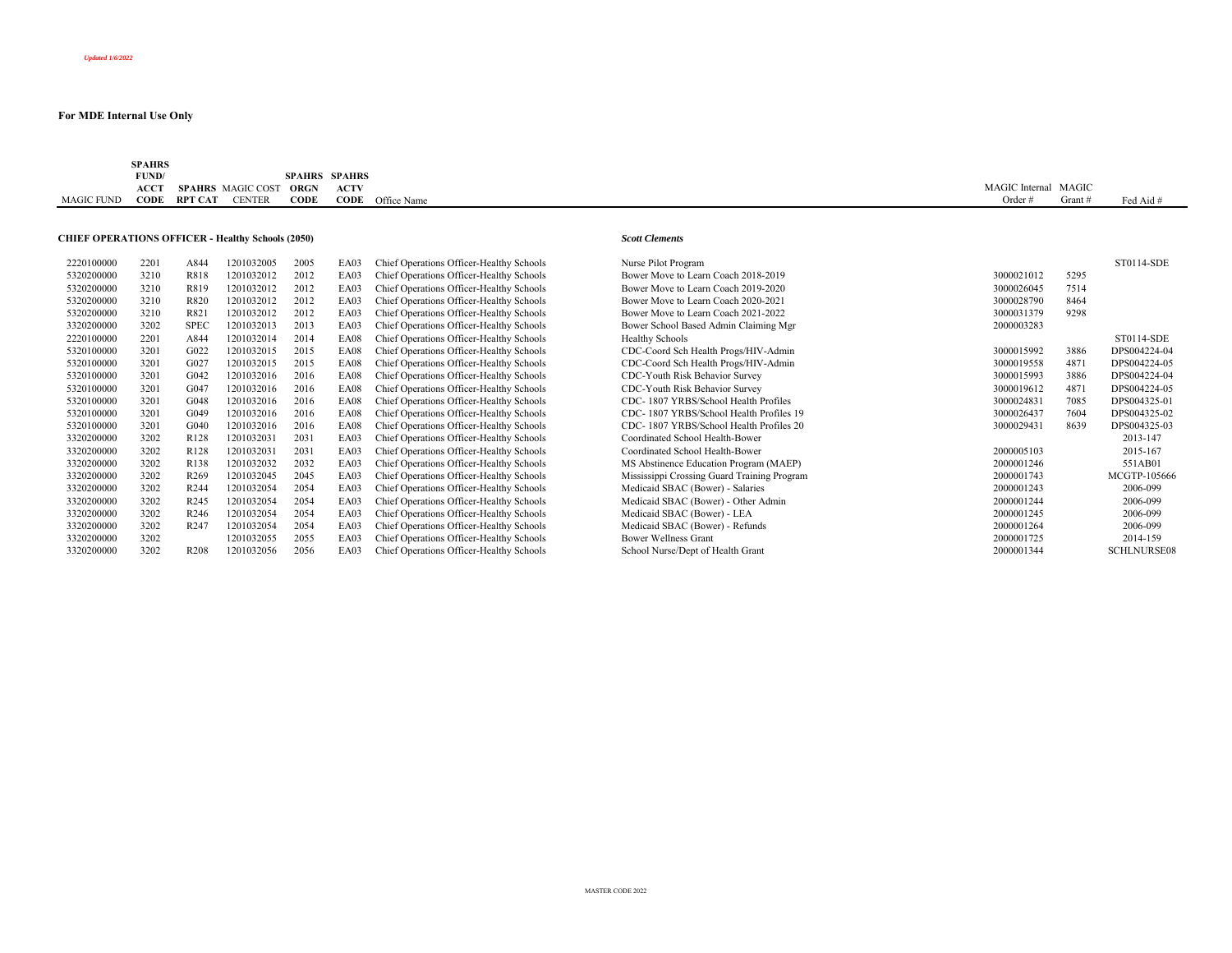|            | <b>SPAHRS</b> |         |                          |                      |             |                         |           |                      |           |
|------------|---------------|---------|--------------------------|----------------------|-------------|-------------------------|-----------|----------------------|-----------|
|            | FUND/         |         |                          | <b>SPAHRS SPAHRS</b> |             |                         |           |                      |           |
|            | <b>ACCT</b>   |         | <b>SPAHRS</b> MAGIC COST | ORGN                 | <b>ACTV</b> |                         |           | MAGIC Internal MAGIC |           |
| MAGIC FUND | <b>CODE</b>   | RPT CAT | <b>CENTER</b>            | <b>CODE</b>          |             | <b>CODE</b> Office Name | Order $#$ | Grant                | Fed Aid # |
|            |               |         |                          |                      |             |                         |           |                      |           |

## **CHIEF OPERATIONS OFFICER - Child Nutrition (2100)** *Scott Clements*

| 2220100000 | 2201 | A844 | 1201032101 | 2101 | EA02        | Chief Operations Officer-Child Nutrition | St Child Nutrition Pgm                                         |              |      | ST0114-SDE       |
|------------|------|------|------------|------|-------------|------------------------------------------|----------------------------------------------------------------|--------------|------|------------------|
| 5320100000 | 3201 | M017 | 1201032102 | 2102 | EA02        |                                          | FSL-SAE (10/1/17-9/30/19)                                      | 3000020130   | 5079 | SAE18            |
| 5320100000 | 3201 | M018 | 1201032102 | 2102 | EA02        | Chief Operations Officer-Child Nutrition | FSL-SAE (10/1/18-9/30/20)                                      | 3000024651   | 7045 | SAE19            |
| 5320100000 | 3201 | M019 | 1201032102 | 2102 | EA02        | Chief Operations Officer-Child Nutrition | FSL-SAE (10/1/19-9/30/21)                                      | 3000027166   | 7848 | SAE20            |
| 5320100000 | 3201 | M010 | 1201032102 | 2102 | EA02        | Chief Operations Officer-Child Nutrition | FSL-SAE (10/1/20-9/30/22)                                      | 3000029765   | 8756 | SAE21            |
| 5320100000 | 3201 | M011 | 1201032102 | 2102 | EA02        | Chief Operations Officer-Child Nutrition | FSL-SAE (10/1/21-9/30/23)                                      | 3000032662   | 9631 | SAE22            |
| 5320100000 | 3201 | M148 | 1201032103 | 2103 | EA02        | Chief Operations Officer-Child Nutrition | Summer Food Service Program - Admin (10/1/18-1/30/20)          | 3000024650   | 7041 | CNBLOCK19        |
| 5320100000 | 3201 | M149 | 1201032103 | 2103 | EA02        | Chief Operations Officer-Child Nutrition | Summer Food Service Program - Admin (10/1/19-1/30/21)          | 3000027168   | 7850 | CNBLOCK20        |
| 5320100000 | 3201 | M140 | 1201032103 | 2103 | <b>EA02</b> | Chief Operations Officer-Child Nutrition | Summer Food Service Program - Admin (10/1/20-1/30/22)          | 3000029810   | 8767 | CNBLOCK21        |
| 5320100000 | 3201 | M141 | 1201032103 | 2103 | EA02        | Chief Operations Officer-Child Nutrition | Summer Food Service Program - Admin (10/1/21-1/30/23)          | 3000032519   | 9620 | CNBLOCK22        |
| 5320100000 | 3201 |      | 1201032104 | 2104 | <b>EA02</b> | Chief Operations Officer-Child Nutrition | Summer Food Service Prog - Health Inspection (10/1/18-1/30/20) | 6000002376   | 7041 | CNBLOCK19        |
| 5320100000 | 3201 |      | 1201032104 | 2104 | EA02        | Chief Operations Officer-Child Nutrition | Summer Food Service Prog - Health Inspection (10/1/20-1/30/22) | 6000003417   | 8767 | CNBLOCK21        |
| 5320100000 | 3201 |      | 1201032104 | 2104 | EA02        | Chief Operations Officer-Child Nutrition | Summer Food Service Prog - Health Inspection (10/1/21-1/30/23) | 6000004034   | 9620 | CNBLOCK22        |
| 5320100000 | 3201 | M186 | 1201032105 | 2105 | EA02        | Chief Operations Officer-Child Nutrition | Child Care Food Prog - Admin (10/1/16-1/31/18)                 | 3000017193   | 4119 | CNBLOCK17        |
| 5320100000 | 3201 | M187 | 1201032105 | 2105 | EA02        | Chief Operations Officer-Child Nutrition | Child Care Food Prog - Admin (10/1/17-09/30/18)                | 3000020171   | 5083 | CNBLOCK18        |
| 5320100000 | 3201 | M188 | 1201032105 | 2105 | EA02        | Chief Operations Officer-Child Nutrition | Child Care Food Prog - Admin (10/1/18-01/30/20)                | 3000024652   | 7041 | CNBLOCK19        |
| 5320100000 | 3201 | M189 | 1201032105 | 2105 | EA02        | Chief Operations Officer-Child Nutrition | Child Care Food Prog - Admin (10/1/19-01/30/21)                | 3000027169   | 7850 | CNBLOCK20        |
| 5320100000 | 3201 | M180 | 1201032105 | 2105 | EA02        | Chief Operations Officer-Child Nutrition | Child Care Food Prog - Admin (10/1/20-01/30/22)                | 3000029811   | 8767 | CNBLOCK21        |
| 5320100000 | 3201 | M181 | 1201032105 | 2105 | EA02        | Chief Operations Officer-Child Nutrition | Child Care Food Prog - Admin (10/1/21-01/30/23)                | 3000032520   | 9620 | CNBLOCK22        |
| 5320100000 | 3201 |      | 1201032108 | 2108 | EA02        | Chief Operations Officer-Child Nutrition | Team Up for Nutrition Success LEA                              | 700000004681 | 4058 | TEAMUP16         |
| 5320100000 | 3201 |      | 1201032108 | 2108 | EA02        | Chief Operations Officer-Child Nutrition | Team Up for Nutrition Success Non-LEA                          | 3000016934   | 4058 | TEAMUP16         |
| 5320100000 | 3201 |      | 1201032109 | 2109 | EA02        | Chief Operations Officer-Child Nutrition | Fresh Fruit & Vegetable Program Grant (10/1/17-9/30/19)        | 6000001818   | 5082 | CNFFVP18         |
| 5320100000 | 3201 |      | 1201032109 | 2109 | EA02        | Chief Operations Officer-Child Nutrition | Fresh Fruit & Vegetable Program Grant (10/1/18-9/30/20)        | 6000002377   | 7044 | CNFFVP19         |
| 5320100000 | 3201 |      | 1201032109 | 2109 | EA02        | Chief Operations Officer-Child Nutrition | Fresh Fruit & Vegetable Program Grant (10/1/19-9/30/21)        | 6000003009   | 7874 | CNFFVP20         |
| 5320100000 | 3201 |      | 1201032109 | 2109 | EA02        | Chief Operations Officer-Child Nutrition | Fresh Fruit & Vegetable Program Grant (10/1/20-9/30/21)        | 6000003469   | 8792 | CNFFVP21         |
| 5320100000 | 3201 |      | 1201032109 | 2109 | EA02        | Chief Operations Officer-Child Nutrition | Fresh Fruit & Vegetable Program Grant (10/1/21-9/30/22)        | 6000004033   | 9630 | CNFFVP22         |
| 5320100000 | 3201 |      | 1201032110 | 2110 | <b>EA02</b> | Chief Operations Officer-Child Nutrition | National School Lunch Program (10/1/18-01/30/20)               | 6000002370   | 7041 | CNBLOCK19        |
| 5320100000 | 3201 |      | 1201032110 | 2110 | EA02        | Chief Operations Officer-Child Nutrition | National School Lunch Program (10/1/19-01/30/21)               | 6000002970   | 7850 | CNBLOCK20        |
| 5320100000 | 3201 |      | 1201032110 | 2110 | EA02        | Chief Operations Officer-Child Nutrition | National School Lunch Program (10/1/20-01/30/22)               | 6000003412   | 8767 | CNBLOCK21        |
| 5320100000 | 3201 |      | 1201032110 | 2110 | EA02        | Chief Operations Officer-Child Nutrition | National School Lunch Program (10/1/21-01/30/23)               | 6000004011   | 9620 | CNBLOCK22        |
| 5320100000 | 3201 |      | 1201032110 | 2110 | EA02        | Chief Operations Officer-Child Nutrition | School Breakfast Program (10/1/18-1/30/20)                     | 6000002371   | 7041 | CNBLOCK19        |
| 5320100000 | 3201 |      | 1201032110 | 2110 | EA02        | Chief Operations Officer-Child Nutrition | School Breakfast Program (10/1/19-1/30/21)                     | 6000002971   | 7850 | CNBLOCK20        |
| 5320100000 | 3201 |      | 1201032110 | 2110 | EA02        | Chief Operations Officer-Child Nutrition | School Breakfast Program (10/1/20-1/30/22)                     | 6000003413   | 8767 | CNBLOCK21        |
| 5320100000 | 3201 |      | 1201032110 | 2110 | EA02        | Chief Operations Officer-Child Nutrition | School Breakfast Program (10/1/21-1/30/23)                     | 6000004012   | 9620 | CNBLOCK22        |
| 5320100000 | 3201 |      | 1201032110 | 2110 | EA02        | Chief Operations Officer-Child Nutrition | FSL-Cash in Lieu (10/1/18-1/30/20)                             | 6000002369   | 7041 | CIL19            |
| 5320100000 | 3201 |      | 1201032110 | 2110 | EA02        | Chief Operations Officer-Child Nutrition | FSL-Cash in Lieu (10/1/19-1/30/21)                             | 6000002969   | 7846 | CIL20            |
| 5320100000 | 3201 |      | 1201032110 | 2110 | EA02        | Chief Operations Officer-Child Nutrition | FSL-Cash in Lieu (10/1/20-1/30/22)                             | 6000003429   | 8771 | CL21             |
| 5320100000 | 3201 |      | 1201032110 | 2110 | EA02        | Chief Operations Officer-Child Nutrition | FSL-Cash in Lieu (10/1/21-1/30/23)                             | 6000004029   | 9616 | CIL22            |
| 5320100000 | 3201 |      | 1201032110 | 2110 | EA02        | Chief Operations Officer-Child Nutrition | Child Care Food Program (10/1/18-01/30/20)                     | 6000002372   | 7041 | CNBLOCK19        |
| 5320100000 | 3201 |      | 1201032110 | 2110 | EA02        | Chief Operations Officer-Child Nutrition | Child Care Food Program (10/1/19-01/30/21)                     | 6000002972   | 7850 | CNBLOCK20        |
| 5320100000 | 3201 |      | 1201032110 | 2110 | <b>EA02</b> | Chief Operations Officer-Child Nutrition | Child Care Food Program (10/1/20-01/30/22)                     | 6000003414   | 8767 | CNBLOCK21        |
| 5320100000 | 3201 |      | 1201032110 | 2110 | EA02        | Chief Operations Officer-Child Nutrition | Child Care Food Program (10/1/21-01/30/23)                     | 6000004013   | 9620 | CNBLOCK22        |
| 5320100000 | 3201 |      | 1201032110 | 2110 | <b>EA02</b> | Chief Operations Officer-Child Nutrition | Child Care - Sponsor (10/1/18-01/30/20)                        | 6000002378   | 7042 | <b>CNCACFP19</b> |
| 5320100000 | 3201 |      | 1201032110 | 2110 | EA02        | Chief Operations Officer-Child Nutrition | Child Care - Sponsor (10/1/19-01/30/21)                        | 6000002915   | 7844 | CNCACFP20        |
| 5320100000 | 3201 |      | 1201032110 | 2110 | EA02        | Chief Operations Officer-Child Nutrition | Child Care - Sponsor (10/1/20-01/30/22)                        | 6000003410   | 8764 | CNCACFP21        |
|            |      |      |            |      |             |                                          |                                                                |              |      |                  |
| 5320100000 | 3201 |      | 1201032110 | 2110 | EA02        | Chief Operations Officer-Child Nutrition | Summer Food Service Program (10/1/18-01/30/20)                 | 6000002373   | 7041 | CNBLOCK19        |
| 5320100000 | 3201 |      | 1201032110 | 2110 | EA02        | Chief Operations Officer-Child Nutrition | Summer Food Service Program (10/1/19-01/30/21)                 | 6000002973   | 7850 | CNBLOCK20        |
|            |      |      |            |      |             |                                          |                                                                |              |      |                  |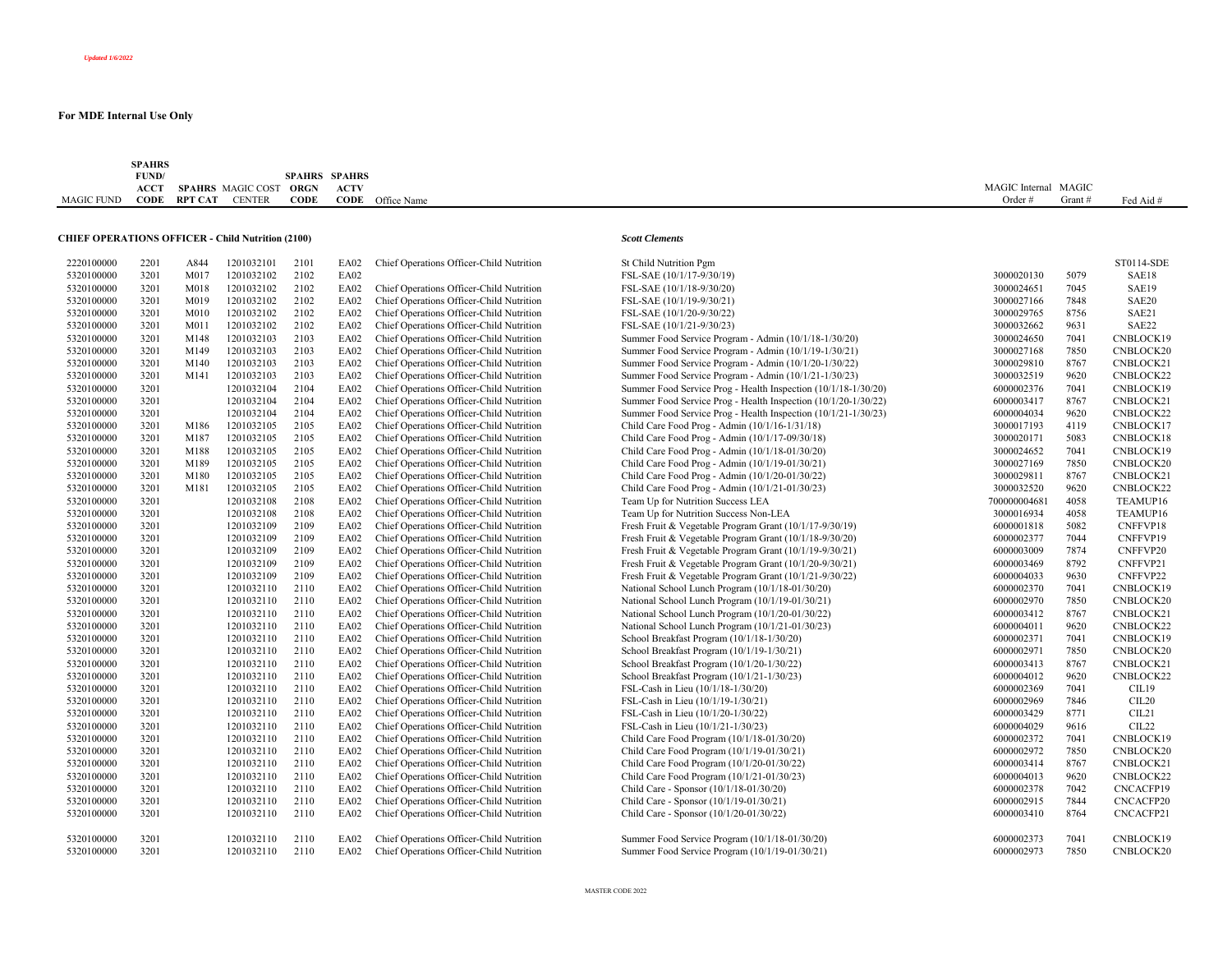|                   | <b>SPAHRS</b><br>FUND/ |                  |                          | <b>SPAHRS SPAHRS</b> |             |                                          |                                                     |                      |        |                   |
|-------------------|------------------------|------------------|--------------------------|----------------------|-------------|------------------------------------------|-----------------------------------------------------|----------------------|--------|-------------------|
|                   | ACCT                   |                  | <b>SPAHRS MAGIC COST</b> | ORGN                 | <b>ACTV</b> |                                          |                                                     | MAGIC Internal MAGIC |        |                   |
| <b>MAGIC FUND</b> | <b>CODE</b>            | RPT CAT          | <b>CENTER</b>            | <b>CODE</b>          |             | <b>CODE</b> Office Name                  |                                                     | Order#               | Grant# | Fed Aid #         |
| 5320100000        | 3201                   |                  | 1201032110               | 2110                 | <b>EA02</b> | Chief Operations Officer-Child Nutrition | Summer Food Service Program (10/1/20-01/30/22)      | 6000003416           | 8767   | CNBLOCK21         |
| 5320100000        | 3201                   |                  | 1201032110               | 2110                 | EA02        | Chief Operations Officer-Child Nutrition | Summer Food Service Program (10/1/21-01/30/23)      | 6000004014           | 9620   | CNBLOCK22         |
| 5320100000        | 3201                   |                  | 1201032110               | 2110                 | EA02        | Chief Operations Officer-Child Nutrition | Summer Food Service - Sponsor (10/1/18-1/30/20)     | 6000002374           | 7041   | CNBLOCK19         |
| 5320100000        | 3201                   |                  | 1201032110               | 2110                 | EA02        | Chief Operations Officer-Child Nutrition | Summer Food Service - Sponsor (10/1/19-1/30/21)     | 6000002974           | 7850   | CNBLOCK20         |
| 5320100000        | 3201                   |                  | 1201032110               | 2110                 | EA02        | Chief Operations Officer-Child Nutrition | Summer Food Service - Sponsor (10/1/21-1/30/236)    | 6000004014           | 9620   | CNBLOCK22         |
| 5320100000        | 3201                   |                  | 1201032110               | 2110                 | EA02        | Chief Operations Officer-Child Nutrition | Summer Food Service - Sponsor (10/1/20-1/30/22)     | 6000003415           | 8767   | CNBLOCK21         |
| 5320100000        | 3201                   |                  | 1201032110               | 2110                 | EA02        | Chief Operations Officer-Child Nutrition | Summer Food Service - Sponsor (10/1/21-1/30/23)     | 6000004016           | 9620   | CNBLOCK22         |
| 5320100000        | 3201                   |                  | 1201032110               | 2110                 | EA02        | Chief Operations Officer-Child Nutrition | Special Milk Program (10/1/18-01/30/20)             | 6000002375           | 7041   | CNBLOCK19         |
| 5320100000        | 3201                   |                  | 1201032110               | 2110                 | EA02        | Chief Operations Officer-Child Nutrition | Special Milk Program (10/1/19-01/30/21)             | 6000002975           | 7850   | CNBLOCK20         |
| 5320100000        | 3201                   |                  | 1201032110               | 2110                 | EA02        | Chief Operations Officer-Child Nutrition | Special Milk Program (10/1/20-01/30/22)             | 6000003411           | 8767   | CNBLOCK21         |
| 5320100000        | 3201                   |                  | 1201032110               | 2110                 | EA02        | Chief Operations Officer-Child Nutrition | Special Milk Program (10/1/21-01/30/23)             | 6000004030           | 9620   | CNBLOCK22         |
| 5320100000        | 3201                   |                  | 1201032110               | 2110                 | EA02        | Chief Operations Officer-Child Nutrition | CN CACFP SPONSOR (10/1/20-09/30/22)                 | 6000003410           | 8764   |                   |
| 5320100000        | 3201                   |                  | 1201032115               | 2115                 | EA02        | Chief Operations Officer-Child Nutrition | NSLP Equipment Assistance Grant (10/1/17-9/30/20)   | 6000002889           | 7763   | <b>NSLP EQUIP</b> |
| 5320100000        | 3201                   |                  | 1201032115               | 2115                 | EA02        | Chief Operations Officer-Child Nutrition | NSLP Equipment Assistance Grant (10/1/17-9/30/20)   | 6000002889           | 7897   | <b>NSLP EQUIP</b> |
| 5320100000        | 3201                   |                  | 1201032115               | 2115                 | EA02        | Chief Operations Officer-Child Nutrition | NSLP Equipment Assistance Grant (10/1/18-9/30/21)   | 6000002669           | 7288   | <b>NSLP EQUIP</b> |
| 5320100000        | 3201                   |                  | 1201032115               | 2115                 | EA02        | Chief Operations Officer-Child Nutrition | NSLP Equipment Assistance Grant (10/1/19-9/30/22)   | 6000003190           | 8397   | <b>NSLP EOUIP</b> |
| 5320100000        | 3201                   |                  | 1201032115               | 2115                 | EA02        | Chief Operations Officer-Child Nutrition | NSLP Equipment Assistance Grant (10/1/20-9/30/23)   | 6000003669           | 9306   | <b>NSLP EQUIP</b> |
| 3320200000        | 3202                   |                  | 1201032117               | 2117                 | EA02        | Chief Operations Officer-Child Nutrition | Nutrition Integrity 2019 - Bower                    | 2000005083           |        | 2017-188          |
| 5320100000        | 3202                   |                  | 1201032121               | 2121                 | EA02        | Chief Operations Officer-Child Nutrition | PRJ 2-CNP CVID #3 EMERG COS                         | 6000003729           | 9327   | 215MS100H1703     |
| 5320100000        | 3201                   |                  | 1201032106               | 2106                 | EA02        | Chief Operations Officer-Child Nutrition | <b>USDA CACFP EMOP GRANT</b>                        | 6000003849           | 9430   |                   |
| 5820100000        | 3233                   |                  | 1201032130               | 2130                 | EA02        | Chief Operations Officer-Child Nutrition | <b>CARES Act - Child Nutrition Grants to States</b> | 6000003150           | 8212   |                   |
| 5820100000        | 3233                   |                  | 1201032130               | 2130                 | EA02        | Chief Operations Officer-Child Nutrition | <b>CARES Act - Child Nutrition Grants to States</b> | 6000003151           | 8212   |                   |
| 5820100000        | 3233                   |                  | 1201032130               | 2130                 | EA02        | Chief Operations Officer-Child Nutrition | <b>CARES Act - Child Nutrition Grants to States</b> | 6000003152           | 8212   |                   |
| 5820100000        | 3233                   |                  | 1201032130               | 2130                 | EA02        | Chief Operations Officer-Child Nutrition | <b>CARES Act - Child Nutrition Grants to States</b> | 6000003153           | 8212   |                   |
| 5820100000        | 3233                   |                  | 1201032130               | 2130                 | EA02        | Chief Operations Officer-Child Nutrition | <b>CARES Act - Child Nutrition Grants to States</b> | 6000003154           | 8212   |                   |
| 3320200000        | 3202                   | T510             | 1201032150               | 2150                 | EA02        | Chief Operations Officer-Child Nutrition | <b>Child Nutrition Procurement</b>                  | 2000001178           | N/A    | $CNP-10$          |
| 3320200000        | 3202                   | T611             | 1201032150               | 2150                 | EA02        | Chief Operations Officer-Child Nutrition | Child Nutrition Procurement FY21                    | 3000028972           | 8505   |                   |
| 3320200000        | 3202                   | T612             | 1201032150               | 2150                 | EA02        | Chief Operations Officer-Child Nutrition | Child Nutrition Procurement FY22                    | 3000031361           | 9297   |                   |
| 3320200000        | 3202                   | T512             | 1201032151               | 2151                 | EA02        | Chief Operations Officer-Child Nutrition | Child Nutrition-Open Records                        | 2000001179           | N/A    | CNOR-92           |
| 3320200000        | 3202                   | T <sub>523</sub> | 1201032152               | 2152                 | EA02        | Chief Operations Officer-Child Nutrition | CN-Sch Lunch Freight Fund                           | 2000001180           | N/A    | CN-SLFF93         |
| 3320200000        | 3202                   | T533             | 1201032153               | 2153                 | EA02        | Chief Operations Officer-Child Nutrition | CN-Lunch Mgr's Institutional Fund                   | No funds             | N/A    | CN-LMIF93         |
| 3320200000        | 3202                   | T <sub>545</sub> | 1201032154               | 2154                 | <b>EA02</b> | Chief Operations Officer-Child Nutrition | CN-Food Rebates Fund                                | 6000002149           | 6670   | CN-FR95           |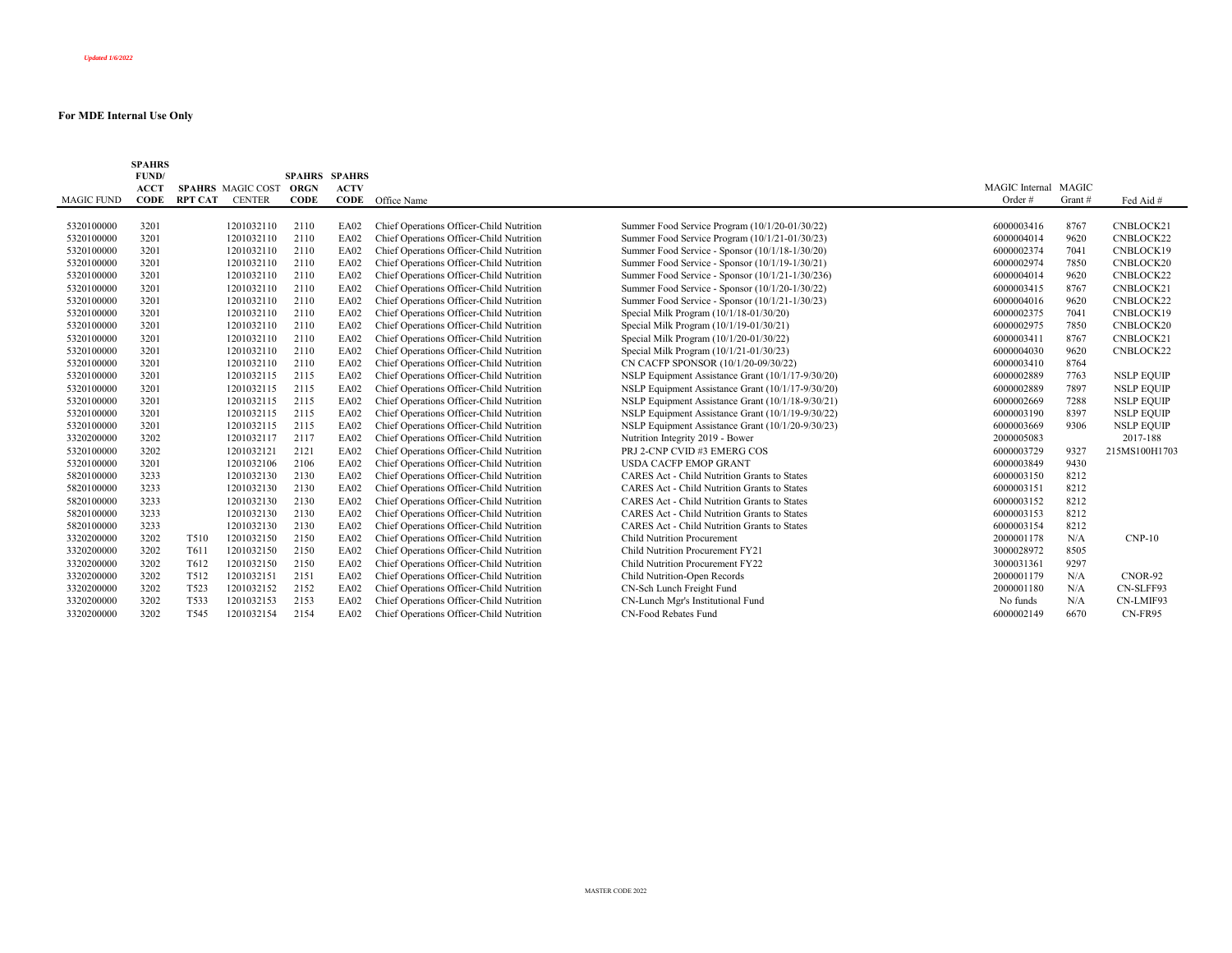|            | <b>SPAHRS</b>                      |         |                   |                      |             |                         |                |       |           |
|------------|------------------------------------|---------|-------------------|----------------------|-------------|-------------------------|----------------|-------|-----------|
|            | FUND/                              |         |                   | <b>SPAHRS SPAHRS</b> |             |                         |                |       |           |
|            | $\mathbf{ACC}^{\boldsymbol{\tau}}$ |         | SPAHRS MAGIC COST | ORGN                 | <b>ACTV</b> |                         | MAGIC Internal | MAGIC |           |
| MAGIC FUND | CODE                               | RPT CAT | <b>CENTER</b>     | <b>CODE</b>          |             | <b>CODE</b> Office Name | Orde           | Grant | Fed Aid # |
|            |                                    |         |                   |                      |             |                         |                |       |           |

#### **CHIEF ACADEMIC OFFICER - MSB/MSD - COMBINED SERVICES (2200)** *Alison Bradford*

| 4421700000 | 4217 |      | 1201042280 | 2280 | ED03             | Chief Academic Officer-MSB/MSD Combined Services | Operation & Maintenance (EEF)                    |            |      |           |
|------------|------|------|------------|------|------------------|--------------------------------------------------|--------------------------------------------------|------------|------|-----------|
| 2221700000 | 2217 |      | 1201042281 | 2281 | ED03             | Chief Academic Officer-MSB/MSD Combined Services | Operation & Maintenance                          |            |      |           |
| 4421700000 | 4217 | A484 | 1201042282 | 2282 | ED03             | Chief Academic Officer-MSB/MSD Combined Services | <b>Operational Services</b>                      |            |      |           |
| 3321700000 | 3217 |      | 1201042283 | 2283 | ED03             | Chief Academic Officer-MSB/MSD Combined Services | Food Service Equipment $(04/01/15-08/29/16)$     | 2000003243 |      |           |
| 2221700000 | 2217 |      | 1201042284 | 2284 | ED03             | Chief Academic Officer-MSB/MSD Combined Services | Food Service                                     |            |      |           |
| 3321700000 | 3217 | K980 | 1201042285 | 2285 | ED03             | Chief Academic Officer-MSB/MSD Combined Services | <b>Child Nutrition</b>                           | 2000000933 |      |           |
| 5321700000 | 3217 |      | 1201042285 | 2285 | ED <sub>04</sub> | Chief Academic Officer-MSB/MSD Combined Services | Child Nutrition                                  | 3000022709 | 6089 |           |
| 3320900000 | 3209 | K440 | 1201042287 | 2287 | ED03             | Chief Academic Officer-MSB/MSD Combined Services | School for the Blind Trust                       | 3000023133 | 6192 |           |
| 5321700000 | 3217 | K487 | 1201042288 | 2288 | ED <sub>04</sub> | Chief Academic Officer-MSB/MSD Combined Services | Medicaid Claiming Program-MSD SBAC               | 3000023650 | 6122 |           |
| 3321700000 | 3217 | K513 | 1201042289 | 2289 | ED01             | Chief Academic Officer-MSB/MSD Combined Services | Terminal Leave (Budget Office Use ONLY)          | 3000023132 | 6062 | INDCOST93 |
| 2221700000 | 2217 | A484 | 1201042291 | 2291 | ED01             | Chief Academic Officer-MSB/MSD Combined Services | MSBD Superintendent                              |            |      |           |
| 2221700000 | 2217 | A484 | 1201042292 | 2292 | ED <sub>02</sub> | Chief Academic Officer-MSB/MSD Combined Services | School Health Clinic                             |            |      |           |
| 2221700000 | 2217 | A484 | 1201042293 | 2293 | ED <sub>02</sub> | Chief Academic Officer-MSB/MSD Combined Services | MS Assistance Center                             |            |      |           |
| 2221700000 | 2217 |      | 1201042294 | 2294 | ED03             | Chief Academic Officer-MSB/MSD Combined Services | Districtwide Technology                          |            |      |           |
| 2221700000 | 2217 | A484 | 1201042296 | 2296 | ED03             | Chief Academic Officer-MSB/MSD Combined Services | MSBD Terminal Leave 22                           |            |      |           |
| 2221700000 | 2217 |      | 1201042297 | 2297 | ED03             | Chief Academic Officer-MSB/MSD Combined Services | MSBD July Salaries (Veto Transfer)               |            |      |           |
|            |      |      |            |      |                  |                                                  |                                                  |            |      |           |
| 6820120100 | 8201 |      | 1201042270 | 2270 | EA05             | Chief Academic Officer-MSB/MSD Combined Services | Equity in Distance Learning Act - MSBD           | 3000029637 | 8491 |           |
| 2220100000 | 2201 | A844 | 1201042271 | 227  | EA05             | Chief Academic Officer-MSB/MSD Combined Services | Equity in Distance Learning Act - MSBD MDE Match |            |      |           |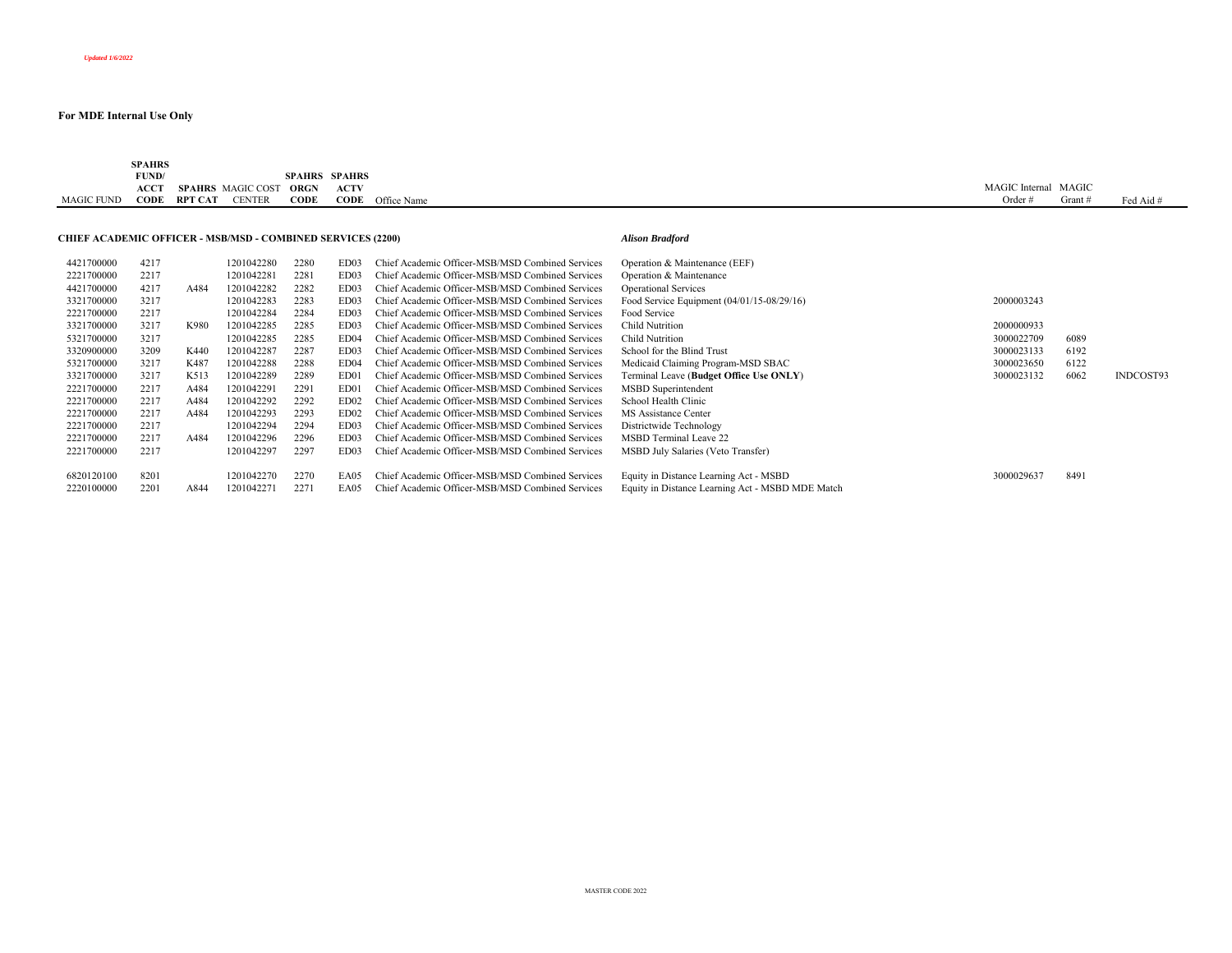MAGIC FUND **CODE RPT CAT** CENTER **SPAHRS FUND/ ACCT SPAHRS**  MAGIC COST **ORGN SPAHRS SPAHRS CODEACTV CODE** Office Name MAGIC Internal MAGIC Order # Grant # Fed Aid # **CHIEF OF STAFF - HUMAN RESOURCES (2300)** *Cassandra Moore*

| CHILF OF STAFF - HUMAN RESOURCES (2500) |
|-----------------------------------------|
|-----------------------------------------|

|  | ------------- | and the control of | $\sim$ |
|--|---------------|--------------------|--------|
|  |               |                    |        |
|  |               |                    |        |
|  |               |                    |        |

| 2220100000 | 2201 | A844             | 1201082301      | 2301 | EA05 Chief Advocacy & Counsel-Human Resources | Human Resources            | ST0114-SDE  |
|------------|------|------------------|-----------------|------|-----------------------------------------------|----------------------------|-------------|
| 3320200000 | 3202 | T <sub>251</sub> | 1201082310 2310 |      | EA05 Chief Advocacy & Counsel-Human Resources | HR-Fingerprinting Receipts | FINGERPR01  |
| 2221700000 | 2217 | A484             | 1201082355      | 2355 | ED03 Chief Advocacy & Counsel-Human Resources | MSB/MSD - Human Resources  | ST1714-MSBD |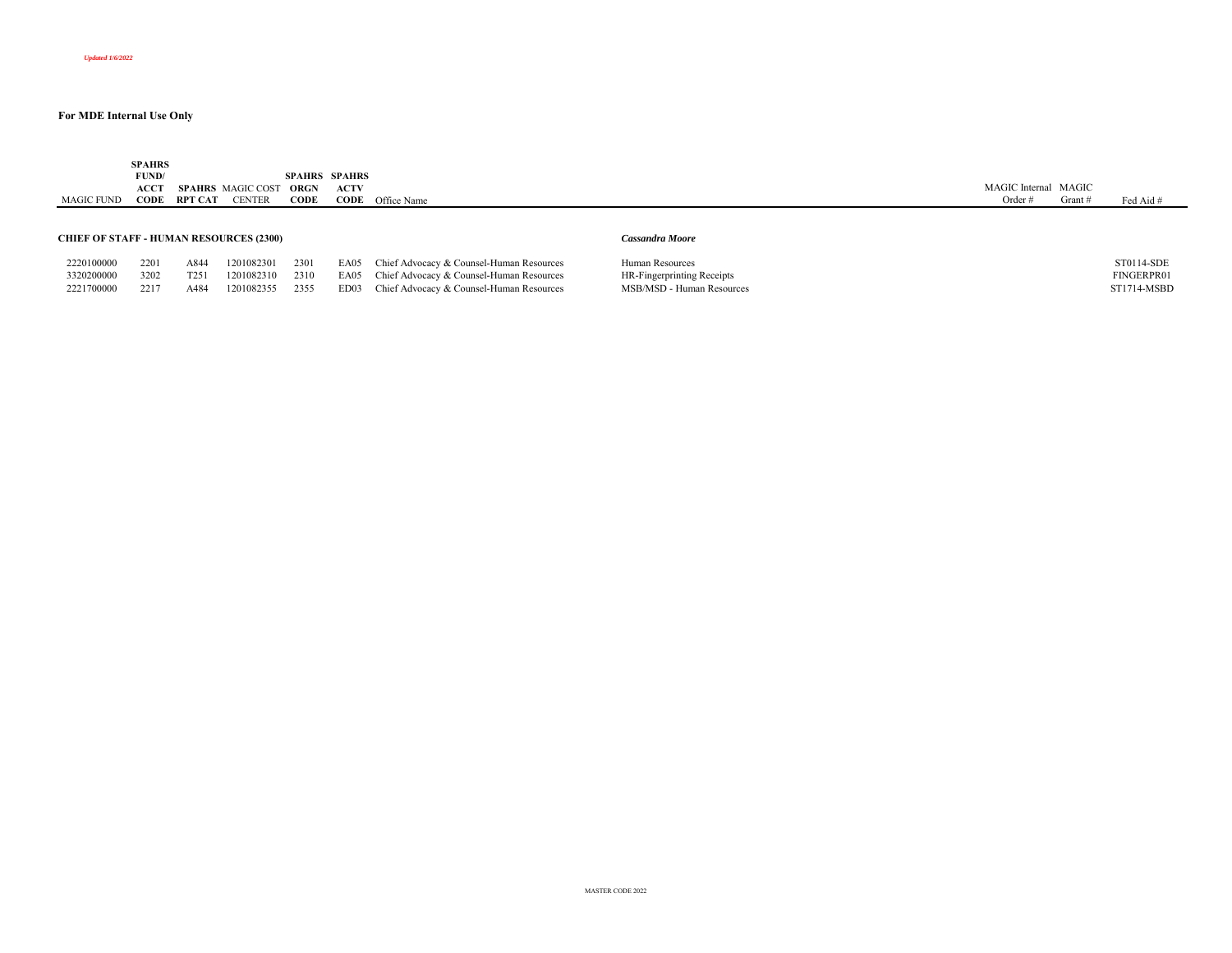| SPAHRS<br>the contract of the contract of                                                                                        |         |
|----------------------------------------------------------------------------------------------------------------------------------|---------|
| FUND/<br><b>SPAHRS SPAHRS</b>                                                                                                    |         |
| MAGIC<br><b>ACCT</b><br>MAGIC Internal<br><b>SPAHRS</b> MAGIC COST<br>ACTV<br>ORGN                                               |         |
| <b>CODE</b><br>Office Name<br><b>RPT CAT</b><br><b>CODE</b><br>$\bigcirc$ ODE<br>CENTEE<br><b>MAGIC FUND</b><br>Order<br>Grant + | Fed Aid |

#### **CHIEF ACADEMIC OFFICER -Mississippi School of the Arts (2500)** *Dr. Suzanne Hirsch*

| 2220100000 | 2201 | A844             | 1201042501 | 2501 | EA03 | Chief Academic Officer-MS School of the Arts | MS School of the Arts                                                  |            | ST0114-SDE         |
|------------|------|------------------|------------|------|------|----------------------------------------------|------------------------------------------------------------------------|------------|--------------------|
| 3320200000 | 3202 | S <sub>29</sub>  | 1201042502 | 2502 | EA03 | Chief Academic Officer-MS School of the Arts | Sch of the Arts Miscellaneous Receipts Balance Transferred August 2020 | 2000001251 | ARTSMISC01         |
| 3320200000 | 3202 | R <sub>023</sub> | 1201042504 | 2504 | EA03 | Chief Academic Officer-MS School of the Arts | MSA - Special Funds Balance Transferred August 2020                    |            | <b>MSA-SPECIAL</b> |
| 3320200000 | 3202 | S <sub>291</sub> | 1201042505 | 2505 | EA03 | Chief Academic Officer-MS School of the Arts | Sch of the Arts Activity Fund Balance Transferred August 2020          | 2000001251 | ARTSMISC01         |
| 3320200000 | 3202 | S <sub>295</sub> | 1201042507 | 2507 | EA03 | Chief Academic Officer-MS School of the Arts | School of the Arts Room & Board Balance Transferred August 2020        | 2000001345 | <b>ARTSROOMBRD</b> |
| 4420100000 | 4201 |                  | 1201042509 | 2509 |      | Chief Academic Officer-MS School of the Arts | EEF-MS School of the Arts                                              |            |                    |
| 3320200000 | 3202 | NB24             | 1201042524 | 2524 | EA03 | Chief Academic Officer-MS School of the Arts | Bond Proceeds (NON BUDGETED)                                           |            | SOABONDS04         |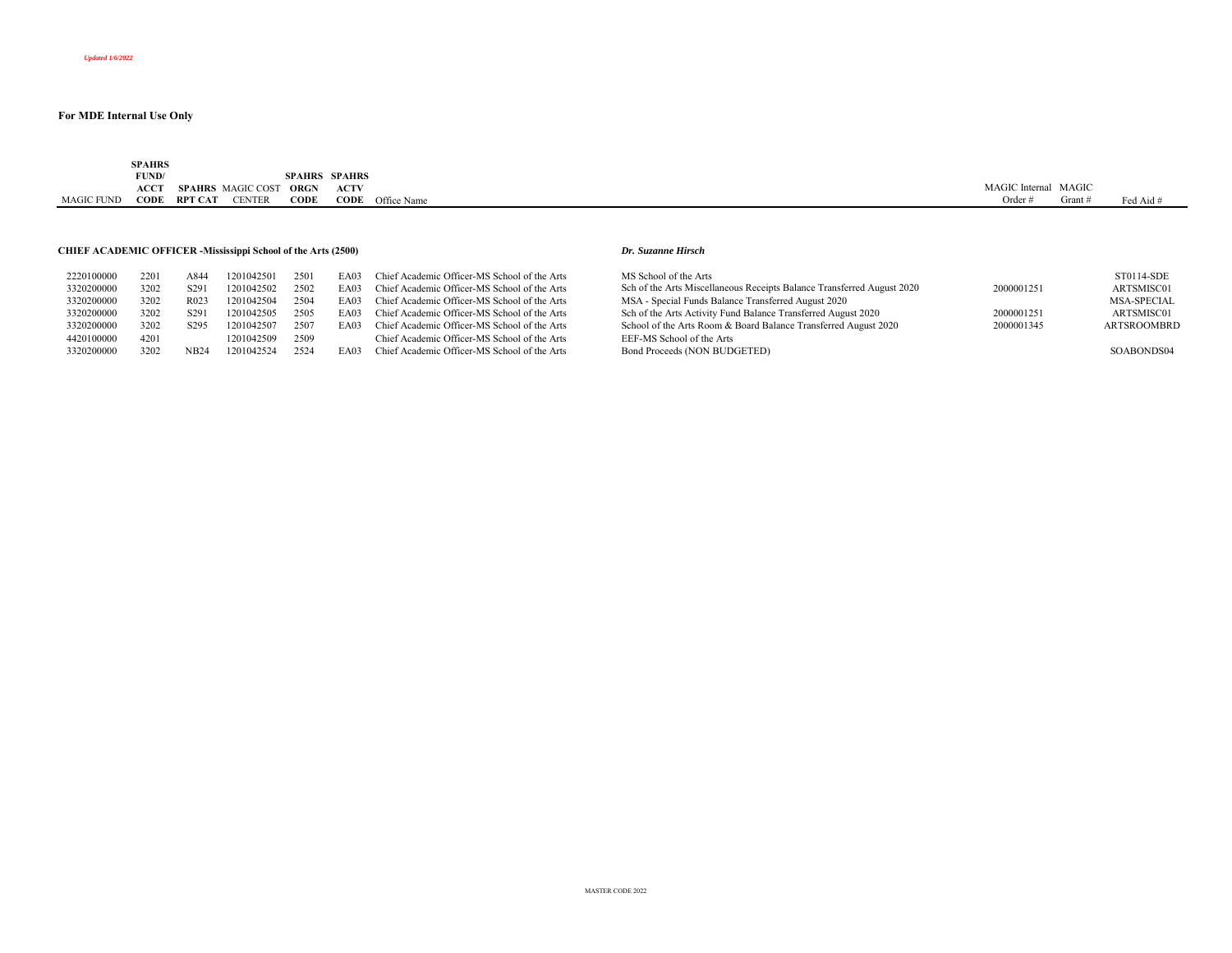|            | <b>SPAHRS</b> |         |                          |               |               |                         |                      |         |           |
|------------|---------------|---------|--------------------------|---------------|---------------|-------------------------|----------------------|---------|-----------|
|            | FUND/         |         |                          | <b>SPAHRS</b> | <b>SPAHRS</b> |                         |                      |         |           |
|            | <b>ACCT</b>   |         | <b>SPAHRS</b> MAGIC COST | ORGN          | <b>ACTV</b>   |                         | MAGIC Internal MAGIC |         |           |
| MAGIC FUND | CODE          | RPT CAT | <b>CENTER</b>            | CODE          |               | <b>CODE</b> Office Name | Order                | Grant s | Fed Aid # |
|            |               |         |                          |               |               |                         |                      |         |           |

#### **CHIEF ACADEMIC OFFICER - MS School For The Blind (2600)** *Alison Bradford*

| 2221700000 | 2217 | A484 | 1201042601 | 2601 | ED <sub>01</sub> | Chief Academic Officer-School for the Blind | Instruction                                                              |            |      |
|------------|------|------|------------|------|------------------|---------------------------------------------|--------------------------------------------------------------------------|------------|------|
| 2221700000 | 2217 | A484 | 1201042602 | 2602 | ED02             | Chief Academic Officer-School for the Blind | <b>Student Services</b>                                                  |            |      |
| 2221700000 | 2217 | A484 | 1201042603 | 2603 | ED01             | Chief Academic Officer-School for the Blind | <b>MSB</b> Athletics                                                     |            |      |
| 2220100000 | 2201 |      | 1201042620 | 2620 | EA08             | Chief Academic Officer-School for the Blind | Textbooks                                                                |            |      |
| 5321700000 | 3211 | K686 | 1201042630 | 2630 | ED01             | Chief Academic Officer-School for the Blind | <b>IDEA</b> Regular<br>$(07/01/16 - 09/30/18)$                           | 3000020672 | 5165 |
| 5321700000 | 3211 | K687 | 1201042630 | 2630 | ED01             | Chief Academic Officer-School for the Blind | $(07/01/17 - 09/30/19)$<br><b>IDEA</b> Regular                           | 3000024554 | 7020 |
| 5321700000 | 3211 | K688 | 1201042630 | 2630 | ED01             | Chief Academic Officer-School for the Blind | IDEA Regular-Improvement of Inst Svcs 310-349<br>$(07/01/18 - 12/31/20)$ | 3000026679 | 7668 |
| 5321700000 | 3211 |      | 1201042630 | 2630 | ED01             | Chief Academic Officer-School for the Blind | IDEA Regular-SPED Programs 610-669<br>$(07/01/18 - 12/31/20)$            | 3000027397 | 7668 |
| 5321700000 | 3211 |      | 1201042630 | 2630 | ED01             | Chief Academic Officer-School for the Blind | IDEA Regular-Improvement of Inst Svcs 810-890<br>$(07/01/18 - 12/31/20)$ | 3000027398 | 7668 |
| 5321700000 | 3211 |      | 1201042630 | 2630 | ED01             | Chief Academic Officer-School for the Blind | IDEA Regular-1220-710-790<br>$(07/01/19 - 12/31/21)$                     | 3000029757 | 8752 |
| 5321700000 | 3211 | K689 | 1201042630 | 2630 | ED01             | Chief Academic Officer-School for the Blind | IDEA Regular-2130-2139-310-349<br>$(07/01/19 - 12/31/21)$                | 3000029758 | 8752 |
| 5321700000 | 3211 |      | 1201042630 | 2630 | ED01             | Chief Academic Officer-School for the Blind | IDEA Regular-3900-39999-510-590<br>$(07/01/19 - 12/31/21)$               | 3000029759 | 8752 |
| 5321700000 | 3211 |      | 1201042630 | 2630 | ED01             | Chief Academic Officer-School for the Blind | IDEA Regular-1220-610-669<br>$(07/01/20-12/31/22)$                       | 3000029745 | 8750 |
| 5321700000 | 3211 |      | 1201042630 | 2630 | ED <sub>01</sub> | Chief Academic Officer-School for the Blind | IDEA Regular-1220-710-790<br>$(07/01/20-12/31/22)$                       | 3000029746 | 8750 |
| 5321700000 | 3211 |      | 1201042630 | 2630 | ED01             | Chief Academic Officer-School for the Blind | IDEA Regular-1220-610-669<br>$(07/01/20-12/31/22)$                       | 3000029747 | 8750 |
| 5321700000 | 3211 |      | 1201042630 | 2630 | ED <sub>01</sub> | Chief Academic Officer-School for the Blind | IDEA Regular-2130-2139-310-349<br>$(07/01/20-12/31/22)$                  | 3000029748 | 8750 |
| 5321700000 | 3211 |      | 1201042630 | 2630 | ED01             | Chief Academic Officer-School for the Blind | IDEA Regular-2140-2149-310-349<br>$(07/01/20-12/31/22)$                  | 3000029749 | 8750 |
| 5321700000 | 3211 |      | 1201042630 | 2630 | ED01             | Chief Academic Officer-School for the Blind | IDEA Regular-2210-2219-510-590<br>$(07/01/20-12/31/22)$                  | 3000029750 | 8750 |
| 5321700000 | 3211 |      | 1201042630 | 2630 | ED01             | Chief Academic Officer-School for the Blind | IDEA Regular-2210-2219-810-890<br>$(07/01/20-12/31/22)$                  | 3000029770 | 8750 |
| 5321700000 | 3211 |      | 1201042630 | 2630 | ED01             | Chief Academic Officer-School for the Blind | IDEA Regular-3900-3999-610-669<br>$(07/01/20-12/31/22)$                  | 3000029772 | 8750 |
| 5321700000 | 3211 | K706 | 1201042631 | 2631 | ED01             | Chief Academic Officer-School for the Blind | <b>IDEA</b> Preschool<br>$(07/01/16 - 09/30/18)$                         | 3000020846 | 5177 |
| 5321700000 | 3211 | K707 | 1201042631 | 2631 | ED01             | Chief Academic Officer-School for the Blind | <b>IDEA</b> Preschool<br>$(07/01/17 - 09/30/19)$                         | 3000024555 | 7022 |
| 5321700000 | 3211 | K709 | 1201042631 | 2631 | ED01             | Chief Academic Officer-School for the Blind | <b>IDEA</b> Preschool<br>2130-2139-310-349<br>$(07/01/19-12/31/21)$      | 3000029761 | 8753 |
| 5321700000 | 3211 |      | 1201042631 | 2631 | ED01             | Chief Academic Officer-School for the Blind | 1220-710-790<br>$(07/01/20-12/31/22)$<br><b>IDEA</b> Preschool           | 3000029762 | 8754 |
| 5321700000 | 3211 |      | 1201042631 | 2631 | ED01             | Chief Academic Officer-School for the Blind | 3900-3999-610-669<br>$(07/01/20-12/31/22)$<br><b>IDEA</b> Preschool      | 3000029763 | 8754 |
| 5321700000 | 3211 | K708 | 1201042631 | 2631 | ED <sub>01</sub> | Chief Academic Officer-School for the Blind | IDEA Preschool - Improvement of Inst Svcs 510-59( (07/01/18-12/31/20)    | 3000027138 | 7829 |
| 5321700000 | 3211 |      | 1201042631 | 2631 | ED <sub>01</sub> | Chief Academic Officer-School for the Blind | IDEA Preschool - SPED Programs 610-669<br>$(07/01/18 - 12/31/20)$        | 3000027139 | 7829 |
| 5321700000 | 3211 | K768 | 1201042631 | 2631 | ED01             | Chief Academic Officer-School for the Blind | IDEA Preschool - Improvement of Inst Svcs 810-89( (07/01/18-12/31/20)    | 3000027140 | 7829 |
| 2221700000 | 2217 |      | 1201042632 | 2632 | ED <sub>01</sub> | Chief Academic Officer-School for the Blind | MS Instructional Resource Center                                         |            |      |
| 5320200000 | 3210 |      | 1201042634 | 2634 | EA01             | Chief Academic Officer-School for the Blind | MSB IDEA Carryover 18<br>$(07/01/17 - 12/31/19)$                         | 3000026803 | 7745 |
| 5320200000 | 3210 |      | 1201042634 | 2635 | EA01             | Chief Academic Officer-School for the Blind | MSB IDEA Preschool Carryover 18<br>$(07/01/17 - 12/31/19)$               | 3000026804 | 7746 |
| 3321700000 | 3217 | K803 | 1201042694 | 2694 | ED01             | Chief Academic Officer-School for the Blind | Extended School Year (06/01/14-07/31/14)                                 | 2000000931 |      |
| 5321700000 | 3211 | K803 | 1201042694 | 2694 | ED <sub>01</sub> | Chief Academic Officer-School for the Blind | Extended School Year                                                     | 3000023519 | 6538 |
| 5321700000 | 3211 | K809 | 1201042694 | 2694 | ED <sub>01</sub> | Chief Academic Officer-School for the Blind | Extended School Year (06/01/19-12/31/20)                                 | 3000025771 | 7446 |
| 5321700000 | 3211 | K801 | 1201042694 | 2694 | ED01             | Chief Academic Officer-School for the Blind | Extended School Year (06/01/21-8/31/21)                                  | 3000003634 | 8957 |
| 3321400000 | 3214 |      | 1201042695 | 2695 | ED01             | Chief Academic Officer-School for the Blind | <b>MSB</b> Investments                                                   |            |      |
|            |      |      |            |      |                  |                                             |                                                                          |            |      |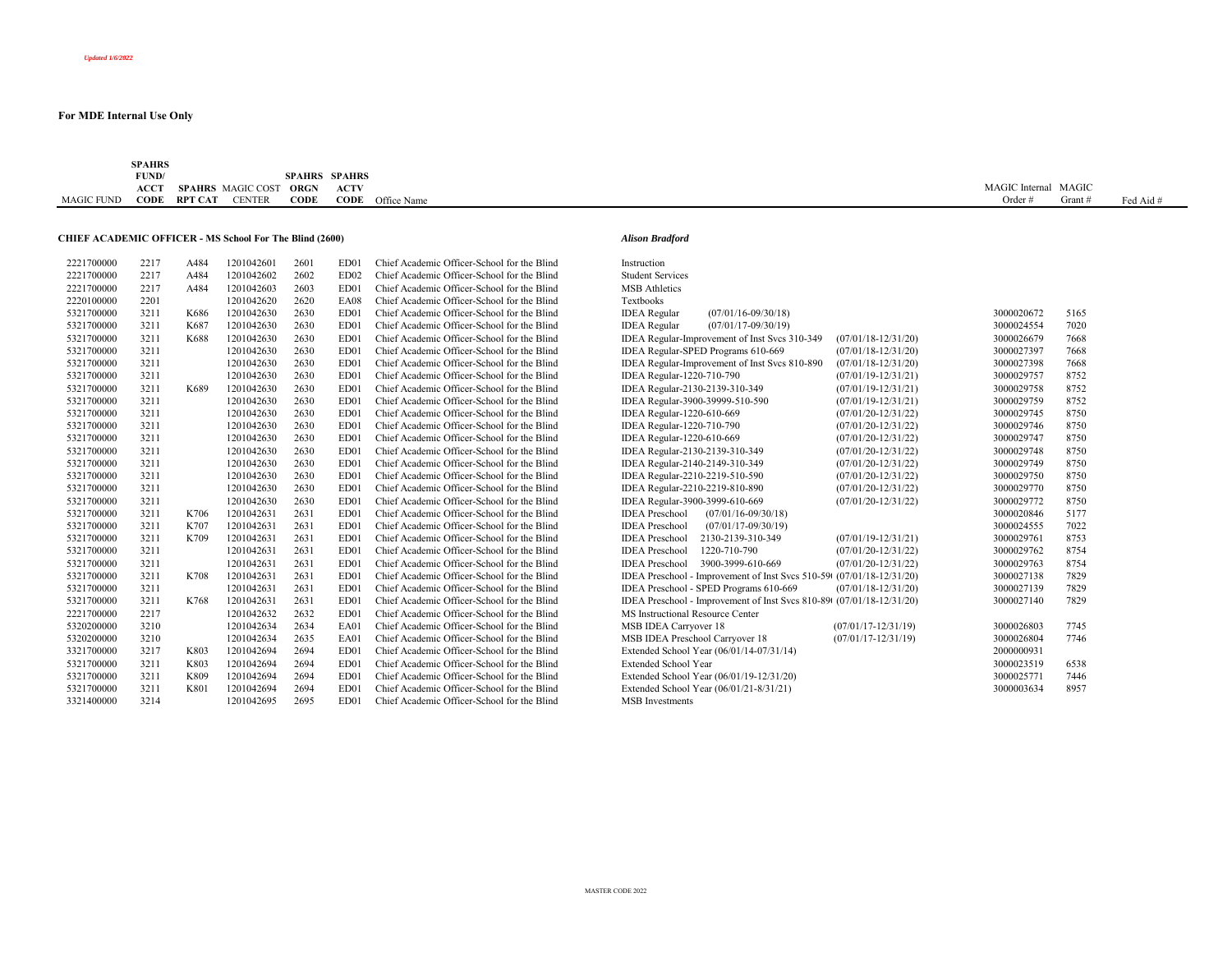**SPAHRS** 

|                                                               | <b>FUND</b> |                  |                          | <b>SPAHRS</b> | SPAHRS           |                                            |                                                                       |                         |                      |        |             |
|---------------------------------------------------------------|-------------|------------------|--------------------------|---------------|------------------|--------------------------------------------|-----------------------------------------------------------------------|-------------------------|----------------------|--------|-------------|
|                                                               | ACCT        |                  | SPAHRS MAGIC COST ORGN   |               | <b>ACTV</b>      |                                            |                                                                       |                         | MAGIC Internal MAGIC |        |             |
| <b>MAGIC FUND</b>                                             | CODE        | RPT CAT          | <b>CENTER</b>            | <b>CODE</b>   |                  | <b>CODE</b> Office Name                    |                                                                       |                         | Order $#$            | Grant# | Fed Aid #   |
|                                                               |             |                  |                          |               |                  |                                            |                                                                       |                         |                      |        |             |
| <b>CHIEF ACADEMIC OFFICER - MS School For The Deaf (2700)</b> |             |                  |                          |               |                  |                                            |                                                                       |                         |                      |        |             |
|                                                               |             |                  |                          |               |                  |                                            | <b>Alison Bradford</b>                                                |                         |                      |        |             |
| 2221700000                                                    | 2217        | A484             | 1201042701               | 2701          | ED01             | Chief Academic Officer-School for the Deaf | Instruction                                                           |                         |                      |        |             |
| 2221700000                                                    | 2217        | A484             | 1201042701               | 2701          | ED <sub>02</sub> | Chief Academic Officer-School for the Deaf | <b>Student Services</b>                                               |                         |                      |        |             |
| 2221700000                                                    | 2217        | A484             | 1201042701               | 2701          | ED03             | Chief Academic Officer-School for the Deaf | Operation & Maintenance                                               |                         |                      |        |             |
| 2221700000                                                    | 2217        | A484             | 1201042703               | 2703          | ED01             | Chief Academic Officer-School for the Deaf | <b>MSD</b> Athletics                                                  |                         |                      |        |             |
| 2221700000                                                    | 2217        | A484             | 1201042715               | 2715          | ED02             | Chief Academic Officer-School for the Deaf | Ski-Hi Program                                                        |                         |                      |        |             |
| 3321700000                                                    | 3217        | K <sub>207</sub> | 1201042720               | 2720          | ED01             | Chief Academic Officer-School for the Deaf | MSFD-Bellsouth Quality Mini Grant                                     |                         |                      |        | MSD-BSQLTY  |
| 5321700000                                                    | 3211        | K696             | 1201042730               | 2730          | ED01             | Chief Academic Officer-School for the Deaf | <b>IDEA</b> Regular<br>$(07/01/16 - 09/30/18)$                        |                         | 3000020891           | 5182   | MSFD-IDEA16 |
| 5321700000                                                    | 3211        | K697             | 1201042730               | 2730          | ED01             | Chief Academic Officer-School for the Deaf | <b>IDEA</b> Regular<br>$(07/01/17 - 09/30/19)$                        |                         | 3000024284           | 6945   | MSFD-IDEA17 |
| 5321700000                                                    | 3211        | K698             | 1201042730               | 2730          | ED01             | Chief Academic Officer-School for the Deaf | IDEA Regular - SPED Programs 310-349                                  | $(07/01/18-09/30/20)$   | 3000026680           | 7669   | MSFD-IDEA18 |
| 5321700000                                                    | 3211        | K538             | 1201042730               | 2730          | ED01             | Chief Academic Officer-School for the Deaf | IDEA Regular - Psych Services 310-349                                 | $(07/01/18-09/30/20)$   | 3000026681           | 7669   | MSFD-IDEA18 |
| 5321700000                                                    | 3211        | K548             | 1201042730               | 2730          | ED01             | Chief Academic Officer-School for the Deaf | IDEA Regular - Improvement of Inst Svcs - 310-349(07/01/18-09/30/20)  |                         | 3000026682           | 7669   | MSFD-IDEA18 |
| 5321700000                                                    | 3211        | K558             | 1201042730               | 2730          | ED01             | Chief Academic Officer-School for the Deaf | IDEA Regular - Improvement of Inst Svcs - 810-890(07/01/18-09/30/20)  |                         | 3000026683           | 7669   | MSFD-IDEA18 |
| 5321700000                                                    | 3211        | K258             | 1201042730               | 2730          | ED01             | Chief Academic Officer-School for the Deaf | IDEA Regular - Psych Services 510-590                                 | $(07/01/18-09/30/20)$   | 3000027133           | 7669   | MSFD-IDEA18 |
| 5321700000                                                    | 3211        | K <sub>268</sub> | 1201042730               | 2730          | ED01             | Chief Academic Officer-School for the Deaf | IDEA Regular - Improvement of Inst Svcs - 510-590(07/01/18-09/30/20)  |                         | 3000027134           | 7669   | MSFD-IDEA18 |
| 5321700000                                                    | 3211        | K278             | 1201042730               | 2730          | ED01             | Chief Academic Officer-School for the Deaf | IDEA Regular - SPED Programs 610-669                                  | $(07/01/18 - 09/30/20)$ | 3000027135           | 7669   | MSFD-IDEA18 |
| 5321700000                                                    | 3211        |                  | 1201042730               | 2730          | ED01             | Chief Academic Officer-School for the Deaf | IDEA Regular - Psych Services 610-669                                 | $(07/01/18-09/30/20)$   | 3000027136           | 7669   | MSFD-IDEA18 |
| 5321700000                                                    | 3211        |                  | 1201042730               | 2730          | ED01             | Chief Academic Officer-School for the Deaf | IDEA Regular - Speech Path 610-669                                    | $(07/01/18 - 09/30/20)$ | 3000027137           | 7669   | MSFD-IDEA18 |
| 5321700000                                                    | 3211        |                  | 1201042730               | 2730          | ED01             | Chief Academic Officer-School for the Deaf | IDEA Regular - 1220-310-390                                           |                         | 3000029719           | 8746   | MSFD-IDEA19 |
| 5321700000                                                    | 3211        |                  |                          | 2730          | ED01             | Chief Academic Officer-School for the Deaf |                                                                       | $(07/01/19 - 09/30/21)$ | 3000029720           | 8746   | MSFD-IDEA19 |
| 5321700000                                                    | 3211        |                  | 1201042730               | 2730          | ED01             | Chief Academic Officer-School for the Deaf | IDEA Regular - 1220-610-690                                           | $(07/01/19 - 09/30/21)$ | 3000029721           | 8746   |             |
|                                                               | 3211        |                  | 1201042730<br>1201042730 | 2730          |                  |                                            | IDEA Regular -2130-2139-310-349                                       | $(07/01/19 - 09/30/21)$ |                      |        | MSFD-IDEA19 |
| 5321700000                                                    |             |                  |                          |               | ED01             | Chief Academic Officer-School for the Deaf | IDEA Regular - 2140-2149-610-669                                      | $(07/01/19 - 09/30/21)$ | 3000029722           | 8746   | MSFD-IDEA19 |
| 5321700000                                                    | 3211        |                  | 1201042730               | 2730          | ED01             | Chief Academic Officer-School for the Deaf | IDEA Regular - 2210-2219-310-349                                      | $(07/01/19-09/30/21)$   | 3000029723           | 8746   | MSFD-IDEA19 |
| 5321700000                                                    | 3211        |                  | 1201042730               | 2730          | ED01             | Chief Academic Officer-School for the Deaf | IDEA Regular - 2210-2219-810-890                                      | $(07/01/19 - 09/30/21)$ | 3000029724           | 8746   | MSFD-IDEA19 |
| 5321700000                                                    | 3211        |                  | 1201042730               | 2730          | ED01             | Chief Academic Officer-School for the Deaf | IDEA Regular - 2330-310-349                                           | $(07/01/19 - 09/30/21)$ | 3000029725           | 8746   | MSFD-IDEA19 |
| 5321700000                                                    | 3211        |                  | 1201042730               | 2730          | ED01             | Chief Academic Officer-School for the Deaf | IDEA Regular - 3900-3999-510-590                                      | $(07/01/19 - 09/30/21)$ | 3000029726           | 8746   | MSFD-IDEA19 |
| 5321700000                                                    | 3211        |                  | 1201042730               | 2730          | ED01             | Chief Academic Officer-School for the Deaf | IDEA Regular - 1220-610-669                                           | $(07/01/20-09/30/22)$   | 3000029712           | 8743   | MSFD-IDEA20 |
| 5321700000                                                    | 3211        |                  | 1201042730               | 2730          | ED01             | Chief Academic Officer-School for the Deaf | IDEA Regular - 1220-710-790                                           | $(07/01/20-09/30/22)$   | 3000029713           | 8743   | MSFD-IDEA20 |
| 5321700000                                                    | 3211        |                  | 1201042730               | 2730          | ED01             | Chief Academic Officer-School for the Deaf | IDEA Regular - 2130-2139-310-349                                      | $(07/01/20-09/30/22)$   | 3000029714           | 8743   | MSFD-IDEA20 |
| 5321700000                                                    | 3211        |                  | 1201042730               | 2730          | ED01             | Chief Academic Officer-School for the Deaf | IDEA Regular - 2140-2149-310-349                                      | $(07/01/20-09/30/22)$   | 3000029715           | 8743   | MSFD-IDEA20 |
| 5321700000                                                    | 3211        |                  | 1201042730               | 2730          | ED01             | Chief Academic Officer-School for the Deaf | IDEA Regular - 2330-710-790                                           | $(07/01/20-09/30/22)$   | 3000029716           | 8743   | MSFD-IDEA20 |
| 5321700000                                                    | 3211        |                  | 1201042730               | 2730          | ED01             | Chief Academic Officer-School for the Deaf | IDEA Regular - 3900-3999-510-590                                      | $(07/01/20-09/30/22)$   | 3000029717           | 8743   | MSFD-IDEA20 |
| 5321700000                                                    | 3211        |                  | 1201042730               | 2730          | ED01             | Chief Academic Officer-School for the Deaf | IDEA Regular - 3900-3999-610-669                                      | $(07/01/20-09/30/22)$   | 3000029718           | 8743   | MSFD-IDEA20 |
| 5321700000                                                    | 3211        | K646             | 1201042730               | 2730          | ED01             | Chief Academic Officer-School for the Deaf | <b>IDEA</b> Regular<br>(07/01/16-09/30/18) SALARIES                   |                         | 3000022792           | 6092   | MSFD-IDEA16 |
| 5321700000                                                    | 3211        | K736             | 1201042731               | 2731          | ED01             | Chief Academic Officer-School for the Deaf | <b>IDEA</b> Preschool<br>$(07/01/16 - 09/30/18)$                      |                         | 3000020892           | 5183   | MSFDPRSCH16 |
| 5321700000                                                    | 3211        | K737             | 1201042731               | 2731          | ED01             | Chief Academic Officer-School for the Deaf | <b>IDEA</b> Preschool<br>$(07/01/17 - 09/30/19)$                      |                         | 3000024556           | 7023   |             |
| 5321700000                                                    | 3211        | K738             | 1201042731               | 2731          | ED01             | Chief Academic Officer-School for the Deaf | IDEA Preschool - Improvement of Inst Svcs 510-59((07/01/17-09/30/19)  |                         | 3000027141           | 7830   |             |
| 5321700000                                                    | 3211        | K758             | 1201042731               | 2731          | ED01             | Chief Academic Officer-School for the Deaf | IDEA Preschool - Improvement of Inst Svcs 810-89(07/01/17-09/30/19)   |                         | 3000027142           | 7830   |             |
| 5321700000                                                    | 3211        |                  | 1201042731               | 2731          | ED01             | Chief Academic Officer-School for the Deaf | IDEA Preschool - Improvement of Inst Svcs 1220-6 (07/01/19-09/30/21)  |                         | 3000029741           | 8749   |             |
| 5321700000                                                    | 3211        |                  | 1201042731               | 2731          | ED01             | Chief Academic Officer-School for the Deaf | IDEA Preschool - Improvement of Inst Svcs 2210-2. (07/01/19-09/30/21) |                         | 3000029742           | 8749   |             |
| 5321700000                                                    | 3211        |                  | 1201042731               | 2731          | ED01             | Chief Academic Officer-School for the Deaf | IDEA Preschool - Improvement of Inst Svcs 2210-2. (07/01/19-09/30/21) |                         | 3000029743           | 8749   |             |
| 5321700000                                                    | 3211        |                  | 1201042731               | 2731          | ED01             | Chief Academic Officer-School for the Deaf | IDEA Preschool - Improvement of Inst Svcs 3900-3! (07/01/20-09/30/22) |                         | 3000029739           | 8748   |             |
| 5321700000                                                    | 3211        |                  | 1201042731               | 2731          | ED01             | Chief Academic Officer-School for the Deaf | IDEA Preschool - Improvement of Inst Svcs 1220-7 (07/01/20-09/30/22)  |                         | 3000029740           | 8748   |             |
| 5320200000                                                    | 3210        |                  | 1201042636               | 2636          | <b>EA01</b>      | Chief Academic Officer-School for the Deaf | <b>IDEA</b> Carryover 18                                              | $(07/01/17 - 09/30/19)$ | 3000026805           | 7747   |             |
| 5320200000                                                    | 3210        |                  | 1201042637               | 2637          | <b>EA01</b>      | Chief Academic Officer-School for the Deaf | <b>IDEA</b> Preschool Carryover 18                                    | $(07/01/17 - 09/30/19)$ | 3000026806           | 7748   |             |

5320200000 3210 1201042637 2637 EA01 Chief Academic Officer-School for the Deaf IDEA Preschool Carryover 18 (07/01/17-09/30/19) 3000026806 7748<br>5321700000 3211 K478 1201042760 2760 ED01 Chief Academic Officer-School for th 53000022898 6180 MSFDVOC-1718 1202161 MSFD-Land Lease MSFD-Land for the Deaf Vocational Education Instruction (07/01/18-08/31/19) 3000022898 6180 MSFD-LAND87 3321700000 3217 T707 1201042770 2770 ED01 Chief Academic Officer-School for the Deaf MSFD-Land Lease MSFD-Land Lease MSFD-LAND87<br>3321700000 3217 LR21 1201042786 2786 ED02 Chief Academic Officer-School for the Deaf DRS-Work 3321700000 3217 LR21 1201042786 2786 ED02 Chief Academic Officer-School for the Deaf DRS-Work Study Program Chief Academic Officer-School for the Deaf DRS-Work Study Program Chief Academic Officer-School for the Deaf DRS-D

Chief Academic Officer-School for the Deaf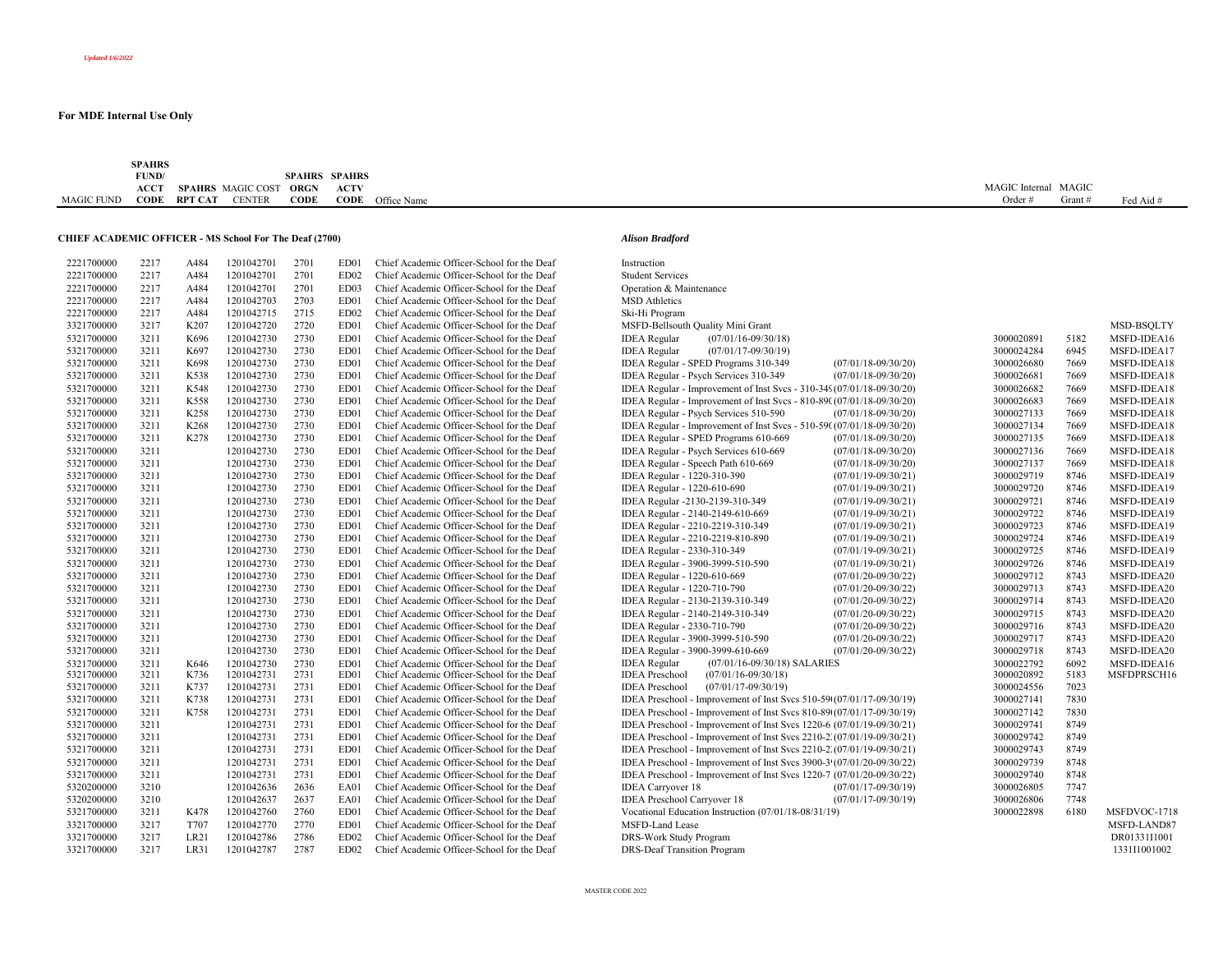|            | <b>SPAHRS</b> |                   |                          |             |                      |                                            |                                          |                      |         |           |
|------------|---------------|-------------------|--------------------------|-------------|----------------------|--------------------------------------------|------------------------------------------|----------------------|---------|-----------|
|            | FUND/         |                   |                          |             | <b>SPAHRS SPAHRS</b> |                                            |                                          |                      |         |           |
|            | АССТ          |                   | <b>SPAHRS</b> MAGIC COST | <b>ORGN</b> | <b>ACTV</b>          |                                            |                                          | MAGIC Internal MAGIC |         |           |
| MAGIC FUND | CODE          | - RPT CAT         | <b>CENTER</b>            | CODE        |                      | <b>CODE</b> Office Name                    |                                          | Order #              | Grant # | Fed Aid # |
|            |               |                   |                          |             |                      |                                            |                                          |                      |         |           |
| 3321700000 | 3217          | K876              | 1201042789               | 2789        | ED01                 | Chief Academic Officer-School for the Deaf | MSD Education Technology                 |                      |         | MSD-TECH  |
| 5321700000 | 3211          | K903              | 1201042794               | 2794        | ED01                 | Chief Academic Officer-School for the Deaf | Extended School Year                     | 3000023520           | 6539    |           |
| 5321700000 | 3211          | K <sub>249</sub>  | 201042794                | 2794        | ED <sub>01</sub>     | Chief Academic Officer-School for the Deaf | Extended School Year (06/01/19-12/31/20) | 3000025772           | 7447    |           |
| 5321700000 | 3211          | K <sub>24</sub> 1 | 201042794                | 2794        | ED01                 | Chief Academic Officer-School for the Deaf | Extended School Year (06/01/21-08/31/21) | 3000030635           | 8958    |           |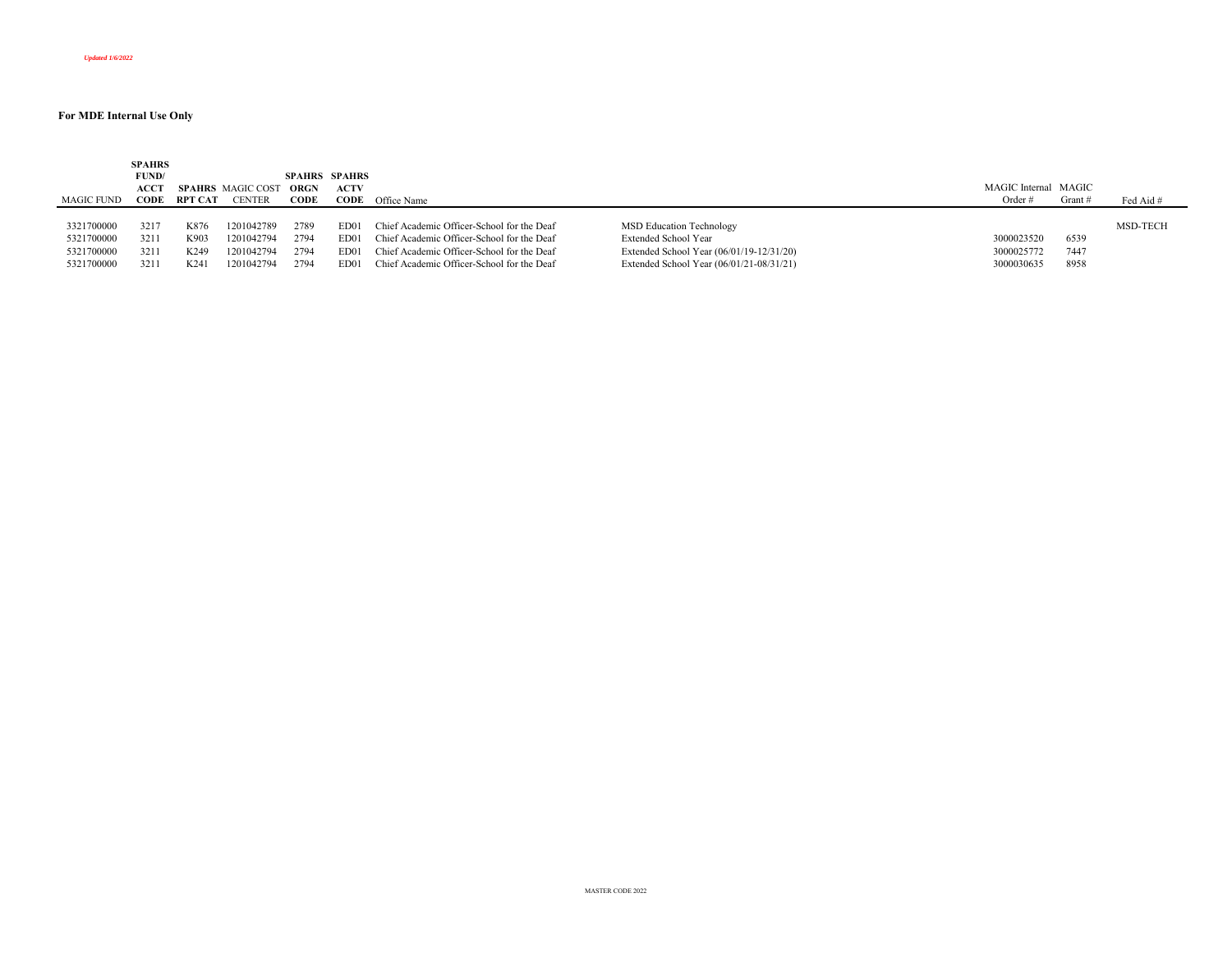|            | <b>SPAHRS</b> |                          |               |             |                      |             |                      |        |           |
|------------|---------------|--------------------------|---------------|-------------|----------------------|-------------|----------------------|--------|-----------|
|            | FUND/         |                          |               |             | <b>SPAHRS SPAHRS</b> |             |                      |        |           |
|            | ACCT          | <b>SPAHRS</b> MAGIC COST |               | <b>ORGN</b> | <b>ACTV</b>          |             | MAGIC Internal MAGIC |        |           |
| MAGIC FUND | <b>CODE</b>   | <b>RPT CAT</b>           | <b>CENTER</b> | CODE        | CODE                 | Office Name | Order $#$            | Grant# | Fed Aid # |
|            |               |                          |               |             |                      |             |                      |        |           |
|            |               |                          |               |             |                      |             |                      |        |           |

#### **DEPUTY SUPERINTENDENT - EDUCATIONAL ACCOUNTABILITY (3001)** *Sonya Amis*

| 2220100000 | 2201 | A844             | 1201023001 | 3001 | EA07 Deputy of Educational Accountability | Deputy of Educational Accountability  |            |      |
|------------|------|------------------|------------|------|-------------------------------------------|---------------------------------------|------------|------|
| 3320200000 | 3202 |                  | 1201023002 | 3002 | EA07 Deputy of Educational Accountability | NASBE Standards-Based System          |            |      |
| 5320200000 | 3210 | R <sub>160</sub> | 1201023003 | 3003 | EA07 Deputy of Educational Accountability | NASBE -Early Learning Workforce Grant | 3000023579 | 6642 |
| 3320200000 | 3202 | i013             | 1201023004 | 3004 | EA07 Deputy of Educational Accountability | <b>Indirect Cost</b>                  | 3000022200 | 6142 |

| 2220100000 | 2201 | A844             | 1201023001      | 3001 | EA07 Deputy of Educational Accountability | Deputy of Educational Accountability  |            |      | ST0114-SDE |
|------------|------|------------------|-----------------|------|-------------------------------------------|---------------------------------------|------------|------|------------|
| 3320200000 | 3202 |                  | 1201023002 3002 |      | EA07 Deputy of Educational Accountability | NASBE Standards-Based System          |            |      |            |
| 5320200000 | 3210 | R <sub>160</sub> | 1201023003      | 3003 | EA07 Deputy of Educational Accountability | NASBE -Early Learning Workforce Grant | 3000023579 | 6642 |            |
| 3320200000 | 3202 | i013             | 1201023004      | 3004 | EA07 Deputy of Educational Accountability | Indirect Cost                         | 3000022200 | 6142 | INDCOST93  |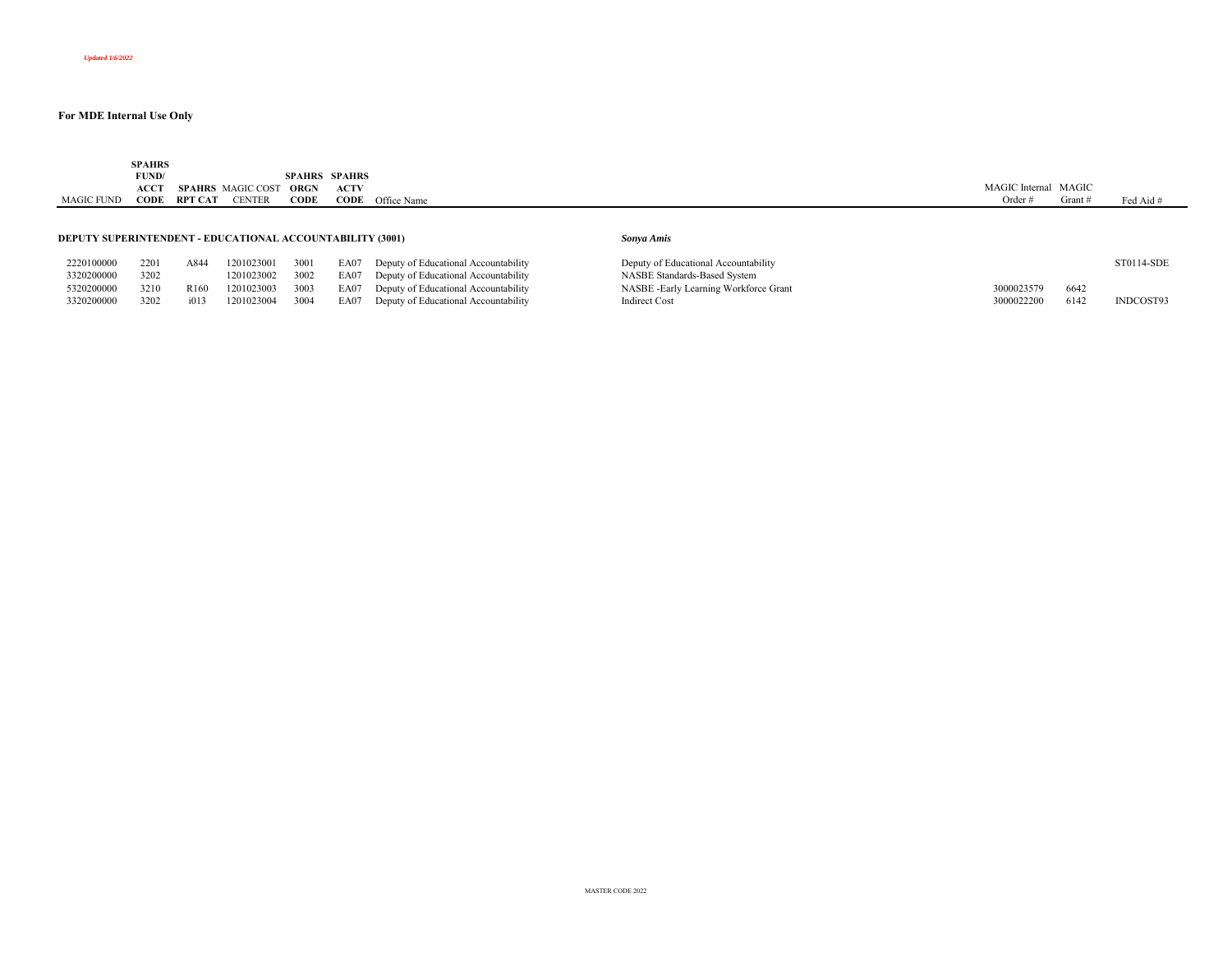|                   | <b>SPAHRS</b> |                |               |               |             |             |                |         |             |
|-------------------|---------------|----------------|---------------|---------------|-------------|-------------|----------------|---------|-------------|
|                   | FUND/         |                |               | <b>SPAHRS</b> | SPAHRS      |             |                |         |             |
|                   | ACCT          | <b>SPAHRS</b>  | MAGIC COST    | ORGN          | <b>ACTV</b> |             | MAGIC Internal | MAGIC   |             |
| <b>MAGIC FUND</b> | <b>CODE</b>   | <b>RPT CAT</b> | <b>CENTER</b> | <b>CODE</b>   | CODE        | Office Name | Order#         | Grant # | Fed Aid $#$ |

#### **CHIEF OF OPERATIONS - School Financial Services (3100)** *Letitia Johnson*

| 2220100000 | 2201 | A844             | 1201023101 | 3101 | EA07        | Chief of Operations-School Financial Services | School Financial Services          |
|------------|------|------------------|------------|------|-------------|-----------------------------------------------|------------------------------------|
| 2220100000 | 2201 | A844             | 1201023102 | 3102 | EA07        | Chief of Operations-School Financial Services | Teacher Pay Increase               |
| 3320200000 | 3202 | 1013             | 1201023104 | 3104 | EA07        | Chief of Operations-School Financial Services | <b>Indirect Cost</b>               |
| 2220100000 | 2201 | A844             | 1201023122 | 3122 | <b>EA08</b> | Chief of Operations-School Financial Services | GE-Master Teacher Assessment       |
| 3321300000 | 3213 | K919             | 1201023140 | 3140 | EA14        | Chief of Operations-School Financial Services | TSI-Moving Expenses Reimbursem     |
| 3321300000 | 3213 | K969             | 1201023141 | 3141 | EA14        | Chief of Operations-School Financial Services | TSI-Apartment Complex              |
| 3321300000 | 3213 | K959             | 1201023142 | 3142 | EA14        | Chief of Operations-School Financial Services | TSI-Housing Loans                  |
| 2220400000 | 2204 | A284             | 1201023157 | 3157 | EC01        | Chief of Operations-School Financial Services | Chickasaw School Fund              |
| 4420100000 | 4201 | E074             | 1201023163 | 3163 | EA03        | Chief of Operations-School Financial Services | Educ Enhancement Fd-Bldgs/Buses    |
| 4420200000 | 4201 | E084             | 1201023164 | 3164 | EA03        | Chief of Operations-School Financial Services | Educ Enhancement Fd-Inst Materia   |
| 3321800000 | 3218 | E144             | 1201023167 | 3167 | EA03        | Chief of Operations-School Financial Services | Educ Enhancement Fd-AV Tax Rec     |
| 3320200000 | 3202 | A844             | 1201023169 | 3169 | EA03        | Chief of Operations-School Financial Services | MAEP Gifted TU - Charter Schools   |
| 2223100000 | 2231 | A944             | 1201023172 | 3172 | EF01        | Chief of Operations-School Financial Services | MAEP Per Capita                    |
| 2223000000 | 2230 | A934             | 1201023173 | 3173 | EF01        | Chief of Operations-School Financial Services | <b>MAEP GF</b>                     |
| 4423000000 | 4230 | E404             | 1201023175 | 3175 | EF01        | Chief of Operations-School Financial Services | Educ Enhancement Fd-MAEP           |
| 3323000000 | 3230 | K974             | 1201023176 | 3176 | EF01        | Chief of Operations-School Financial Services | MAEP- Special Funds                |
| 3323100000 | 3231 | K914             | 1201023177 | 3177 | EF01        | Chief of Operations-School Financial Services | MAEP- Capital Expenditure Funds    |
| 3321200000 | 3212 | <b>NB31</b>      | 1201023190 | 3190 | EA03        | Chief of Operations-School Financial Services | School Districts-MLP               |
| 3320200000 | 3202 | S <sub>576</sub> | 1201023195 | 3195 | EA03        | Chief of Operations-School Financial Services | Special License Tag Fees           |
| 3320700000 | 3207 | K509             | 1201023199 | 3199 | <b>EA07</b> | Chief of Operations-School Financial Services | School District Emergency Assistan |

| 2220100000 | 2201 | A844        | 1201023101 | 3101 | EA07 | Chief of Operations-School Financial Services | <b>School Financial Services</b>                     |            |      | ST0114-SDE         |
|------------|------|-------------|------------|------|------|-----------------------------------------------|------------------------------------------------------|------------|------|--------------------|
| 2220100000 | 2201 | A844        | 1201023102 | 3102 | EA07 | Chief of Operations-School Financial Services | Teacher Pay Increase                                 |            |      | ST0114-SDE         |
| 3320200000 | 3202 | 1013        | 1201023104 | 3104 | EA07 | Chief of Operations-School Financial Services | <b>Indirect Cost</b>                                 | 3000022201 | 6142 | INDCOST93          |
| 2220100000 | 2201 | A844        | 1201023122 | 3122 | EA08 | Chief of Operations-School Financial Services | <b>GE-Master Teacher Assessment</b>                  |            |      | ST0114-SDE         |
| 3321300000 | 3213 | K919        | 1201023140 | 3140 | EA14 | Chief of Operations-School Financial Services | TSI-Moving Expenses Reimbursement                    |            |      | <b>TSI-99</b>      |
| 3321300000 | 3213 | K969        | 1201023141 | 3141 | EA14 | Chief of Operations-School Financial Services | TSI-Apartment Complex                                |            |      | <b>TSI-99</b>      |
| 3321300000 | 3213 | K959        | 1201023142 | 3142 | EA14 | Chief of Operations-School Financial Services | TSI-Housing Loans                                    |            |      | <b>TSI-99</b>      |
| 2220400000 | 2204 | A284        | 1201023157 | 3157 | EC01 | Chief of Operations-School Financial Services | Chickasaw School Fund                                |            |      | ST0414-CSF         |
| 4420100000 | 4201 | E074        | 1201023163 | 3163 | EA03 | Chief of Operations-School Financial Services | Educ Enhancement Fd-Bldgs/Buses                      |            |      | EEF-BB14           |
| 4420200000 | 4201 | E084        | 1201023164 | 3164 | EA03 | Chief of Operations-School Financial Services | Educ Enhancement Fd-Inst Materials                   |            |      | EEF-IM14           |
| 3321800000 | 3218 | E144        | 1201023167 | 3167 | EA03 | Chief of Operations-School Financial Services | Educ Enhancement Fd-AV Tax Reduction - None for FY21 |            |      | EEF-ATR24          |
| 3320200000 | 3202 | A844        | 1201023169 | 3169 | EA03 | Chief of Operations-School Financial Services | MAEP Gifted TU - Charter Schools                     |            |      |                    |
| 2223100000 | 2231 | A944        | 1201023172 | 3172 | EF01 | Chief of Operations-School Financial Services | MAEP Per Capita                                      |            |      | ST03114-PC         |
| 2223000000 | 2230 | A934        | 1201023173 | 3173 | EF01 | Chief of Operations-School Financial Services | MAEP GF                                              |            |      | ST3014-MAEP        |
| 4423000000 | 4230 | E404        | 1201023175 | 3175 | EF01 | Chief of Operations-School Financial Services | Educ Enhancement Fd-MAEP                             |            |      | EEF-MAEP3014       |
| 3323000000 | 3230 | K974        | 1201023176 | 3176 | EF01 | Chief of Operations-School Financial Services | MAEP- Special Funds                                  |            |      | MAEPSF14           |
| 3323100000 | 3231 | K914        | 1201023177 | 3177 | EF01 | Chief of Operations-School Financial Services | MAEP- Capital Expenditure Funds (retains interest)   |            |      | CAPEXPMAEP14       |
| 3321200000 | 3212 | <b>NB31</b> | 1201023190 | 3190 | EA03 | Chief of Operations-School Financial Services | School Districts-MLP                                 |            |      | 02SCHDMLP          |
| 3320200000 | 3202 | S576        | 1201023195 | 3195 | EA03 | Chief of Operations-School Financial Services | Special License Tag Fees                             |            |      | <b>SPECTAGFEES</b> |
| 3320700000 | 3207 | K509        | 1201023199 | 3199 | EA07 | Chief of Operations-School Financial Services | School District Emergency Assistance Fund            |            |      | <b>EMERGASST</b>   |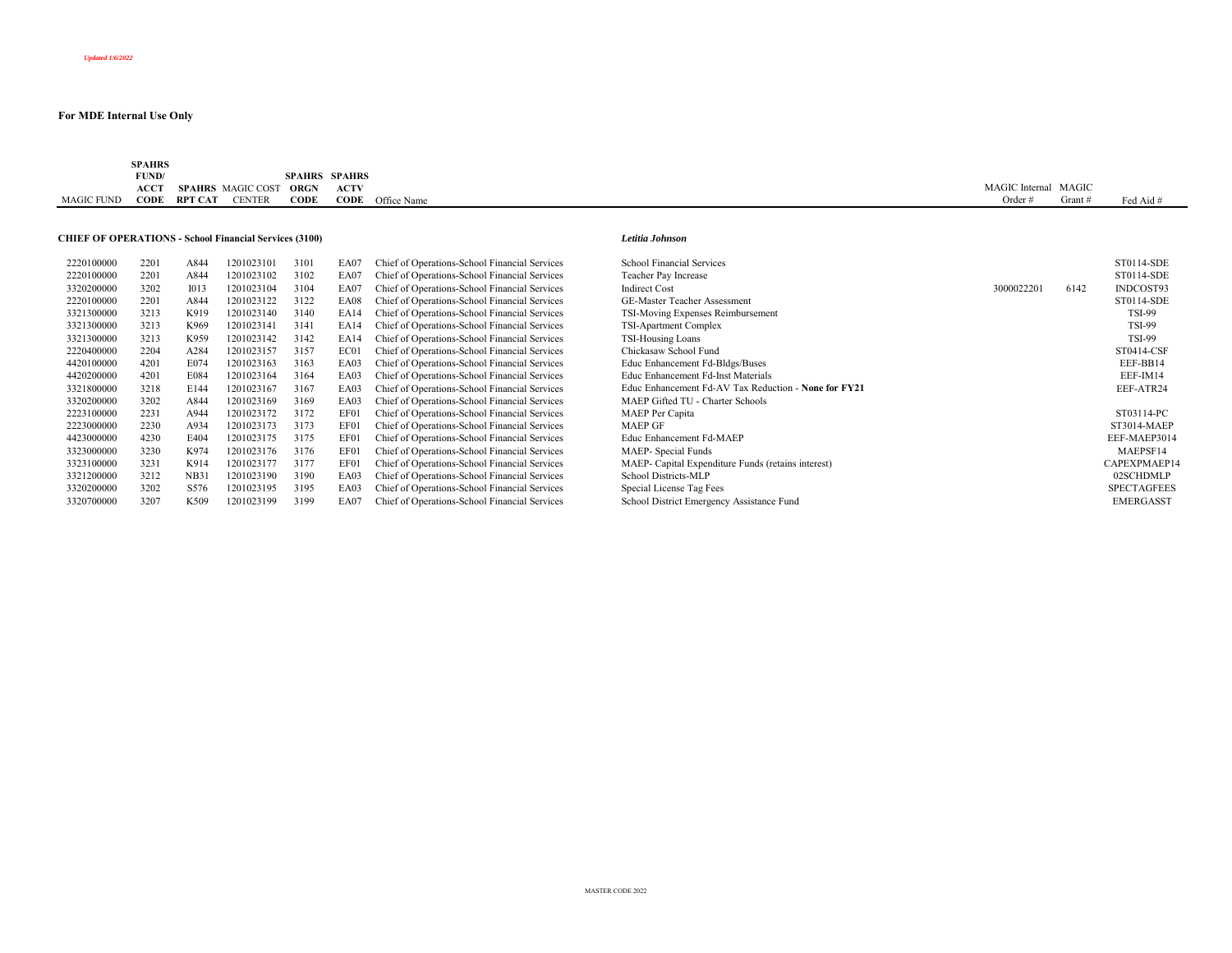|                   | <b>SPAHRS</b> |                |                          |                      |             |             |                                |       |           |
|-------------------|---------------|----------------|--------------------------|----------------------|-------------|-------------|--------------------------------|-------|-----------|
|                   | FUND/         |                |                          | <b>SPAHRS SPAHRS</b> |             |             |                                |       |           |
|                   | ACCT          |                | <b>SPAHRS</b> MAGIC COST | ORGN                 | <b>ACTV</b> |             | MAGIC <sup>'</sup><br>Internal | MAGIC |           |
| <b>MAGIC FUND</b> | <b>CODE</b>   | <b>RPT CAT</b> | <b>CENTER</b>            | CODE                 | CODE        | Office Name |                                | Grant | Fed Aid # |

## **CHIEF OF OPERATIONS - Accounting (3200)** *Sheila Franklin-Buie*

| 2220100000 | 2201 | A844             | 1201033201 | 3201 | EA05 | Chief of Operations-Accounting | Accounting                 |
|------------|------|------------------|------------|------|------|--------------------------------|----------------------------|
| 2220100000 | 2201 | A844             | 1201033202 | 3202 | EA05 | Chief of Operations-Accounting | Accounting Special Pr      |
| 2220100000 | 2201 | A844             | 1201033203 | 3203 | EA05 | Chief of Operations-Accounting | Accounting - Mailroor      |
| 5320100000 | 3201 | X013             | 1201033205 | 3205 | EA05 | Chief of Operations-Accounting | Refund Clearing Budg       |
| 2220600000 | 2206 | A504             | 1201033231 | 3231 | EE01 | Chief of Operations-Accounting | Vocational Education       |
| 3320200000 | 3202 | 1013             | 1201033241 | 3241 | EA05 | Chief of Operations-Accounting | <b>Indirect Cost</b>       |
| 2221700000 | 2217 | A484             | 1201033260 | 3260 | ED03 | Chief of Operations-Accounting | MSB/MSD - Accounti         |
| 3320200000 | 3202 | GAP <sub>1</sub> | 1201033270 | 3270 | EA05 | Chief of Operations-Accounting | <b>GAAP</b> Adjustments    |
| 5320100000 | 3201 | Y016             | 1201033290 | 3290 | EA05 | Chief of Operations-Accounting | Current Year Refunds       |
| 2220100000 | 2201 | A844             | 1201033299 | 3299 | EA05 | Chief of Operations-Accounting | <b>Consolidated Copier</b> |
| 3320200000 | 3202 |                  | 1201036115 | 6115 |      | Chief of Operations-Accounting | Dummy Account 3202         |
| 3320200000 | 3202 |                  | 1201037207 | 7207 |      | Chief of Operations-Accounting | Clearing Account           |
| 5320100000 | 8021 | <b>DUMM</b>      | 1201039999 | 9999 | EA05 | Chief of Operations-Accounting | CN Donated Commod          |
| 5320100000 |      |                  | 1201039998 | 9998 | EA05 | Chief of Operations-Accounting | CN Donated Commod          |

| 2220100000<br>2220100000<br>2220100000 | 2201<br>2201<br>2201 | A844<br>A844<br>A844 | 1201033201<br>1201033202<br>1201033203 | 3201<br>3202<br>3203 | EA05<br>EA05<br>EA05 | Chief of Operations-Accounting<br>Chief of Operations-Accounting<br>Chief of Operations-Accounting | Accounting<br><b>Accounting Special Projects</b><br>Accounting - Mailroom/Printing |            |      | ST0114-SDE<br>ST0114-SDE<br>ST0114-SDE |
|----------------------------------------|----------------------|----------------------|----------------------------------------|----------------------|----------------------|----------------------------------------------------------------------------------------------------|------------------------------------------------------------------------------------|------------|------|----------------------------------------|
| 5320100000                             | 3201                 | X013                 | 1201033205                             | 3205                 | EA05                 | Chief of Operations-Accounting                                                                     | Refund Clearing Budget                                                             | 3000017995 | 4440 | REFUNDCL93                             |
| 2220600000                             | 2206                 | A504                 | 1201033231                             | 3231                 | EE01                 | Chief of Operations-Accounting                                                                     | Vocational Education - Accounting Salaries                                         |            |      | ST0614-VE                              |
| 3320200000                             | 3202                 | 1013                 | 1201033241                             | 3241                 | EA05                 | Chief of Operations-Accounting                                                                     | <b>Indirect Cost</b>                                                               | 3000022202 | 6142 | INDCOST93                              |
| 2221700000                             | 2217                 | A484                 | 1201033260                             | 3260                 | ED03                 | Chief of Operations-Accounting                                                                     | MSB/MSD - Accounting Salaries                                                      |            |      | ST1714-MSBD                            |
| 3320200000                             | 3202                 | GAP                  | 1201033270                             | 3270                 | EA05                 | Chief of Operations-Accounting                                                                     | <b>GAAP</b> Adjustments                                                            |            |      | GAAPADJ3202                            |
| 5320100000                             | 3201                 | Y016                 | 1201033290                             | 3290                 | EA05                 | Chief of Operations-Accounting                                                                     | Current Year Refunds                                                               |            |      | <b>CYREFUNDS</b>                       |
| 2220100000                             | 2201                 | A844                 | 1201033299                             | 3299                 | EA05                 | Chief of Operations-Accounting                                                                     | <b>Consolidated Copier GF</b>                                                      |            |      | ST0114-SDE                             |
| 3320200000                             | 3202                 |                      | 1201036115                             | 6115                 |                      | Chief of Operations-Accounting                                                                     | Dummy Account 3202                                                                 |            |      |                                        |
| 3320200000                             | 3202                 |                      | 1201037207                             | 7207                 |                      | Chief of Operations-Accounting                                                                     | Clearing Account                                                                   |            |      |                                        |
| 5320100000                             | 8021                 | <b>DUMM</b>          | 1201039999                             | 9999                 | EA05                 | Chief of Operations-Accounting                                                                     | CN Donated Commodities Dummy Account - Non-budgeted                                | 3000031380 | 9299 | DUMMY90                                |
| 5320100000                             |                      |                      | 1201039998                             | 9998                 | EA05                 | Chief of Operations-Accounting                                                                     | CN Donated Commodities Dummy Account - Budgeted                                    | 3000031470 | 9310 |                                        |
|                                        |                      |                      |                                        |                      |                      |                                                                                                    |                                                                                    |            |      |                                        |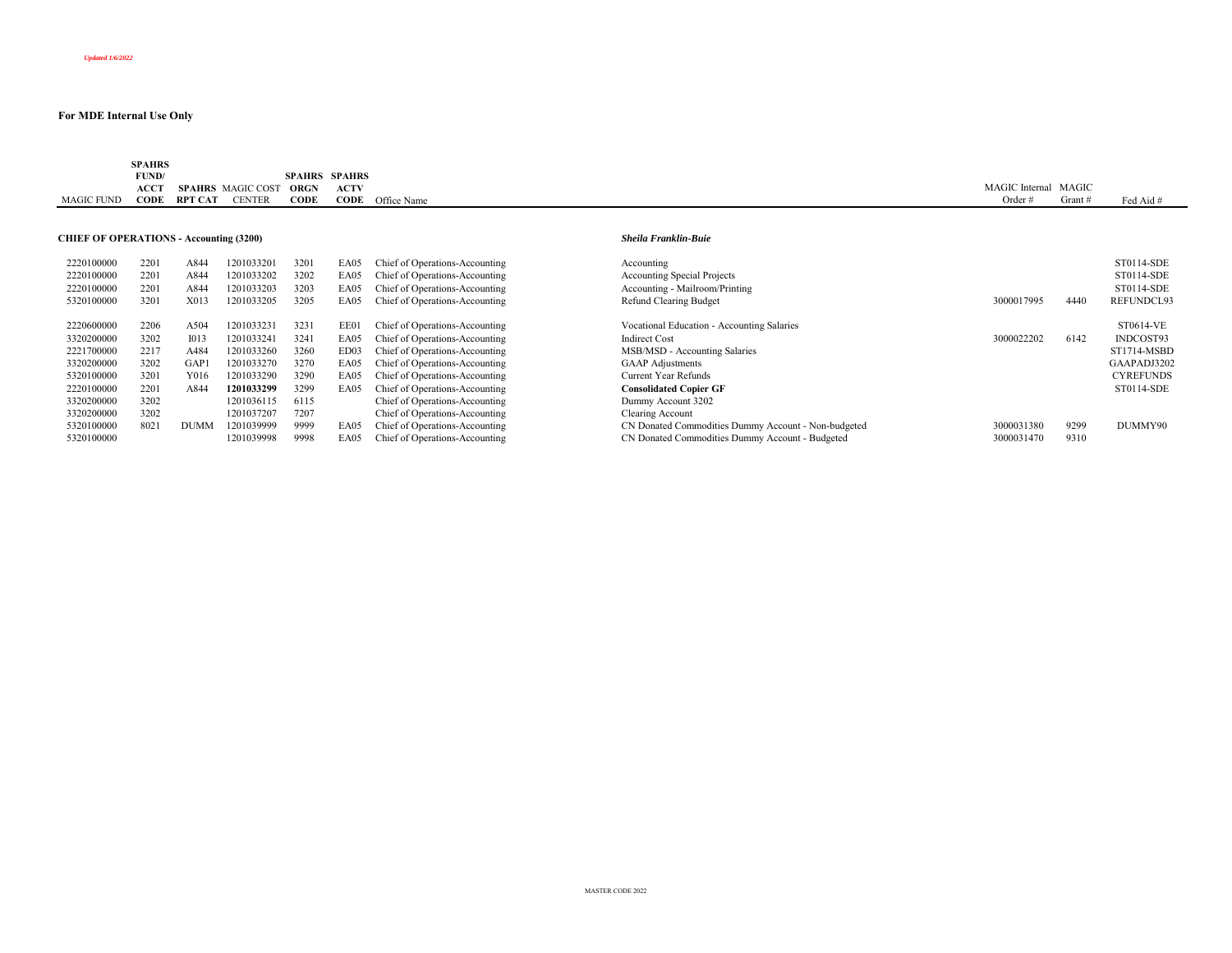|                   | <b>SPAHRS</b> |                |                          |             |                      |             |                       |         |           |
|-------------------|---------------|----------------|--------------------------|-------------|----------------------|-------------|-----------------------|---------|-----------|
|                   | FUND/         |                |                          |             | <b>SPAHRS SPAHRS</b> |             |                       |         |           |
|                   | <b>ACCT</b>   |                | <b>SPAHRS</b> MAGIC COST | <b>ORGN</b> | <b>ACTV</b>          |             | <b>MAGIC</b> Internal | l MAGIC |           |
| <b>MAGIC FUND</b> | CODE          | <b>RPT CAT</b> | <b>CENTER</b>            | CODE        | CODE                 | Office Name | Order                 | Grant # | Fed Aid # |
|                   |               |                |                          |             |                      |             |                       |         |           |

#### **CHIEF OF OPERATIONS - Procurement (3400)** *Monique Corley*

| 2220100000 | 2201 | A844 | 1201033401 | 3401 | EA07        | Chief of Operations-Procurement | Contracts & Procurement                            | ST0114-SDE |
|------------|------|------|------------|------|-------------|---------------------------------|----------------------------------------------------|------------|
| 6221500000 | 3215 | K050 | 1201023020 | 3020 | EA03        | Chief of Operations-Procurement | Vision Screening (Tobacco Funds)                   |            |
| 2220100000 | 2201 | A844 | 1201023021 | 3021 | EA03        | Chief of Operations-Procurement | Chalkable Learning Earnings Pilot Prgram           |            |
| 2220100000 | 2201 | A844 | 1201023022 | 3022 | EA03        | Chief of Operations-Procurement | Dropout Prevention Vicksburg-Leader in Me          |            |
| 2220100000 | 2201 | A844 | 1201023023 | 3023 | EA03        | Chief of Operations-Procurement | University of MS - Willie Price Lab School         |            |
| 2220100000 | 2201 | A844 | 1201023024 | 3024 | EA03        | Chief of Operations-Procurement | Algebra Nation                                     |            |
| 2220100000 | 2201 | A844 | 1201023028 | 3028 | EA03        | Chief of Operations-Procurement | USM Preschool-Children's Ctr for Comm & Dev        |            |
| 2220100000 | 2201 | A844 | 1201023029 | 3029 | EA03        | Chief of Operations-Procurement | School Recognition Program                         |            |
| 2220100000 | 2201 | A844 | 1201023030 | 3030 | EA03        | Chief of Operations-Procurement | Lighthouse Academy for Dyslexia                    |            |
| 6420100000 |      |      | 1201023031 | 3031 | EA03        | Chief of Operations-Procurement | School Recognition Program - Capital Expense Funds |            |
| 2220100000 | 2201 | A844 | 1201023032 | 3032 | EA03        | Chief of Operations-Procurement | T.K. Martin Center                                 |            |
| 2220100000 | 2201 | A844 | 1201023034 | 3034 | EA03        | Chief of Operations-Procurement | Jobs for MS Graduates                              |            |
| 2220100000 | 2201 | A844 | 1201023045 | 3045 | <b>EA08</b> | Chief of Operations-Procurement | Teacher Corp                                       |            |
| 2220100000 | 2201 | A844 | 1201023057 | 3057 | EA01        | Chief of Operations-Procurement | <b>USM-Autism Center</b>                           |            |
| 2220100000 | 2201 | A844 | 1201023060 | 3060 | EA08        | Chief of Operations-Procurement | Microsoft IT Academy                               |            |
| 2220100000 | 2201 | A844 | 1201023064 | 3064 | EA08        | Chief of Operations-Procurement | Dubard School                                      |            |
| 2220100000 | 2201 | A844 | 1201023071 | 3071 | EA08        | Chief of Operations-Procurement | World Class Teacher Programs                       |            |
| 2220100000 | 2201 | A844 | 1201023076 | 3076 | EA03        | Chief of Operations-Procurement | Vision Screening                                   |            |
| 2220100000 | 2201 | A844 | 1201023077 | 3077 | EA03        | Chief of Operations-Procurement | Sight Savers                                       |            |
| 2220100000 | 2201 | A844 | 1201023081 | 3081 | EA08        | Chief of Operations-Procurement | Principal Corp                                     |            |
| 2220100000 | 2201 | A844 | 1201023086 | 3086 | EA08        | Chief of Operations-Procurement | Magnolia Speech School                             |            |
| 2220100000 | 2201 | A844 | 1201023090 | 3090 | EA08        | Chief of Operations-Procurement | Learning Through Sports/Kid College                |            |
| 2220100000 | 2201 | A844 | 1201023092 | 3092 | EA03        | Chief of Operations-Procurement | Save the Children                                  |            |
| 2220100000 | 2201 | A844 | 1201023093 | 3093 | EA03        | Chief of Operations-Procurement | Campus Knot                                        |            |
| 2220100000 | 2201 | A844 | 1201023094 | 3094 | EA03        | Chief of Operations-Procurement | Mastery Prep                                       |            |
| 2220100000 | 2201 | A844 | 1201023096 | 3096 | EA08        | Chief of Operations-Procurement | Teach for America                                  |            |
| 2220100000 | 2201 | A844 | 1201023098 | 3098 | EA08        | Chief of Operations-Procurement | Jumpstart ACT                                      |            |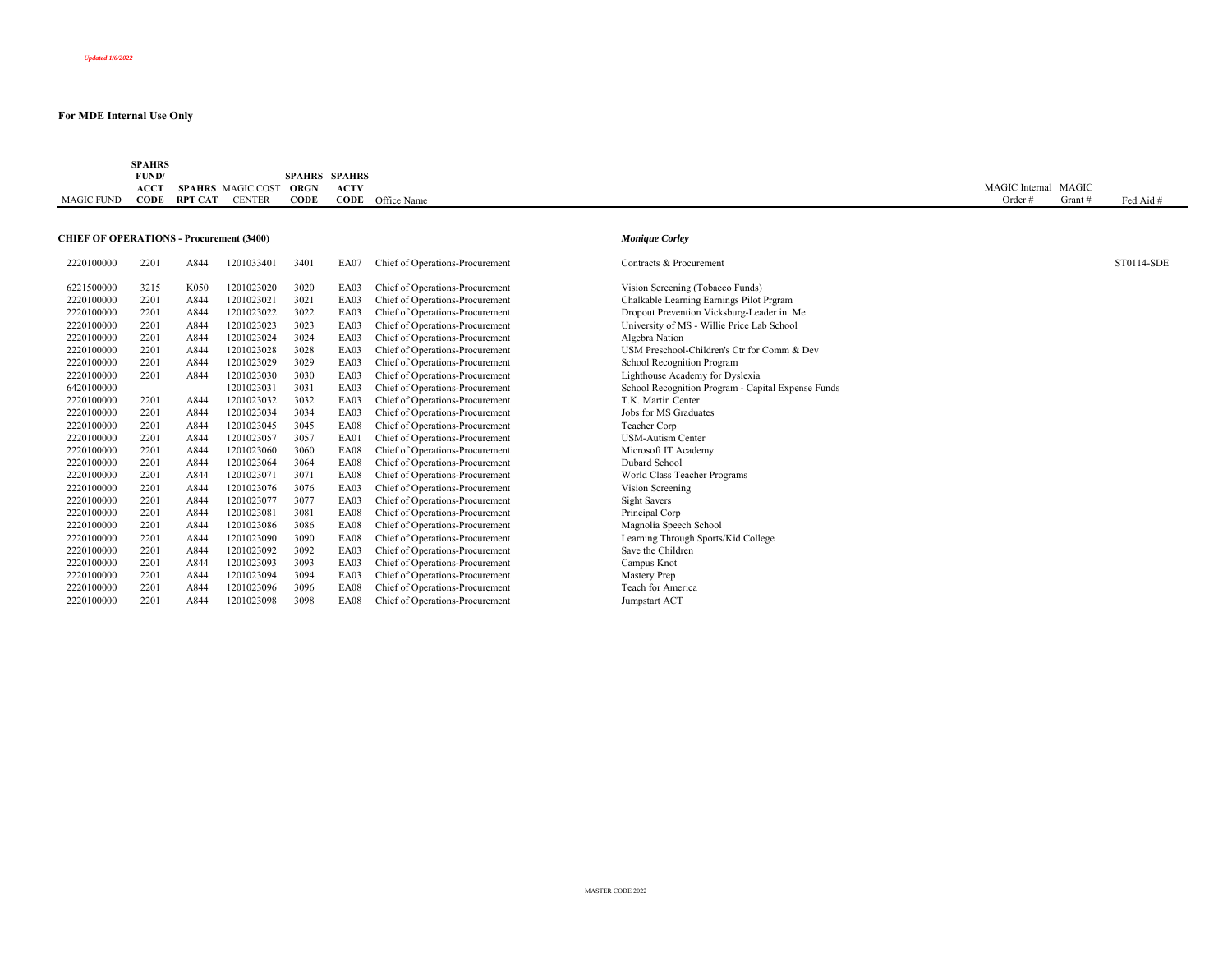|                   | <b>SPAHRS</b> |         |                          |               |               |             |                                |       |           |
|-------------------|---------------|---------|--------------------------|---------------|---------------|-------------|--------------------------------|-------|-----------|
|                   | FUND/         |         |                          | <b>SPAHRS</b> | <b>SPAHRS</b> |             |                                |       |           |
|                   | <b>ACCT</b>   |         | <b>SPAHRS</b> MAGIC COST | <b>ORGN</b>   | <b>ACTV</b>   |             | MAGIC <sup>'</sup><br>Internal | MAGIC |           |
| <b>MAGIC FUND</b> | CODE          | RPT CAT | <b><i>CENTER</i></b>     | CODE          | CODE          | Office Name | Orde.                          | Grant | Fed Aid # |

## **CHIEF OF OPERATIONS - Budget & Planning (3500)** *Sharon Rosell*

| 2220100000 | 2201 | A844              | 1201073501 | 3501 | EA07        | Chief of Operations-Budget & Planning | <b>Budget Office</b>                                    |            |      | ST0114-SDE   |
|------------|------|-------------------|------------|------|-------------|---------------------------------------|---------------------------------------------------------|------------|------|--------------|
| 2220100000 | 2201 | A844              | 1201073502 | 3502 | EA07        | Chief of Operations-Budget & Planning | Special Projects                                        |            |      | ST0114-SDE   |
| 3320200000 | 3202 | T <sub>023</sub>  | 1201073503 | 3503 | EA07        | Chief of Operations-Budget & Planning | Special Activities                                      |            |      | 03SPECACTV   |
| 3320200000 | 3202 | T <sub>0</sub> 24 | 1201073503 | 3503 | EA07        | Chief of Operations-Budget & Planning | Miscellaneous Refunds                                   |            |      | 03SPECACTV   |
| 2220100000 | 2201 | A844              | 1201073530 | 3530 | EA06        | Chief of Operations-Budget & Planning | School for Math & Science (General Funds)               |            |      | ST0114-SDE   |
| 4420100000 | 4201 |                   | 1201073531 | 3531 | EA07        | Chief of Operations-Budget & Planning | EEF-School for Math & Science                           |            |      |              |
| 3320200000 | 3202 | 1013              | 1201073550 | 3550 | EA07        | Chief of Operations-Budget & Planning | Indirect Cost - Terminal Leave (Budget Office Use Only) | 3000023094 | 6142 | INDCOST94    |
| 2221700000 | 2217 | A484              | 1201073560 | 3560 | ED03        | Chief of Operations-Budget & Planning | MSB/MSD - Budget                                        |            |      | ST1714-MSBD  |
| 3320200000 | 3202 | K044              | 1201073570 | 3570 | EA06        | Chief of Operations-Budget & Planning | School for Math & Science (Education Trust Fund)        |            |      | TRUSTFUND14  |
| 4420100000 | 4201 | E354              | 1201073571 | 3571 | EA07        | Chief of Operations-Budget & Planning | EE-Perform Based Accred (Unallocated)                   |            |      | EE-ACCRED14  |
| 2220100000 | 2201 | A844              | 1201073580 | 3580 | EA07        | Chief of Operations-Budget & Planning | MS Schools for Deaf & Blind                             |            |      |              |
| 4420100000 | 4201 |                   | 1201073581 | 3581 | EA07        | Chief of Operations-Budget & Planning | MS Schools for Deaf & Blind - EEF                       |            |      |              |
|            |      |                   |            |      |             |                                       |                                                         |            |      |              |
| 3320200000 | 3202 | S607              | 201072023  | 2023 | EA10        | Chief of Operations-Budget & Planning | Community & Outreach Conferences                        |            |      | 97COCONFEREN |
| 3320200000 | 3202 | S372              | 1201076285 | 6285 | <b>EA11</b> | Chief of Operations-Budget & Planning | <b>Technology Projects</b>                              |            |      | 03TECHPROJ   |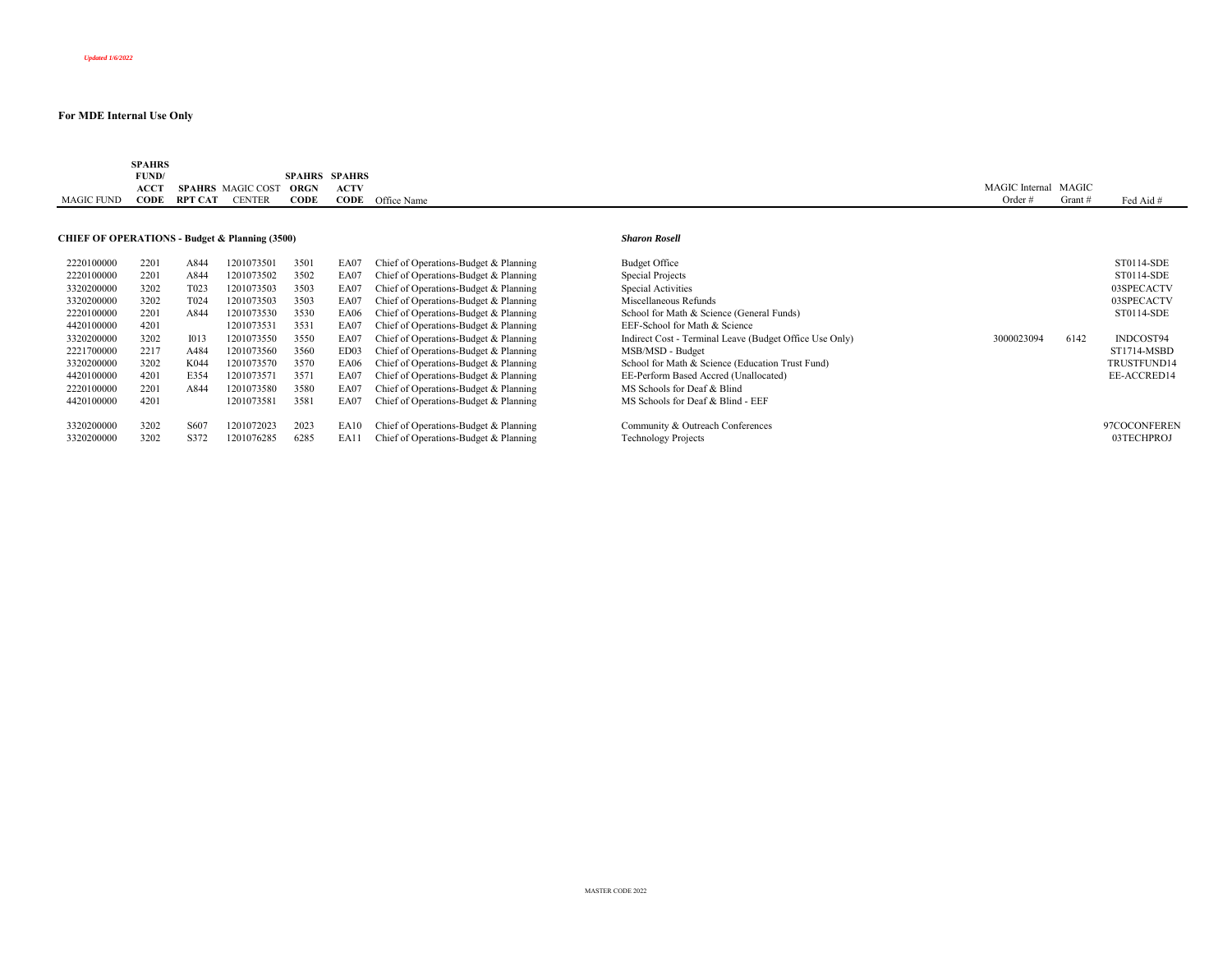| MAGIC FUND                                                | <b>SPAHRS</b><br>FUND/<br>ACCT<br>CODE | RPT CAT | <b>SPAHRS</b> MAGIC COST<br><b>CENTER</b> | <b>SPAHRS SPAHRS</b><br>ORGN<br>CODE | <b>ACTV</b><br>CODE | Office Name                               |                      | MAGIC Internal MAGIC<br>Order $#$ | Grant # | Fed Aid #  |
|-----------------------------------------------------------|----------------------------------------|---------|-------------------------------------------|--------------------------------------|---------------------|-------------------------------------------|----------------------|-----------------------------------|---------|------------|
| <b>EDUCATIONAL ACCOUNTABILITY - Internal Audit (3800)</b> |                                        |         |                                           |                                      |                     |                                           | <b>Tracie Riggin</b> |                                   |         |            |
| 2220100000                                                | 2201                                   | A844    | 1201023801                                | 3801                                 | EA07                | Educational Accountability-Internal Audit | Internal Audit       |                                   |         | ST0114-SDE |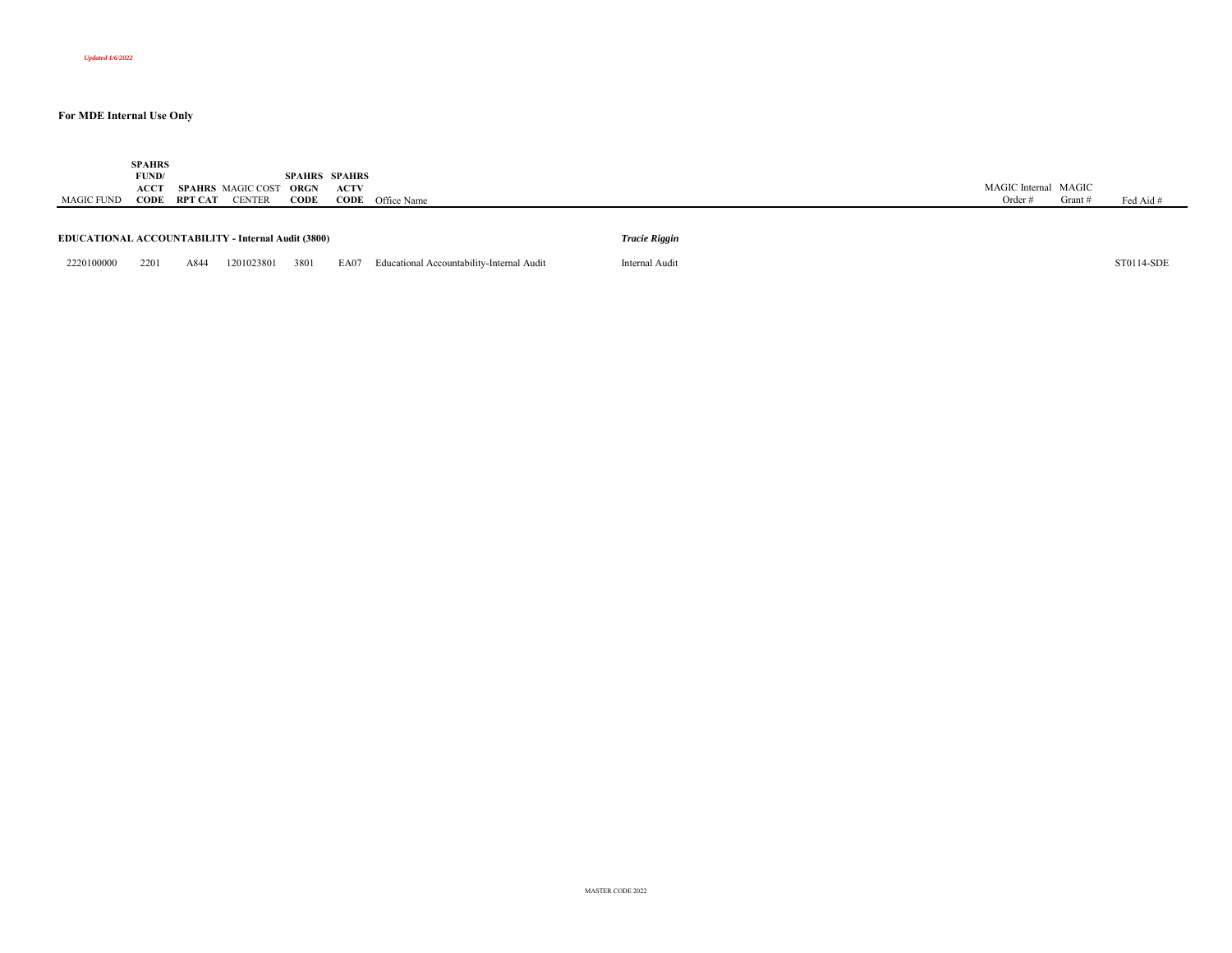|                   | <b>SPAHRS</b> |         |                          |               |               |             |                                |       |           |
|-------------------|---------------|---------|--------------------------|---------------|---------------|-------------|--------------------------------|-------|-----------|
|                   | FUND/         |         |                          | <b>SPAHRS</b> | <b>SPAHRS</b> |             |                                |       |           |
|                   | <b>ACCT</b>   |         | <b>SPAHRS</b> MAGIC COST | <b>ORGN</b>   | <b>ACTV</b>   |             | MAGIC <sup>'</sup><br>Internal | MAGIC |           |
| <b>MAGIC FUND</b> | CODE          | RPT CAT | <b><i>CENTER</i></b>     | CODE          | CODE          | Office Name | Orde.                          | Grant | Fed Aid # |

## **CHIEF ACCOUNTABILITY OFFICER - Safe & Orderly Schools (4300)** *Brian McGairty*

| 2220100000 | 2201 | A844              | 1201054301 | 4301 | EA03 | Chief Accountability Officer-Safe & Orderly Schools | School Building & Transportation                       |            |      | ST0114-SDE        |
|------------|------|-------------------|------------|------|------|-----------------------------------------------------|--------------------------------------------------------|------------|------|-------------------|
| 2220100000 | 2201 | A844              | 1201054302 | 4302 | EA08 | Chief Accountability Officer-Safe & Orderly Schools | School Safety Project                                  |            |      | ST0114-SDE        |
| 2220100000 | 2201 | A844              | 1201054304 | 4304 | EA03 | Chief Accountability Officer-Safe & Orderly Schools | Driver Penalty                                         |            |      | DRVPENALTY93      |
| 2220600000 | 2206 | A504              | 1201054305 | 4305 | EA03 | Chief Accountability Officer-Safe & Orderly Schools | Vocational Education (Safe & Orderly Schools)          |            |      |                   |
| 3320200000 | 3202 | R <sub>0</sub> 15 | 1201054308 | 4308 | EA03 | Chief Accountability Officer-Safe & Orderly Schools | MCOPS-Mississippi Community Oriented Policing - Admin  | 2000001152 |      | <b>MCOPSADMIN</b> |
| 3320200000 | 3202 | L735              | 1201054309 | 4309 | EA03 | Chief Accountability Officer-Safe & Orderly Schools | Driver Education Conference (FY05)                     |            |      | 5-DE4131          |
| 3320200000 | 3202 | S312              | 1201054311 | 4311 | EA03 | Chief Accountability Officer-Safe & Orderly Schools | Parent & Student Initiatives                           |            |      | 02PARENT/STU      |
| 3320200000 | 3202 | S <sub>06</sub> 3 | 1201054312 | 4312 | EA03 | Chief Accountability Officer-Safe & Orderly Schools | <b>Transportation Conference</b>                       |            |      | FTC-92            |
| 3320200000 | 3202 | S <sub>229</sub>  | 1201054314 | 4314 | EA03 | Chief Accountability Officer-Safe & Orderly Schools | School Building Workshop                               |            |      | 99SCHBLDGWS       |
| 3320200000 | 3202 | <b>S808</b>       | 1201054317 | 4317 | EA10 | Chief Accountability Officer-Safe & Orderly Schools | MS Institute for School Safety                         | 2000001150 |      | 98SECOFFINST      |
| 3320200000 | 3202 | 1013              | 1201054320 | 4320 | EA04 | Chief Accountability Officer-Safe & Orderly Schools | <b>Indirect Cost</b>                                   | 3000022209 | 6142 | INDCOST93         |
| 2220100000 | 2201 | A844              | 1201054322 | 4322 | EA08 | Chief Accountability Officer-Safe & Orderly Schools | Safe Schools Program                                   |            |      | ST0114-SDE        |
| 2223000000 | 2230 | A934              | 1201054324 | 4324 | EF01 | Chief Accountability Officer-Safe & Orderly Schools | MAEP (Bus Driver Training)                             |            |      | ST3014-MAEP       |
| 3320200000 | 3202 | L915              | 1201054330 | 4330 | EA03 | Chief Accountability Officer-Safe & Orderly Schools | Homeland Security/State Preparedness Equipment Program |            |      | 05HS421           |
| 2220100000 | 2201 | A844              | 1201058404 | 8404 | EA03 | Chief Accountability Officer-Safe & Orderly Schools | MCOPS-Mississippi Community Oriented Policing          |            |      | ST0114-SDE        |
|            |      |                   |            |      |      |                                                     |                                                        |            |      |                   |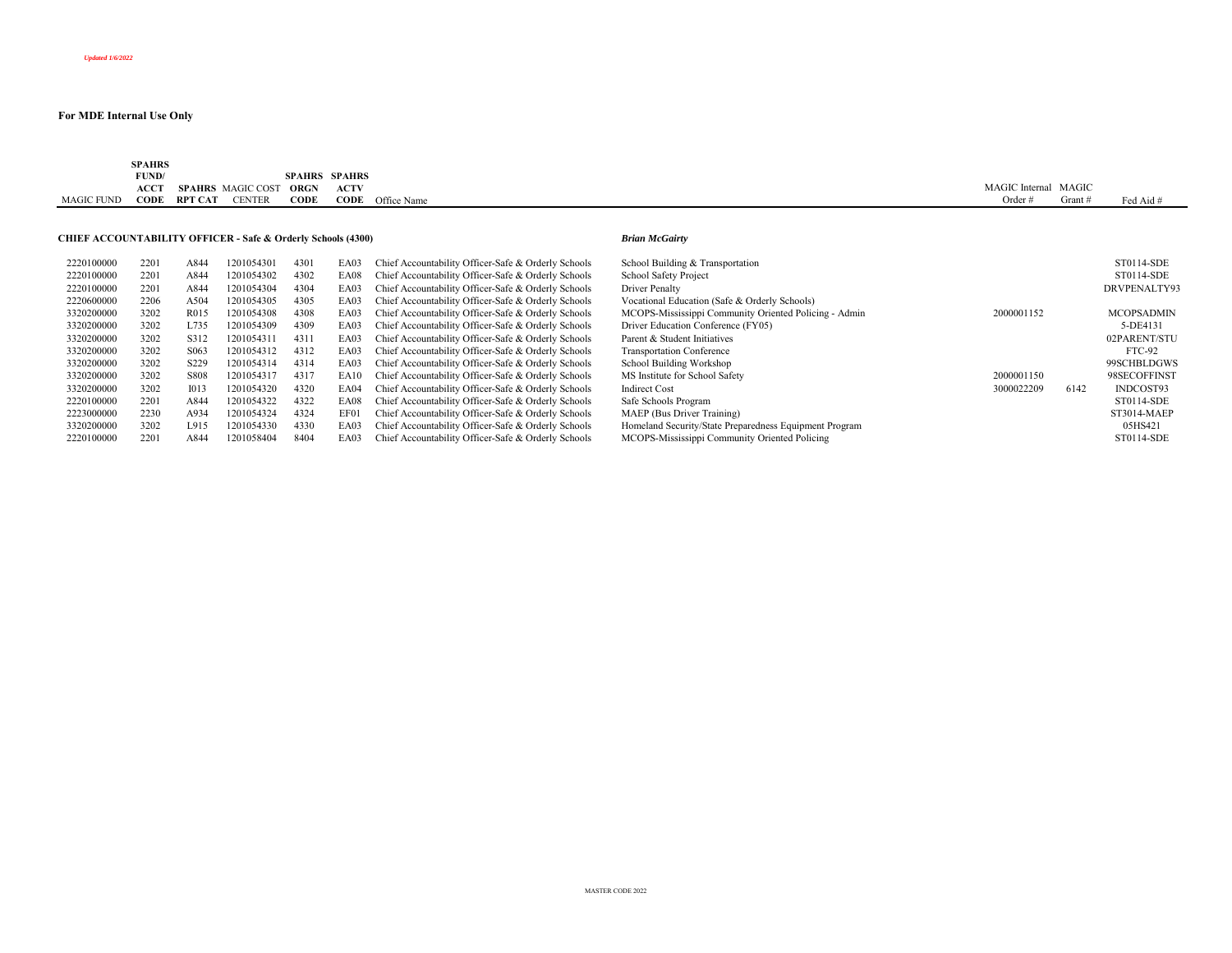| MAGIC FUND | <b>SPAHRS</b><br>FUND/<br>ACCT<br>CODE | RPT CAT           | <b>SPAHRS</b> MAGIC COST<br><b>CENTER</b> | <b>SPAHRS</b><br>ORGN<br>CODE | SPAHRS<br>ACTV | <b>CODE</b> Office Name                                                                                                 | MAGIC Internal MAGIC<br>Order $#$ | Grant $#$ | Fed Aid #    |
|------------|----------------------------------------|-------------------|-------------------------------------------|-------------------------------|----------------|-------------------------------------------------------------------------------------------------------------------------|-----------------------------------|-----------|--------------|
|            |                                        |                   |                                           |                               |                | <b>CHIEF ACADEMIC OFFICER - Early Child, Elementary Education &amp; Reading - Textbooks (4400)</b><br>Dr. Tenette Smith |                                   |           |              |
| 2220100000 | 2201                                   | A844              | 1201034401                                | 4401                          |                | EA08 Chief Academic Officer-Early Child, Elem Ed & Rdg-Txtbk State Textbook Procurement                                 |                                   |           | ST0114-SDE   |
| 3320200000 | 3202                                   | T <sub>0</sub> 13 | 1201034402                                | 4402                          | EA08           | Chief Academic Officer-Early Child, Elem Ed & Rdg-Txtbk Textbook - Fines & Damages                                      | 3000023565                        | 6614      | TXTBKF&D93   |
| 3320200000 | 3202                                   | K033              | 1201034403                                | 4403                          | EA08           | Chief Academic Officer-Early Child, Elem Ed & Rdg-Txtbk Textbook - Carryover                                            | 3000023445                        | 6185      | TXTBKCO93    |
| 3320200000 | 3202                                   | K033              | 1201034405                                | 4405                          |                | EA08 Chief Academic Officer-Early Child, Elem Ed & Rdg-Txtbk Textbook - Textbook Sale                                   | 3000023446                        | 6185      | TXTBKCO93    |
| 4423100000 | 4231                                   | E464              | 1201034404                                | 4404                          | EF01           | Chief Academic Officer-Early Child, Elem Ed & Rdg-Txtbk EEF-Textbooks Nonpublics                                        |                                   |           | EEF-MAEP3014 |
|            |                                        |                   |                                           |                               |                |                                                                                                                         |                                   |           |              |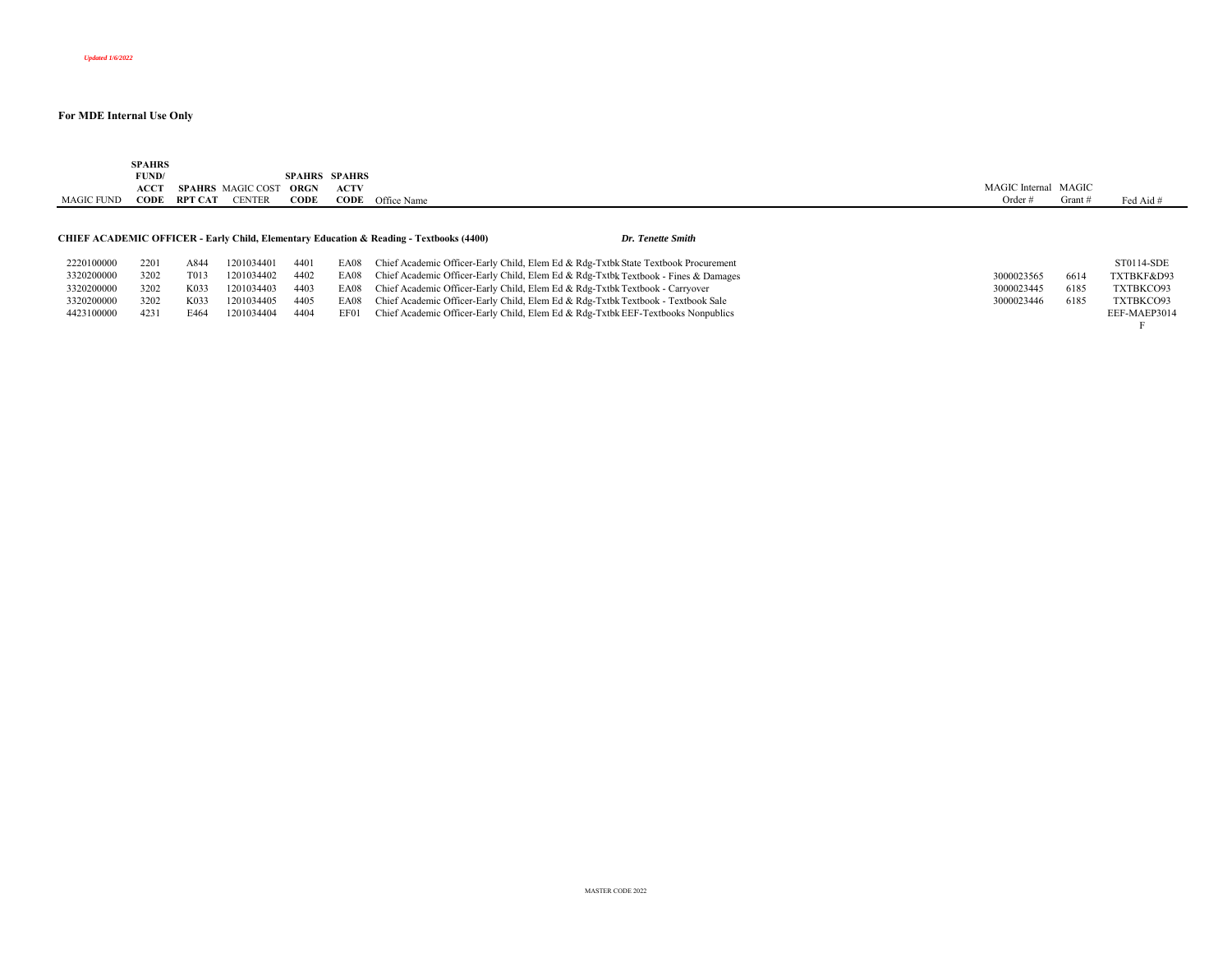|            | <b>SPAHRS</b><br>FUND/<br>ACCT | <b>SPAHRS</b> MAGIC COST |               | <b>ORGN</b> | <b>SPAHRS SPAHRS</b><br><b>ACTV</b> |                                                                                             |  |                          |  |  |           | MAGIC Internal MAGIC |           |
|------------|--------------------------------|--------------------------|---------------|-------------|-------------------------------------|---------------------------------------------------------------------------------------------|--|--------------------------|--|--|-----------|----------------------|-----------|
| MAGIC FUND |                                | <b>CODE RPT CAT</b>      | <b>CENTER</b> | CODE        |                                     | <b>CODE</b> Office Name                                                                     |  |                          |  |  | Order $#$ | Grant #              | Fed Aid # |
|            |                                |                          |               |             |                                     | <b>CHIEF ACADEMIC OFFICER - Early Child, Elementary Education &amp; Reading (4500,4600)</b> |  | <b>Dr. Tenette Smith</b> |  |  |           |                      |           |

| 2220100000 | 2201 | A844              | 201034601  | 4601 | EA08 | Chief Academic Off-Early Child, Elem Education & Readin Elementary Education                                                    |            |      | ST0114-SDE          |
|------------|------|-------------------|------------|------|------|---------------------------------------------------------------------------------------------------------------------------------|------------|------|---------------------|
| 2220100000 | 2201 | A844              | 1201034603 | 4603 | EA08 | Chief Academic Off-Early Child, Elem Education & Readin Gifted                                                                  |            |      | ST0114-SDE          |
| 3320200000 | 3202 | <b>SPEC</b>       | 1201034605 | 4605 | EA08 | Chief Academic Off-Early Child, Elem Education & Readin; WK Kellogg Early Childhood Grant (12/31/2021)                          | 2000004026 |      |                     |
| 2220100000 | 2201 | A844              | 1201034622 | 4622 | EA08 | Chief Academic Off-Early Child, Elem Education & Readin Professional Development Funds                                          |            |      | ST0114-SDE          |
| 3320200000 | 3202 | R <sub>004</sub>  | 1201034632 | 4632 | EA08 | Chief Academic Off-Early Child, Elem Education & Readin Preserve America History Teacher of the Year Award                      |            |      | HISTEACHYR04        |
| 3320200000 | 3202 | S <sub>2</sub> 19 | 1201034637 | 4637 | EA08 | Chief Academic Off-Early Child, Elem Education & Readin; Science Framework Retreat                                              |            |      | 9PSCIENCEWS         |
| 3320200000 | 3202 | <b>SPEC</b>       | 1201034650 | 4650 | EA08 | Chief Academic Off-Early Child, Elem Education & Readin; Pre-Kindergarten Program - AG Transfer HB 1592                         |            |      |                     |
| 2220100000 | 2201 | A844              | 1201034675 | 4675 | EA08 | Chief Academic Off-Early Child, Elem Education & Readin; Intervention Services - Salaries only                                  |            |      | ST0114-SDE          |
| 2220100000 | 2201 | A844              | 1201034642 | 4642 | EA08 | Chief Academic Off-Early Child, Elem Education & Readin Literacy Initiative & Assessment                                        |            |      | ST0114-SDE          |
| 2220100000 | 2201 | A844              | 1201034643 | 4643 | EA08 | Chief Academic Off-Early Child, Elem Education & Readin Pre-Kindergarten Program                                                |            |      | ST0114-SDE          |
| 4420100000 | 4201 | E674              | 1201034645 | 4645 | EA08 | Chief Academic Off-Early Child, Elem Education & Readin; EEF-Literacy Initiative & Assessment                                   |            |      | EEF-LIT14           |
| 2220600000 | 2206 | A504              | 1201034646 | 4646 | EE01 | Chief Academic Off-Early Child, Elem Education & Readin Vocational Education (Instructional Enhancement)                        |            |      | ST0614-VE           |
| 3220100000 | 3221 | <b>SPEC</b>       | 1201034647 | 4647 | EA08 | Chief Academic Off-Early Child, Elem Education & Readin Pre-Kindergarten Program Carryover                                      | 3000023955 | 6808 |                     |
| 2220100000 | 2201 | A844              | 1201034652 | 4652 | EA08 | Chief Academic Off-Early Child, Elem Education & Readin Literacy Initiative & Assessment - Intra-Agency Grant - Early Childhood |            |      | ST0114-SDE          |
| 4420100000 | 4201 | <b>EELC</b>       | 1201034680 | 4680 | EA08 | Chief Academic Off-Early Child, Elem Education & Readin; EEF-Early Learning Collaboratives                                      |            |      |                     |
| 4420100000 | 4201 | EECO              | 1201034681 | 4681 | EA08 | Chief Academic Off-Early Child, Elem Education & Readin EEF-Early Learning Coaches                                              |            |      |                     |
| 4420100000 | 4201 | <b>EEMA</b>       | 1201034682 | 4682 | EA08 | Chief Academic Off-Early Child, Elem Education & Readin EEF-Math Coaches                                                        |            |      |                     |
| 2220100000 | 2201 | A844              | 1201034508 | 4508 | EA03 | Chief Academic Off-Early Child, Elem Education & Readin Dyslexia Programs                                                       |            |      | ST0114-SDE          |
| 3320200000 | 3202 | S014              | 1201034509 | 4509 | EA03 | Chief Academic Off-Early Child, Elem Education & Readin Dyslexia Conference                                                     |            |      | <b>DYSLEXIACONF</b> |
| 3320200000 | 3202 | R <sub>230</sub>  | 1201034536 | 4536 | EA08 | Chief Academic Off-Early Child, Elem Education & Readin PH-Parent/Family Centers                                                |            |      | PH00-PFCTR          |
| 3320200000 | 3202 | R <sub>0</sub> 34 | 1201034540 | 4540 | EA03 | Chief Academic Off-Early Child, Elem Education & Readin MS Child Care Project                                                   |            |      | <b>CHILDCAREPRJ</b> |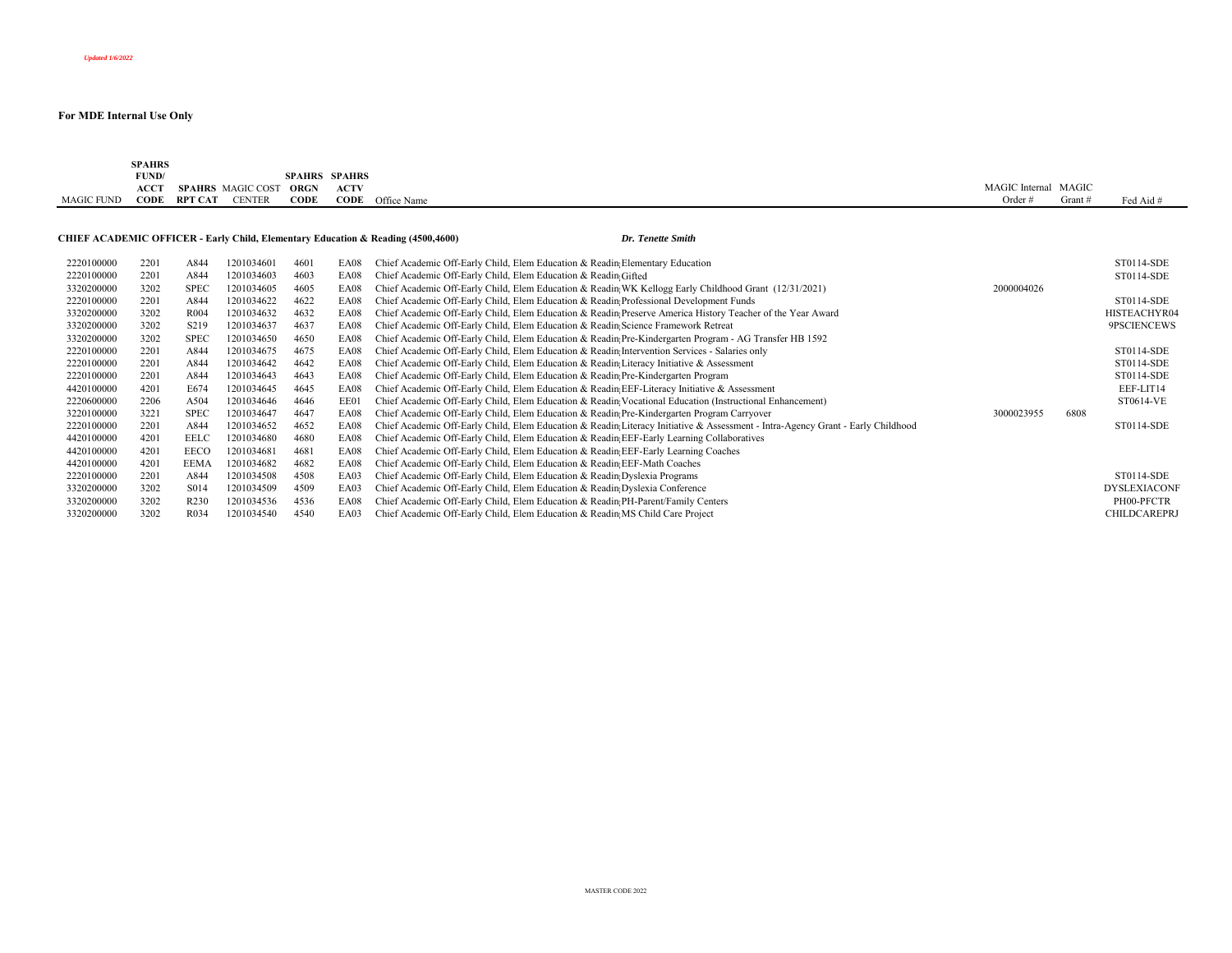|            | <b>SPAHRS</b> |                |                        |             |                      |             |                      |         |           |
|------------|---------------|----------------|------------------------|-------------|----------------------|-------------|----------------------|---------|-----------|
|            | FUND/         |                |                        |             | <b>SPAHRS SPAHRS</b> |             |                      |         |           |
|            | <b>ACCT</b>   |                | SPAHRS MAGIC COST ORGN |             | <b>ACTV</b>          |             | MAGIC Internal MAGIC |         |           |
| MAGIC FUND | CODE          | <b>RPT CAT</b> | <b>CENTER</b>          | <b>CODE</b> | CODE                 | Office Name | Order                | Grant a | Fed Aid # |
|            |               |                |                        |             |                      |             |                      |         |           |

#### **CHIEF ACADEMIC OFFICER - Professional Development/Secondary Education (4600, 5100)** *Wendy Clemons*

| 2220100000 | 2201 | A844             | 1201034622 | 4622 | EA08 | Chief Academic Officer-Secondary Education  | Professional Development                                  |            |      | ST0114-SDE         |
|------------|------|------------------|------------|------|------|---------------------------------------------|-----------------------------------------------------------|------------|------|--------------------|
| 2220100000 | 2201 |                  | 1201034639 | 4639 | EA08 | Chief Academic Officer-Secondary Education  | Secondary Education                                       |            |      |                    |
| 2220100000 | 2201 | A844             | 1201034644 | 4644 | EA08 | Chief Academic Officer-Secondary Education  | State Virtual School Fund                                 |            |      | ST0114-SDE         |
| 3320200000 | 3202 | <b>SPEC</b>      | 1201034648 | 4648 | EA08 | Chief Academic Officer-Secondary Education  | WK Kellogg College/Career Readiness Grant (thru 12/31/21) |            |      |                    |
| 5320200000 | 3210 |                  | 1201034649 | 4649 | EA08 | Chief Academic Officer-Secondary Education  | CCSSO Seed Grant (07/01/17-04/30/2020)                    | 3000021011 | 5294 | <b>ECCSSO</b>      |
| 6420100000 |      |                  | 1201034655 | 4655 | EA08 | Chief Academic Officer-Secondary Education  | Secondary Education - Capital Expense Funds               |            |      |                    |
| 5320200000 | 3210 |                  | 1201034657 | 4657 | EA08 | Chief Academic Officer-Secondary Education  | Southern Regional Educational (07/01/19-12/31/21)         | 3000028362 | 8272 |                    |
| 4420100000 | 4201 |                  | 1201034658 | 4658 | EA08 | Chief Academic Officer-Secondary Education  | EEF WorkKeys, Advanced Placement, Dual Credit, etc.       |            |      |                    |
| 2220100000 | 2201 |                  | 1201035101 | 5101 | EA08 | Chief Academic Officer-Secondary Education  | <b>JROTC</b>                                              |            |      | ST0114-SDE         |
|            |      |                  |            |      |      |                                             |                                                           |            |      |                    |
| 2220100000 | 2201 | A844             | 1201054960 | 4960 | EA13 | Compulsory School Att/Alternative Education | Drop Out Prevention                                       |            |      | ST0114-SDE         |
| 3320200000 | 3202 | S <sub>245</sub> | 1201054968 | 4968 | EA13 | Compulsory School Att/Alternative Education | Dropout Prevention Fund                                   |            |      | <b>DROPOUTFUND</b> |
|            |      |                  |            |      |      |                                             |                                                           |            |      |                    |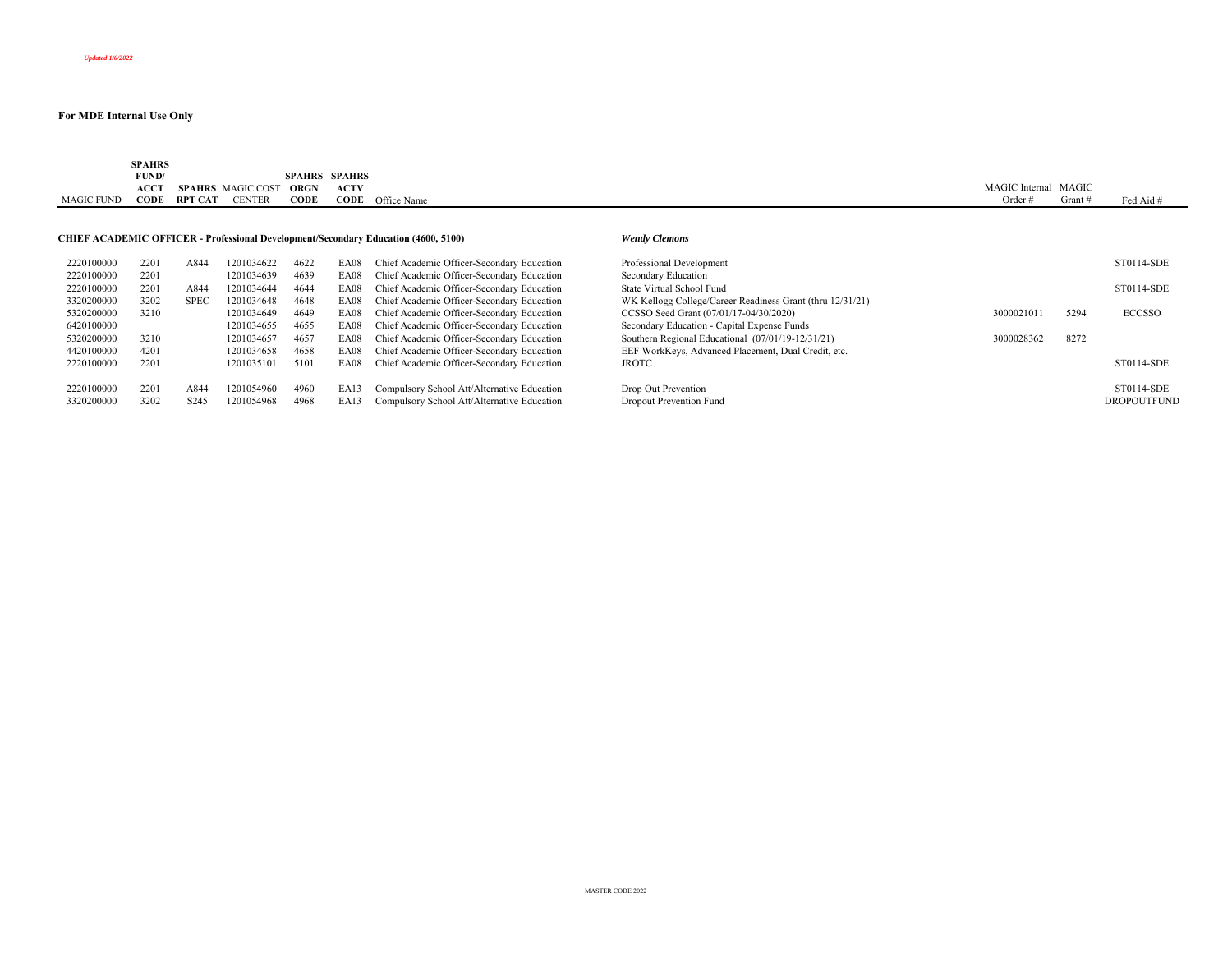|                   | <b>SPAHRS</b> |         |                          |                      |             |                         |                |         |           |
|-------------------|---------------|---------|--------------------------|----------------------|-------------|-------------------------|----------------|---------|-----------|
|                   | FUND/         |         |                          | <b>SPAHRS SPAHRS</b> |             |                         |                |         |           |
|                   | <b>ACCT</b>   |         | <b>SPAHRS</b> MAGIC COST | <b>ORGN</b>          | <b>ACTV</b> |                         | MAGIC Internal | l MAGIC |           |
| <b>MAGIC FUND</b> | CODE          | RPT CAT | <b>CENTER</b>            | CODE                 |             | <b>CODE</b> Office Name | Order          | Grant   | Fed Aid # |

## **CHIEF ACADEMIC OFFICER - Special Education (4800)** *Robin Lemonis*

| 2220100000 | 2201 | A844             | 1201034801 | 4801 | EA01        | Chief Academic Officer-Special Education | State Special Education                                    |
|------------|------|------------------|------------|------|-------------|------------------------------------------|------------------------------------------------------------|
| 2220100000 | 2201 | A844             | 1201034802 | 4802 | EA01        | Chief Academic Officer-Special Education | <b>IDEA - PBS</b>                                          |
| 2220100000 | 2201 | A844             | 1201034806 | 4806 | EA01        | Chief Academic Officer-Special Education | Equal Opportunity for All Students (Gen Funds)             |
| 4420100000 | 4201 |                  | 1201034807 | 4807 | EA01        | Chief Academic Officer-Special Education | Equal Opportunity for All Students (EEF)                   |
| 6420100000 |      |                  | 1201034808 | 4808 | EA01        | Chief Academic Officer-Special Education | Equal Opportunity for All Students (Capital Expense Funds) |
| 3320200000 | 3202 | S534             | 1201034810 | 4810 | EA01        | Chief Academic Officer-Special Education | DOM/School-Based Admin Claiming Program                    |
| 5320100000 | 3201 |                  | 1201034820 | 4820 | EA01        | Chief Academic Officer-Special Education | MS State Personnel Development Grant Non LEA (10/1/18-     |
| 5320100000 | 3201 |                  | 1201034820 | 4820 | EA01        | Chief Academic Officer-Special Education | MS State Personnel Development Grant LEA (10/1/18-12/3)    |
| 5320100000 | 3201 |                  | 1201034820 | 4820 | EA01        | Chief Academic Officer-Special Education | MS State Personnel Development Grant Non LEA (10/1/19-     |
| 5320100000 | 3201 |                  | 1201034820 | 4820 | EA01        | Chief Academic Officer-Special Education | MS State Personnel Development Grant LEA (10/1/19-12/3)    |
| 5320100000 | 3201 |                  | 1201034820 | 4820 | EA01        | Chief Academic Officer-Special Education | MS State Personnel Development Grant Non LEA (10/1/20-     |
| 5320100000 | 3201 |                  | 1201034820 | 4820 | EA01        | Chief Academic Officer-Special Education | MS State Personnel Development Grant LEA (10/1/20-12/3)    |
| 2220100000 | 2201 | A844             | 1201034830 | 4830 | <b>EA01</b> | Chief Academic Officer-Special Education | <b>State Special Education LRC</b>                         |
| 2220100000 | 2201 | A844             | 1201034831 | 4831 | <b>EA01</b> | Chief Academic Officer-Special Education | State IDEA Support - Ed Interpreters                       |
| 5320100000 | 3201 |                  | 1201034833 | 4833 | EA01        | Chief Academic Officer-Special Education | IDEA-Training SSIP Literacy Coach 7/1/18-9/30/21           |
| 5320100000 | 3201 |                  | 1201034833 | 4833 | EA01        | Chief Academic Officer-Special Education | IDEA-Training SSIP Literacy Coach 7/1/19-9/30/21           |
| 5320100000 | 3201 |                  | 1201034833 | 4833 | EA01        | Chief Academic Officer-Special Education |                                                            |
|            |      |                  |            |      |             |                                          | IDEA-Training SSIP Literacy Coach 7/1/20-9/30/22           |
| 5320100000 | 3201 |                  | 1201034833 | 4833 | EA01        | Chief Academic Officer-Special Education | IDEA-Training SSIP Literacy Coach 7/1/21-9/30/23           |
| 5320100000 | 3201 |                  | 1201034833 | 4833 | EA01        | Chief Academic Officer-Special Education | IDEA-Training-USM Autism Grant 7/1/18-9/30/21              |
| 5320100000 | 3201 |                  | 1201034833 | 4833 | EA01        | Chief Academic Officer-Special Education | IDEA-Autism Project 7/1/19-12/30/21                        |
| 5320100000 | 3201 | <b>BH19</b>      | 1201034833 | 4833 | EA01        | Chief Academic Officer-Special Education | IDEA-Training-RESA MEGA 7/1/19-12/30/21                    |
| 5320100000 | 3201 |                  | 1201034833 | 4833 | EA01        | Chief Academic Officer-Special Education | IDEA-Training-RESA MEGA 7/1/20-12/30/22                    |
| 5320100000 | 3201 |                  | 1201034833 | 4833 | EA01        | Chief Academic Officer-Special Education | IDEA-Training-RESA MEGA Contract Professional Dev 7/       |
| 5320100000 | 3201 | <b>BH19</b>      | 1201034833 | 4833 | EA01        | Chief Academic Officer-Special Education | IDEA-Training-RESA PDC Model 7/1/18-12/30/21               |
| 5320100000 | 3201 | <b>BH19</b>      | 1201034833 | 4833 | EA01        | Chief Academic Officer-Special Education | IDEA-Training-RESA PDC Model 7/1/19-12/30/21               |
| 5320100000 | 3201 |                  | 1201034833 | 4833 | EA01        | Chief Academic Officer-Special Education | IDEA-Training-RESA PDC Model 7/1/20-12/30/22               |
| 5320100000 | 3201 |                  | 1201034833 | 4833 | EA01        | Chief Academic Officer-Special Education | IDEA-Training-RESA PDC Model 7/1/21-12/30/23               |
| 5320100000 | 3201 | <b>BH19</b>      | 1201034833 | 4833 | EA01        | Chief Academic Officer-Special Education | IDEA-Training-EIR Grants 7/1/19-12/30/21                   |
| 5320100000 | 3201 |                  | 1201034833 | 4833 | <b>EA01</b> | Chief Academic Officer-Special Education | IDEA-Training-EIR Grants 7/1/20-12/30/22                   |
| 5320100000 | 3201 |                  | 1201034833 | 4833 | EA01        | Chief Academic Officer-Special Education | IDEA-Training-ELA Math AT EIR Grants 7/1/21-12/30/23       |
| 5320100000 | 3201 | <b>BH18</b>      | 1201034833 | 4833 | EA01        | Chief Academic Officer-Special Education | IDEA-Training 7/1/18-9/30/21                               |
| 5320100000 | 3201 | <b>BH19</b>      | 1201034833 | 4833 | EA01        | Chief Academic Officer-Special Education | IDEA-Training 7/1/19-9/30/21                               |
| 5320100000 | 3201 | <b>BH10</b>      | 1201034833 | 4833 | EA01        | Chief Academic Officer-Special Education | IDEA-Training MDE Level 7/1/20-9/30/22                     |
| 5320100000 | 3201 | <b>BH11</b>      | 1201034833 | 4833 | EA01        | Chief Academic Officer-Special Education | IDEA-Training MDE Level 7/1/21-9/30/23                     |
| 5320100000 | 3201 |                  | 1201034833 | 4833 | EA01        | Chief Academic Officer-Special Education | IDEA-Training(MDE Level Orton Gillingham 7/1/20-12/30/     |
| 5320100000 | 3201 |                  | 1201034833 | 4833 | EA01        | Chief Academic Officer-Special Education | IDEA-Training(MDE Level Orton Gillingham 7/1/21-12/30/     |
| 5320100000 | 3201 |                  | 1201034833 | 4833 | EA01        | Chief Academic Officer-Special Education | IDEA-Training (Mentor EIR Grants) 7/1/20-12/30/22          |
| 5320100000 | 3201 | IA15             | 1201034833 | 4833 | EA01        | Chief Academic Officer-Special Education | IDEA-PreK Intra-agency Grant 7/1/19-12/31/21               |
| 5320100000 | 3201 |                  | 1201034833 | 4833 | EA01        | Chief Academic Officer-Special Education | IDEA-Training PreK Grants to LEAs 7/1/18-12/31/21          |
| 5320100000 | 3201 |                  | 1201034833 | 4833 | EA01        | Chief Academic Officer-Special Education | IDEA-LEA PreK Grants 7/1/19-12/31/21                       |
| 5320100000 | 3201 |                  | 1201034833 | 4833 | EA01        | Chief Academic Officer-Special Education | IDEA-Training Intra-agency PD 7/1/18-12/31/21              |
| 5320100000 | 3201 | IA <sub>12</sub> | 1201034833 | 4833 | EA01        | Chief Academic Officer-Special Education | IDEA-PreK Intra-agency Grant 7/1/18-12/31/21               |
| 5320100000 | 3201 |                  | 1201034833 | 4833 | EA01        | Chief Academic Officer-Special Education | IDEA-Sec Ed Intra-agency Grant 7/1/19-12/31/21             |
| 5320100000 | 3201 |                  | 1201034833 | 4833 | EA01        | Chief Academic Officer-Special Education | IDEA Training-Combined Services RCU 7/1/20-12/31/22        |
| 5320100000 | 3201 |                  | 1201034833 | 4833 | <b>EA01</b> | Chief Academic Officer-Special Education | IDEA-Training Sped RCU 7/1/20-12/31/22                     |
| 5320100000 | 3201 |                  | 1201034833 | 4833 | EA01        | Chief Academic Officer-Special Education | IDEA-Educational Interpreter 7/1/18-12/31/20               |
| 5320100000 | 3201 |                  | 1201034833 | 4833 | EA01        | Chief Academic Officer-Special Education | IDEA-Educational Interpreter 7/1/19-12/31/21               |
| 5320100000 | 3201 |                  | 1201034833 | 4833 | EA01        | Chief Academic Officer-Special Education | IDEA-Educational Interpreter 7/1/20-12/31/22               |
|            |      |                  |            |      |             |                                          |                                                            |

| 2220100000 | 2201 | A844                       | 1201034801               | 4801         | EA01        | Chief Academic Officer-Special Education                                             | <b>State Special Education</b>                                    |                          |              | ST0114-SDE                   |
|------------|------|----------------------------|--------------------------|--------------|-------------|--------------------------------------------------------------------------------------|-------------------------------------------------------------------|--------------------------|--------------|------------------------------|
| 2220100000 | 2201 | A844                       | 1201034802               | 4802         | EA01        | Chief Academic Officer-Special Education                                             | <b>IDEA - PBS</b>                                                 |                          |              | ST0114-SDE                   |
| 2220100000 | 2201 | A844                       | 1201034806               | 4806         | EA01        | Chief Academic Officer-Special Education                                             | Equal Opportunity for All Students (Gen Funds)                    |                          |              | ST0114-SDE                   |
| 4420100000 | 4201 |                            | 1201034807               | 4807         | EA01        | Chief Academic Officer-Special Education                                             | Equal Opportunity for All Students (EEF)                          |                          |              |                              |
| 6420100000 |      |                            | 1201034808               | 4808         | EA01        | Chief Academic Officer-Special Education                                             | Equal Opportunity for All Students (Capital Expense Funds)        |                          |              |                              |
| 3320200000 | 3202 | S534                       | 1201034810               | 4810         | EA01        | Chief Academic Officer-Special Education                                             | DOM/School-Based Admin Claiming Program                           | 2000001283               |              | DOM-SBACPROG                 |
| 5320100000 | 3201 |                            | 1201034820               | 4820         | EA01        | Chief Academic Officer-Special Education                                             | MS State Personnel Development Grant Non LEA (10/1/18-12/31/19)   | 3000024736               | 7064         | EH323A160001-18              |
| 5320100000 | 3201 |                            | 1201034820               | 4820         | EA01        | Chief Academic Officer-Special Education                                             | MS State Personnel Development Grant LEA (10/1/18-12/31/19)       | 6000002429               | 7064         | EH323A160001-18              |
| 5320100000 | 3201 |                            | 1201034820               | 4820         | EA01        | Chief Academic Officer-Special Education                                             | MS State Personnel Development Grant Non LEA (10/1/19-12/31/20)   | 3000027197               | 7849         | EH323A160001-19              |
| 5320100000 | 3201 |                            | 1201034820               | 4820         | EA01        | Chief Academic Officer-Special Education                                             | MS State Personnel Development Grant LEA (10/1/19-12/31/20)       | 6000002952               | 7849         | EH323A160001-19              |
| 5320100000 | 3201 |                            | 1201034820               | 4820         | EA01        | Chief Academic Officer-Special Education                                             | MS State Personnel Development Grant Non LEA (10/1/20-12/31/21)   | 3000029890               | 8790         | EH323A160001-20              |
| 5320100000 | 3201 |                            | 1201034820               | 4820         | EA01        | Chief Academic Officer-Special Education                                             | MS State Personnel Development Grant LEA (10/1/20-12/31/21)       | 6000003449               | 8790         | EH323A160001-20              |
| 2220100000 | 2201 | A844                       | 1201034830               | 4830         | EA01        | Chief Academic Officer-Special Education                                             | State Special Education LRC                                       |                          |              | ST0114-SDE                   |
| 2220100000 | 2201 | A844                       | 1201034831               | 4831         | EA01        | Chief Academic Officer-Special Education                                             | State IDEA Support - Ed Interpreters                              |                          |              | ST0114-SDE                   |
| 5320100000 | 3201 |                            | 1201034833               | 4833         | EA01        | Chief Academic Officer-Special Education                                             | IDEA-Training SSIP Literacy Coach 7/1/18-9/30/21                  | 6000002389               | 6690         | EH027A180108                 |
| 5320100000 | 3201 |                            | 1201034833               | 4833         | EA01        | Chief Academic Officer-Special Education                                             | IDEA-Training SSIP Literacy Coach 7/1/19-9/30/21                  | 6000002990               | 7545         | EH027A190108                 |
| 5320100000 | 3201 |                            | 1201034833               | 4833         | EA01        | Chief Academic Officer-Special Education                                             | IDEA-Training SSIP Literacy Coach 7/1/20-9/30/22                  | 6000003351               | 8541         | EH027A200108                 |
| 5320100000 | 3201 |                            | 1201034833               | 4833         | EA01        | Chief Academic Officer-Special Education                                             | IDEA-Training SSIP Literacy Coach 7/1/21-9/30/23                  | 6000003670               | 9311         | EH027A210108                 |
| 5320100000 | 3201 |                            | 1201034833               | 4833         | <b>EA01</b> | Chief Academic Officer-Special Education                                             | IDEA-Training-USM Autism Grant 7/1/18-9/30/21                     | 6000002390               | 6690         | EH027A180108                 |
| 5320100000 | 3201 |                            | 1201034833               | 4833         | EA01        | Chief Academic Officer-Special Education                                             | IDEA-Autism Project 7/1/19-12/30/21                               | 6000002989               | 6690         | EH027A180108                 |
| 5320100000 | 3201 | <b>BH19</b>                | 1201034833               | 4833         | EA01        | Chief Academic Officer-Special Education                                             | IDEA-Training-RESA MEGA 7/1/19-12/30/21                           | 3000026274               | 7545         | EH027A190108                 |
| 5320100000 | 3201 |                            | 1201034833               | 4833         | EA01        | Chief Academic Officer-Special Education                                             | IDEA-Training-RESA MEGA 7/1/20-12/30/22                           | 3000028933               | 8541         | EH027A200108                 |
| 5320100000 | 3201 |                            | 1201034833               | 4833         | EA01        | Chief Academic Officer-Special Education                                             | IDEA-Training-RESA MEGA Contract Professional Dev 7/1/21-12/30/23 | 3000031414               | 9311         | EH027A210108                 |
| 5320100000 | 3201 | <b>BH19</b>                | 1201034833               | 4833         | EA01        | Chief Academic Officer-Special Education                                             | IDEA-Training-RESA PDC Model 7/1/18-12/30/21                      | 3000028851               | 6690         | EH027A180108                 |
| 5320100000 | 3201 | <b>BH19</b>                | 1201034833               | 4833         | EA01        | Chief Academic Officer-Special Education                                             | IDEA-Training-RESA PDC Model 7/1/19-12/30/21                      | 3000026275               | 7545         | EH027A190108                 |
| 5320100000 | 3201 |                            | 1201034833               | 4833         | EA01        | Chief Academic Officer-Special Education                                             | IDEA-Training-RESA PDC Model 7/1/20-12/30/22                      | 3000028934               | 8541         | EH027A200108                 |
| 5320100000 | 3201 |                            | 1201034833               | 4833         | <b>EA01</b> | Chief Academic Officer-Special Education                                             | IDEA-Training-RESA PDC Model 7/1/21-12/30/23                      | 3000031415               | 9311         | EH027A210108                 |
| 5320100000 | 3201 | <b>BH19</b>                | 1201034833               | 4833         | EA01        | Chief Academic Officer-Special Education                                             | IDEA-Training-EIR Grants 7/1/19-12/30/21                          | 3000026276               | 7545         | EH027A190108                 |
|            | 3201 |                            | 1201034833               |              |             |                                                                                      |                                                                   | 3000028935               | 8541         | EH027A200108                 |
| 5320100000 | 3201 |                            |                          | 4833<br>4833 | EA01        | Chief Academic Officer-Special Education<br>Chief Academic Officer-Special Education | IDEA-Training-EIR Grants 7/1/20-12/30/22                          |                          |              |                              |
| 5320100000 | 3201 | <b>BH18</b>                | 1201034833<br>1201034833 | 4833         | EA01        | Chief Academic Officer-Special Education                                             | IDEA-Training-ELA Math AT EIR Grants 7/1/21-12/30/23              | 3000031416<br>3000024701 | 9311<br>6690 | EH027A210108<br>EH027A180108 |
| 5320100000 | 3201 |                            |                          |              | EA01        |                                                                                      | IDEA-Training 7/1/18-9/30/21                                      |                          |              |                              |
| 5320100000 |      | <b>BH19</b><br><b>BH10</b> | 1201034833<br>1201034833 | 4833         | EA01        | Chief Academic Officer-Special Education                                             | IDEA-Training 7/1/19-9/30/21                                      | 3000026272               | 7545         | EH027A190108                 |
| 5320100000 | 3201 |                            |                          | 4833         | EA01        | Chief Academic Officer-Special Education                                             | IDEA-Training MDE Level 7/1/20-9/30/22                            | 3000030074               | 8541         | EH027A200108                 |
| 5320100000 | 3201 | <b>BH11</b>                | 1201034833               | 4833         | EA01        | Chief Academic Officer-Special Education                                             | IDEA-Training MDE Level 7/1/21-9/30/23                            | 3000031417               | 9311         | EH027A210108                 |
| 5320100000 | 3201 |                            | 1201034833               | 4833         | EA01        | Chief Academic Officer-Special Education                                             | IDEA-Training(MDE Level Orton Gillingham 7/1/20-12/30/22          | 3000028932               | 8541         | EH027A200108                 |
| 5320100000 | 3201 |                            | 1201034833               | 4833         | EA01        | Chief Academic Officer-Special Education                                             | IDEA-Training(MDE Level Orton Gillingham 7/1/21-12/30/23          | 3000031413               | 9311         | EH027A210108                 |
| 5320100000 | 3201 |                            | 1201034833               | 4833         | EA01        | Chief Academic Officer-Special Education                                             | IDEA-Training(Mentor EIR Grants) 7/1/20-12/30/22                  | 6000003352               | 8541         | EH027A200108                 |
| 5320100000 | 3201 | IA15                       | 1201034833               | 4833         | EA01        | Chief Academic Officer-Special Education                                             | IDEA-PreK Intra-agency Grant 7/1/19-12/31/21                      | 3000027190               | 7545         | EH027A190108                 |
| 5320100000 | 3201 |                            | 1201034833               | 4833         | EA01        | Chief Academic Officer-Special Education                                             | IDEA-Training PreK Grants to LEAs 7/1/18-12/31/21                 | 6000002391               | 6690         | EH027A180108                 |
| 5320100000 | 3201 |                            | 1201034833               | 4833         | EA01        | Chief Academic Officer-Special Education                                             | IDEA-LEA PreK Grants 7/1/19-12/31/21                              | 6000002951               | 7545         | EH027A190108                 |
| 5320100000 | 3201 |                            | 1201034833               | 4833         | EA01        | Chief Academic Officer-Special Education                                             | IDEA-Training Intra-agency PD 7/1/18-12/31/21                     | 3000024702               | 6690         | EH027A180108                 |
| 5320100000 | 3201 | IA <sub>12</sub>           | 1201034833               | 4833         | EA01        | Chief Academic Officer-Special Education                                             | IDEA-PreK Intra-agency Grant 7/1/18-12/31/21                      | 3000025371               | 6690         | EH027A180108                 |
| 5320100000 | 3201 |                            | 1201034833               | 4833         | EA01        | Chief Academic Officer-Special Education                                             | IDEA-Sec Ed Intra-agency Grant 7/1/19-12/31/21                    | 3000027316               | 7545         | EH027A190108                 |
| 5320100000 | 3201 |                            | 1201034833               | 4833         | EA01        | Chief Academic Officer-Special Education                                             | IDEA Training-Combined Services RCU 7/1/20-12/31/22               | 6000003509               | 8541         | EH027A200108                 |
| 5320100000 | 3201 |                            | 1201034833               | 4833         | EA01        | Chief Academic Officer-Special Education                                             | IDEA-Training Sped RCU 7/1/20-12/31/22                            | 6000003510               | 8541         | EH027A200108                 |
| 5320100000 | 3201 |                            | 1201034833               | 4833         | EA01        | Chief Academic Officer-Special Education                                             | IDEA-Educational Interpreter 7/1/18-12/31/20                      | 6000002392               | 6690         | EH027A180108                 |
| 5320100000 | 3201 |                            | 1201034833               | 4833         | EA01        | Chief Academic Officer-Special Education                                             | IDEA-Educational Interpreter 7/1/19-12/31/21                      | 6000002992               | 7545         | EH027A190108                 |
| 5320100000 | 3201 |                            | 1201034833               | 4833         | EA01        | Chief Academic Officer-Special Education                                             | IDEA-Educational Interpreter 7/1/20-12/31/22                      | 6000003353               | 8541         | EH027A200108                 |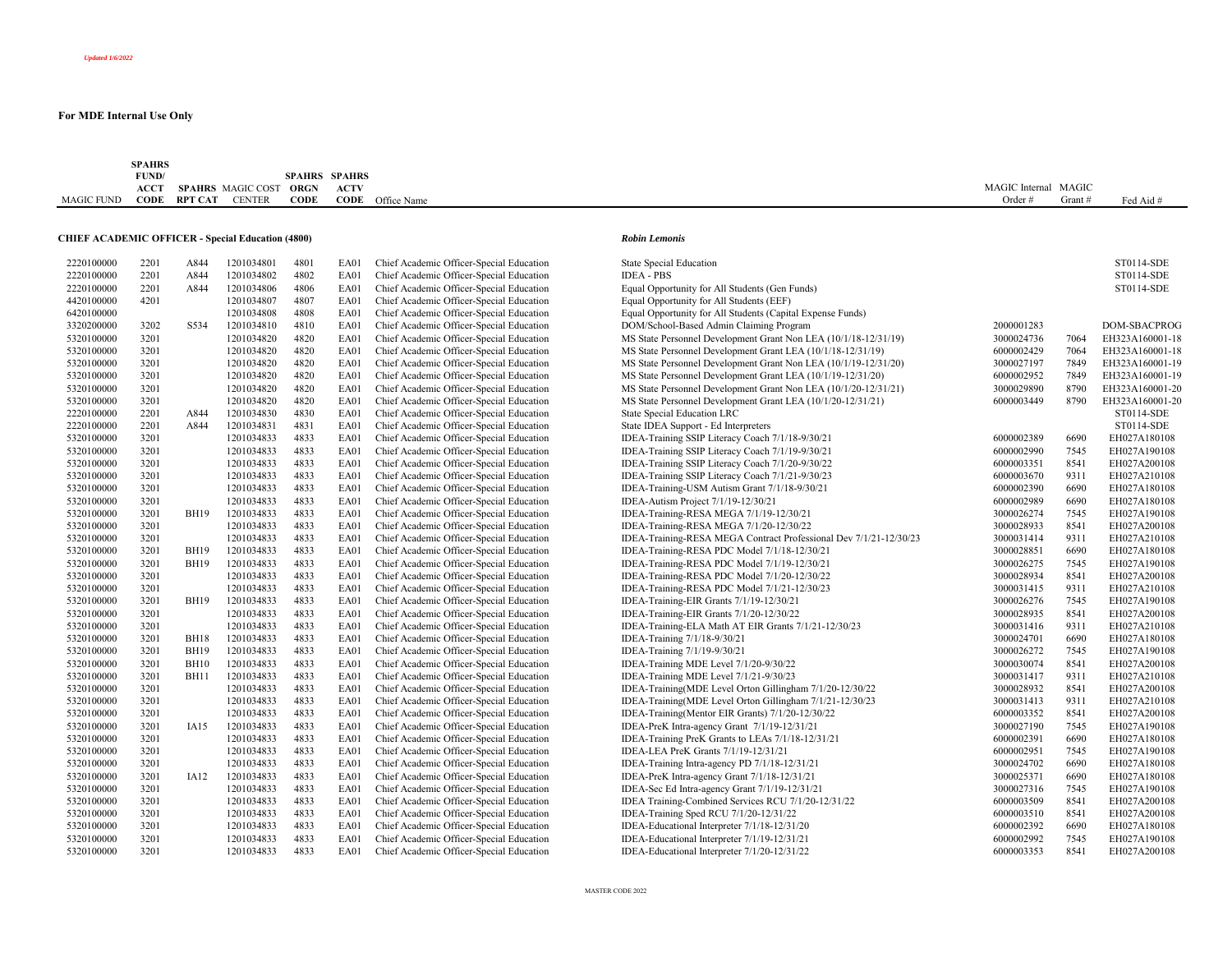|                   | <b>SPAHRS</b><br>FUND/     |                  |                                         | <b>SPAHRS SPAHRS</b> |                     |                                          |                                                            |                      |        |              |
|-------------------|----------------------------|------------------|-----------------------------------------|----------------------|---------------------|------------------------------------------|------------------------------------------------------------|----------------------|--------|--------------|
|                   | <b>ACCT</b><br><b>CODE</b> | <b>RPT CAT</b>   | SPAHRS MAGIC COST ORGN<br><b>CENTER</b> | <b>CODE</b>          | <b>ACTV</b><br>CODE |                                          |                                                            | MAGIC Internal MAGIC |        |              |
| <b>MAGIC FUND</b> |                            |                  |                                         |                      |                     | Office Name                              |                                                            | Order#               | Grant# | Fed Aid #    |
| 5320100000        | 3201                       |                  | 1201034833                              | 4833                 | EA01                | Chief Academic Officer-Special Education | IDEA-Educational Interpreter 7/1/21-12/31/23               | 6000003672           | 9311   | EH027A210108 |
| 5320100000        | 3201                       |                  | 1201034834                              | 4834                 | EA01                | Chief Academic Officer-Special Education | IDEA-PBS LEA 07/01/18-09/30/21                             | 6000002409           | 6690   | EH027A180108 |
| 5320100000        | 3201                       |                  | 1201034834                              | 4834                 | EA01                | Chief Academic Officer-Special Education | IDEA-PBS LEA 07/01/19-09/30/21                             | 6000002991           | 7545   | EH027A190108 |
| 5320100000        | 3201                       |                  | 1201034834                              | 4834                 | EA01                | Chief Academic Officer-Special Education | IDEA-Positive Behavior Specialist 07/01/21-09/30/23        | 6000003671           | 9311   | EH027A210108 |
| 5320100000        | 3201                       | <b>BH58</b>      | 1201034836                              | 4836                 | EA01                | Chief Academic Officer-Special Education | IDEA-Compliance 7/1/18-9/30/21                             | 3000024730           | 6690   | EH027A180108 |
| 5320100000        | 3201                       | <b>BH59</b>      | 1201034836                              | 4836                 | EA01                | Chief Academic Officer-Special Education | IDEA-Compliance 7/1/19-9/30/21                             | 3000027148           | 7545   | EH027A190108 |
| 5320100000        | 3201                       | <b>BH50</b>      | 1201034836                              | 4836                 | EA01                | Chief Academic Officer-Special Education | IDEA-Compliance 7/1/20-9/30/22                             | 3000030075           | 8541   | EH027A200108 |
| 5320100000        | 3201                       | <b>BH51</b>      | 1201034836                              | 4836                 | EA01                | Chief Academic Officer-Special Education | IDEA-Compliance 7/1/21-9/30/23                             | 3000031418           | 9311   | EH027A210108 |
| 5320100000        | 3201                       | <b>BH68</b>      | 1201034837                              | 4837                 | EA01                | Chief Academic Officer-Special Education | IDEA-Mediation 7/1/18-9/30/21                              | 3000024731           | 6690   | EH027A180108 |
| 5320100000        | 3201                       | <b>BH69</b>      | 1201034837                              | 4837                 | EA01                | Chief Academic Officer-Special Education | IDEA-Mediation 7/1/19-9/30/21                              | 3000027149           | 7545   | EH027A190108 |
| 5320100000        | 3201                       | <b>BH60</b>      | 1201034837                              | 4837                 | EA01                | Chief Academic Officer-Special Education | IDEA-Mediation 7/1/20-9/30/22                              | 3000030076           | 8541   | EH027A200108 |
| 5320100000        | 3201                       |                  | 1201034837                              | 4837                 | EA01                | Chief Academic Officer-Special Education | IDEA-Mediation 7/1/21-9/30/23                              | 3000031419           | 9311   | EH027A210108 |
| 5320100000        | 3201                       | <b>Bi78</b>      | 1201034840                              | 4840                 | EA01                | Chief Academic Officer-Special Education | IDEA-Alternate Assessment 7/1/18-9/30/21                   | 3000024732           | 6690   | EH027A180108 |
| 5320100000        | 3201                       | <b>Bi77</b>      | 1201034840                              | 4840                 | EA01                | Chief Academic Officer-Special Education | IDEA-Alternate Assessment 7/1/19-9/30/21                   | 3000026273           | 7545   | EH027A190108 |
| 5320100000        | 3201                       | <b>Bi70</b>      | 1201034840                              | 4840                 | EA01                | Chief Academic Officer-Special Education | IDEA-Alternate Assessment 7/1/20-9/30/22                   | 3000030077           | 8541   | EH027A200108 |
| 5320100000        | 3201                       | <b>Bi71</b>      | 1201034840                              | 4840                 | EA01                | Chief Academic Officer-Special Education | IDEA-Alternate Assessment 7/1/21-9/30/23                   | 3000031420           | 9311   | EH027A210108 |
| 5320100000        | 3201                       | IA05             | 1201034842                              | 4842                 | EA01                | Chief Academic Officer-Special Education | IDEA-Data Systems Intra Agency Secondary Ed 7/1/18-9/30/21 | 3000024700           | 6690   | EH027A180108 |
| 5320100000        | 3201                       | <b>BH08</b>      | 1201034842                              | 4842                 | EA01                | Chief Academic Officer-Special Education | IDEA-Data Systems 7/1/18-9/30/21                           | 3000023756           | 6690   | EH027A180108 |
| 5320100000        | 3201                       | <b>BH09</b>      | 1201034842                              | 4842                 | EA01                | Chief Academic Officer-Special Education | IDEA-Data Systems 7/1/19-9/30/21                           | 3000027317           | 7545   | EH027A190108 |
| 5320100000        | 3201                       | <b>BH00</b>      | 1201034842                              | 4842                 | EA01                | Chief Academic Officer-Special Education | IDEA-Data Systems 7/1/20-9/30/22                           | 3000030078           | 8541   | EH027A200108 |
| 5320100000        | 3201                       | BH01             | 1201034842                              | 4842                 | EA01                | Chief Academic Officer-Special Education | IDEA-Data Systems 7/1/21-9/30/23                           | 3000031421           | 9311   | EH027A210108 |
| 2220100000        | 2201                       | A844             | 1201034851                              | 4851                 | EA01                | Chief Academic Officer-Special Education | State Special Education Educable Child                     |                      |        | ST0114-SDE   |
| 5320100000        | 3201                       | <b>B098</b>      | 1201034852                              | 4852                 | EA01                | Chief Academic Officer-Special Education | IDEA-Administration 7/1/18-12/30/21                        | 3000023732           | 6690   | EH027A180108 |
| 5320100000        | 3201                       | <b>B099</b>      | 1201034852                              | 4852                 | EA01                | Chief Academic Officer-Special Education | IDEA-Administration 7/1/19-12/30/21                        | 3000026270           | 7545   | EH027A190108 |
| 5320100000        | 3201                       | <b>B090</b>      | 1201034852                              | 4852                 | EA01                | Chief Academic Officer-Special Education | IDEA-Administration 7/1/20-12/30/22                        | 3000028930           | 8541   | EH027A200108 |
| 5320100000        | 3201                       | <b>B091</b>      | 1201034852                              | 4852                 | EA01                | Chief Academic Officer-Special Education | IDEA-Administration 7/1/21-12/30/23                        | 3000031436           | 9311   | EH027A210108 |
| 5320100000        | 3201                       |                  | 1201034852                              | 4852                 | EA01                | Chief Academic Officer-Special Education | IDEA-Indirect Cost 7/1/18-12/30/21                         | 3000023733           | 6690   | EH027A180108 |
| 5320100000        | 3201                       | <b>B099</b>      | 1201034852                              | 4852                 | EA01                | Chief Academic Officer-Special Education | IDEA-Indirect Cost 7/1/19-12/30/21                         | 3000026271           | 7545   | EH027A190108 |
| 5320100000        | 3201                       | <b>B090</b>      | 1201034852                              | 4852                 | EA01                | Chief Academic Officer-Special Education | IDEA-Indirect Cost 7/1/20-12/30/22                         | 3000028931           | 8541   | EH027A200108 |
| 5320100000        | 3201                       | <b>B090</b>      | 1201034852                              | 4852                 | EA01                | Chief Academic Officer-Special Education | IDEA-Indirect Cost 7/1/21-12/30/23                         | 3000031437           | 9311   | EH027A210108 |
| 5320100000        | 3201                       |                  | 1201034853                              | 4853                 | EA01                | Chief Academic Officer-Special Education | IDEA-LEA 7/1/18-12/31/21                                   | 6000002189           | 6690   | EH027A180108 |
| 5320100000        | 3201                       |                  | 1201034853                              | 4853                 | EA01                | Chief Academic Officer-Special Education | IDEA-LEA 7/1/19-12/31/21                                   | 6000002749           | 7545   | EH027A190108 |
| 5320100000        | 3201                       |                  | 1201034853                              | 4853                 | EA01                | Chief Academic Officer-Special Education | IDEA-LEA 7/1/20-12/31/22                                   | 6000003290           | 8541   | EH027A200108 |
| 5320100000        | 3201                       |                  | 1201034853                              | 4853                 | EA01                | Chief Academic Officer-Special Education | IDEA-LEA 7/1/21-12/31/23                                   | 6000003689           | 9311   | EH027A210108 |
| 5320100000        | 3201                       |                  | 1201034858                              | 4858                 | EA01                | Chief Academic Officer-Special Education | IDEA - Preschool (7/1/18 - 12/31/21)                       | 6000002170           | 6689   | EH173A180113 |
| 5320100000        | 3201                       |                  | 1201034858                              | 4858                 | EA01                | Chief Academic Officer-Special Education | IDEA - Preschool (7/1/19 - 12/31/21)                       | 6000002769           | 7546   | EH173A190113 |
| 5320100000        | 3201                       |                  | 1201034858                              | 4858                 | EA01                | Chief Academic Officer-Special Education | IDEA - Preschool (7/1/20 - 12/31/22)                       | 6000003289           | 8494   | EH173A200113 |
| 5320100000        | 3201                       |                  | 1201034858                              | 4858                 | EA01                | Chief Academic Officer-Special Education | IDEA - Preschool (7/1/21 - 12/31/23)                       | 6000003709           | 9313   | EH173A210113 |
| 2220600000        | 2206                       | A504             | 1201034860                              | 4860                 | EE01                | Chief Academic Officer-Special Education | V & T State Admin                                          |                      |        | ST0614-VE    |
| 5320100000        | 3201                       | BiB8             | 1201034872                              | 4872                 | EA01                | Chief Academic Officer-Special Education | IDEA-Support - MSB Intra Agency 7/1/18-9/30/20             | 3000023752           | 6690   | EH027A180108 |
| 5320100000        | 3201                       | BiC <sub>8</sub> | 1201034872                              | 4872                 | EA01                | Chief Academic Officer-Special Education | IDEA-Support - MSD Intra Agency 7/1/18-9/30/21             | 3000023753           | 6690   | EH027A180108 |
| 5320100000        | 3201                       |                  | 1201034872                              | 4872                 | EA01                | Chief Academic Officer-Special Education | IDEA-Support - Deaf School 7/1/19-9/30/21                  | 3000026426           | 7545   | EH027A190108 |
| 5320100000        | 3201                       |                  | 1201034872                              | 4872                 | EA01                | Chief Academic Officer-Special Education | IDEA-Support Services MIRC Intra 7/1/20-9/30/22            | 3000030080           | 8541   | EH027A200108 |
| 5320100000        | 3201                       | IA60             | 1201034872                              | 4872                 | EA01                | Chief Academic Officer-Special Education | IDEA-Support - MIRC Intra Agency 7/1/18-9/30/21            | 3000024733           | 6690   | EH027A180108 |
| 5320100000        | 3201                       | IA61             | 1201034872                              | 4872                 | EA01                | Chief Academic Officer-Special Education | IDEA-Support - MIRC Intra Agency 7/1/19-9/30/21            | 3000027318           | 7545   | EH027A190108 |
| 5320100000        | 3201                       | <b>IA58</b>      | 1201034872                              | 4872                 | EA01                | Chief Academic Officer-Special Education | IDEA-Support - Comp Schl Att Intra Agency 7/1/18-9/30/21   | 3000024734           | 6690   | EH027A180108 |
| 5320100000        | 3201                       | <b>IA58</b>      | 1201034872                              | 4872                 | EA01                | Chief Academic Officer-Special Education | IDEA-Support - Comp Schl Att Intra Agency 7/1/19-9/30/21   | 3000029711           | 7545   | EH027A190108 |
| 5320100000        | 3201                       | IA63             | 1201034872                              | 4872                 | EA01                | Chief Academic Officer-Special Education | IDEA-Support - Comp Schl Att Intra Agency 7/1/20-9/30/22   | 3000030079           | 8541   | EH027A200108 |
| 5320100000        | 3201                       | IA64             | 1201034872                              | 4872                 | EA01                | Chief Academic Officer-Special Education | IDEA-Support - Comp Schl Att Intra Agency 7/1/21-9/30/23   | 3000031422           | 9311   | EH027A210108 |
| 5320100000        | 3201                       | BID <sub>8</sub> | 1201034872                              | 4872                 | <b>EA01</b>         | Chief Academic Officer-Special Education | IDEA-Support Services 7/1/18-9/30/20                       | 3000024735           | 6690   | EH027A180108 |
|                   |                            |                  |                                         |                      |                     |                                          |                                                            |                      |        |              |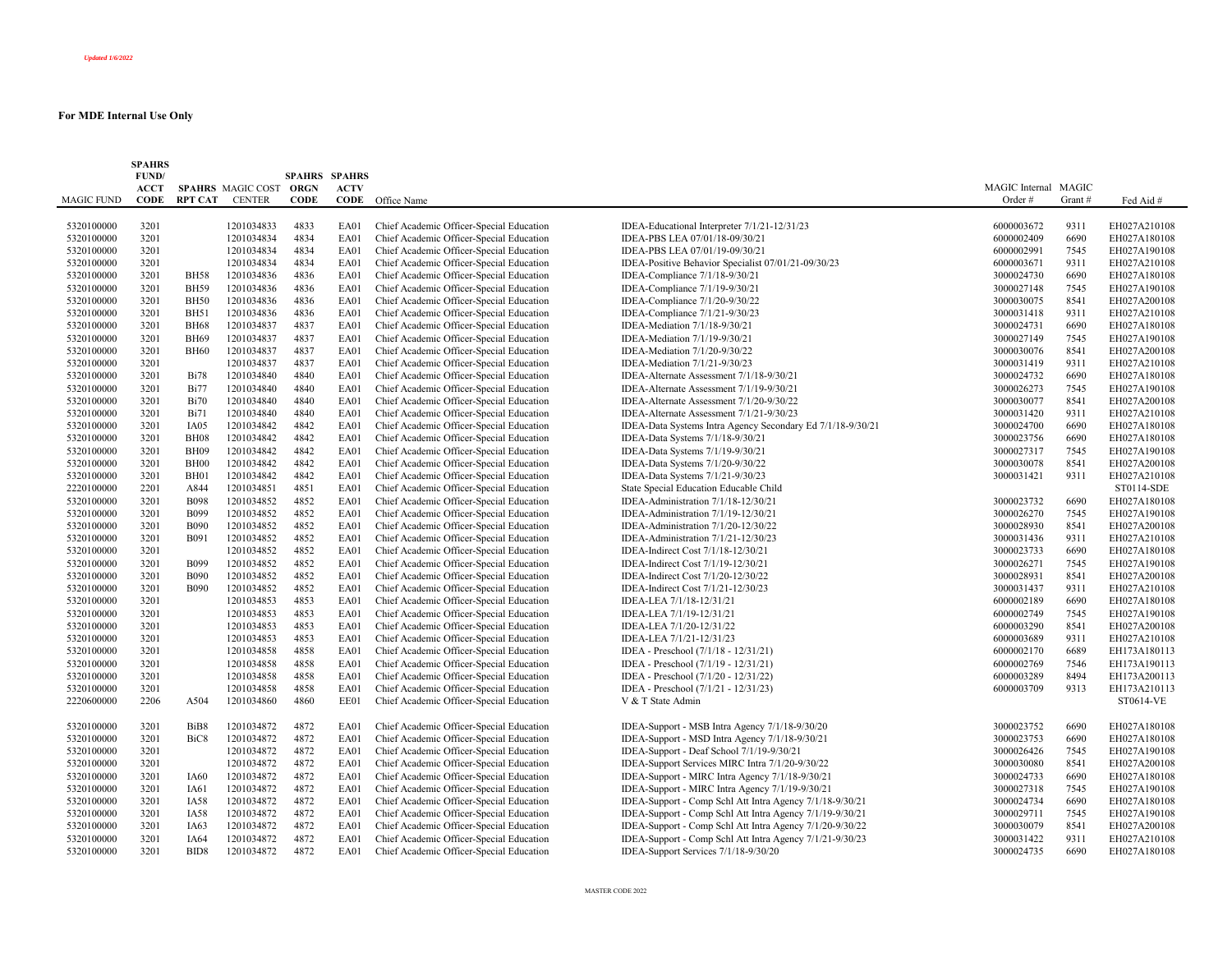| MAGIC FUND | <b>SPAHRS</b><br>FUND/<br><b>ACCT</b><br>CODE | RPT CAT          | <b>SPAHRS</b> MAGIC COST<br><b>CENTER</b> | <b>SPAHRS SPAHRS</b><br>ORGN<br>CODE | <b>ACTV</b><br>CODE | Office Name                              |                                                       | MAGIC Internal MAGIC<br>Order $#$ | Grant # | Fed Aid #    |
|------------|-----------------------------------------------|------------------|-------------------------------------------|--------------------------------------|---------------------|------------------------------------------|-------------------------------------------------------|-----------------------------------|---------|--------------|
| 5320100000 | 3201                                          | BiD9             | 1201034872                                | 4872                                 | EA01                | Chief Academic Officer-Special Education | IDEA-Support Services 7/1/19-9/30/21                  | 3000027320                        | 7545    | EH027A190108 |
| 5320100000 | 3201                                          | BiD <sub>0</sub> | 1201034872                                | 4872                                 | EA01                | Chief Academic Officer-Special Education | IDEA-Support Services 7/1/20-9/30/22                  | 3000030081                        | 8541    | EH027A200108 |
| 5320100000 | 3201                                          | BiD1             | 1201034872                                | 4872                                 | EA01                | Chief Academic Officer-Special Education | IDEA-Support Services 7/1/21-9/30/23                  | 3000031423                        | 9311    | EH027A210108 |
| 5320100000 | 3201                                          |                  | 1201034872                                | 4872                                 | EA01                | Chief Academic Officer-Special Education | IDEA- FY17 Intra/Agency Residual Funds 7/1/18-9/30/19 | 3000024794                        | 4767    | EH027A170108 |
| 5320100000 | 3201                                          |                  | 1201034872                                | 4872                                 | EA01                | Chief Academic Officer-Special Education | IDEA- FY18 Intra/Agency Residual Funds 7/1/18-9/30/21 | 3000024795                        | 4767    | EH027A180108 |
| 4420100000 | 4201                                          | E294             | 1201034875                                | 4875                                 | EA01                | Chief Academic Officer-Special Education | EEF-Educable Child                                    |                                   |         | EE-EDCHILD14 |
| 3320200000 | 3202                                          | S <sub>052</sub> | 1201034883                                | 4883                                 | EA01                | Chief Academic Officer-Special Education | Special Education Conference                          | 2000001383                        |         | SPEDCONF92   |
| 3320200000 | 3202                                          | S512             | 1201034884                                | 4884                                 | EA01                | Chief Academic Officer-Special Education | Special Education Publications                        |                                   |         | SPEDPUBL02   |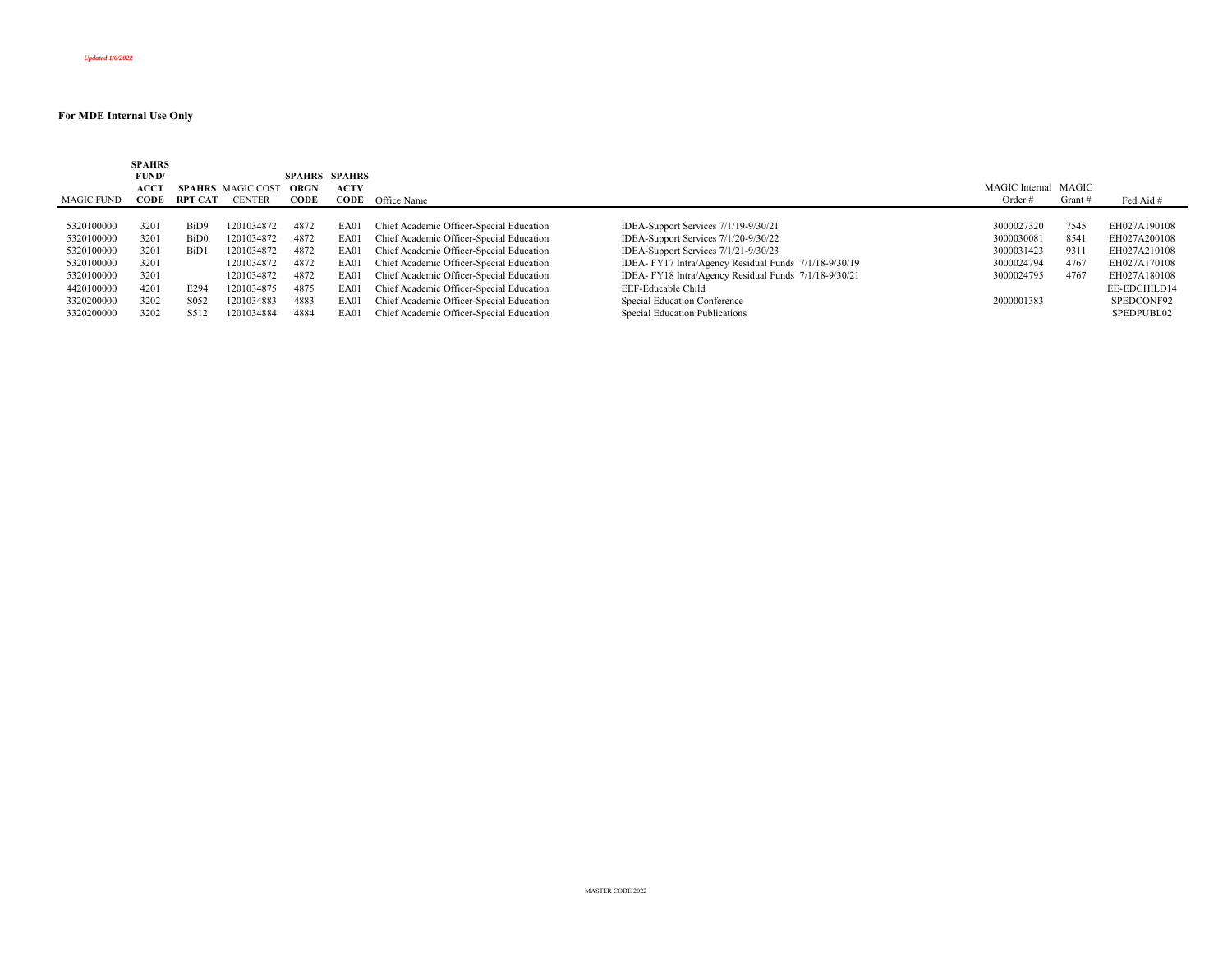|            | <b>SPAHRS</b><br>the contract of the contract of |         |                          |      |                      |                         |                      |                    |           |
|------------|--------------------------------------------------|---------|--------------------------|------|----------------------|-------------------------|----------------------|--------------------|-----------|
|            | FUND/                                            |         |                          |      | <b>SPAHRS SPAHRS</b> |                         |                      |                    |           |
|            | <b>ACCT</b>                                      |         | <b>SPAHRS</b> MAGIC COST | ORGN | <b>ACTV</b>          |                         | MAGIC Internal MAGIC |                    |           |
| MAGIC FUND | CODE                                             | RPT CAT | <b>CENTER</b>            | CODE |                      | <b>CODE</b> Office Name | Order                | Grant <sup>-</sup> | Fed Aid # |
|            |                                                  |         |                          |      |                      |                         |                      |                    |           |

## **CHIEF ADVOCACY & COUNSEL - Compulsory School Attendance/Alternative Education (4900)** *Dr. LaRenda Harrison*

| 2220100000 | 2201 | A844             | 1201054901 | 4901 | EA13 | Chief Advocacy & Counsel-Compulsory/Alt Ed      | School Attendance Central Office              | ST0114-SDE   |
|------------|------|------------------|------------|------|------|-------------------------------------------------|-----------------------------------------------|--------------|
| 2220100000 | 2201 | A844             | 1201054902 | 4902 | EA13 | Chief Advocacy & Counsel-Compulsory/Alt Ed      | School Attendance Officers - Central          | ST0114-SDE   |
| 2220100000 | 2201 | A844             | 1201054903 | 4903 | EA13 | Chief Advocacy & Counsel-Compulsory/Alt Ed      | School Attendance Officers - South            | ST0114-SDE   |
| 2220100000 | 2201 | A844             | 1201054904 | 4904 | EA13 | Chief Advocacy & Counsel-Compulsory/Alt Ed      | School Attendance Officers - North            | ST0114-SDE   |
| 2220100000 | 2201 | A844             | 1201054905 | 4905 | EA10 | Chief Advocacy & Counsel-Compulsory/Alt Ed      | At Risk                                       | ST0114-SDE   |
| 2220100000 | 2201 | A844             | 1201054909 | 4909 |      | EA08 Chief Advocacy & Counsel-Compulsory/Alt Ed | <b>Support Our Students</b>                   | ST0114-SDE   |
| 3320200000 | 3202 | S <sub>280</sub> | 1201054945 | 4945 |      | EA13 Chief Advocacy & Counsel-Compulsory/Alt Ed | CSA-Donations                                 | 00DONATE     |
| 3320200000 | 3202 | S <sub>365</sub> | 1201054947 | 4947 |      | EA13 Chief Advocacy & Counsel-Compulsory/Alt Ed | School Attendance Officers Replacement Badges | SAOBADGES    |
| 3320200000 | 3202 | S360             | 1201054950 | 4950 | EA13 | Chief Advocacy & Counsel-Compulsory/Alt Ed      | CSA-Background Checks                         | BKGROUNDCK02 |

| 2220100000 | 2201 | A84               | 1201054901 | 4901 | EA13 | Chief Advocacy & Counsel-Compulsory/Alt Ed      | School Attendance Central Office              | ST0114-SDE        |
|------------|------|-------------------|------------|------|------|-------------------------------------------------|-----------------------------------------------|-------------------|
| 2220100000 | 2201 | A84               | 1201054902 | 4902 | EA13 | Chief Advocacy & Counsel-Compulsory/Alt Ed      | School Attendance Officers - Central          | ST0114-SDE        |
| 2220100000 | 2201 | A84               | 1201054903 | 4903 |      | EA13 Chief Advocacy & Counsel-Compulsory/Alt Ed | School Attendance Officers - South            | ST0114-SDE        |
| 2220100000 | 2201 | A844              | 1201054904 | 4904 | EA13 | Chief Advocacy & Counsel-Compulsory/Alt Ed      | School Attendance Officers - North            | ST0114-SDE        |
| 2220100000 | 2201 | A84               | 1201054905 | 4905 | EA10 | Chief Advocacy & Counsel-Compulsory/Alt Ed      | At Risk                                       | ST0114-SDE        |
| 2220100000 | 2201 | A84               | 1201054909 | 4909 |      | EA08 Chief Advocacy & Counsel-Compulsory/Alt Ed | <b>Support Our Students</b>                   | ST0114-SDE        |
| 3320200000 | 3202 | S <sub>28</sub> C | 1201054945 | 4945 | EA13 | Chief Advocacy & Counsel-Compulsory/Alt Ed      | CSA-Donations                                 | 00DONATE          |
| 3320200000 | 3202 | S365              | 1201054947 | 4947 |      | EA13 Chief Advocacy & Counsel-Compulsory/Alt Ed | School Attendance Officers Replacement Badges | <b>SAOBADGES</b>  |
| 3320200000 | 3202 | -S360             | 1201054950 | 4950 |      | EA13 Chief Advocacy & Counsel-Compulsory/Alt Ed | CSA-Background Checks                         | <b>BKGROUNDCK</b> |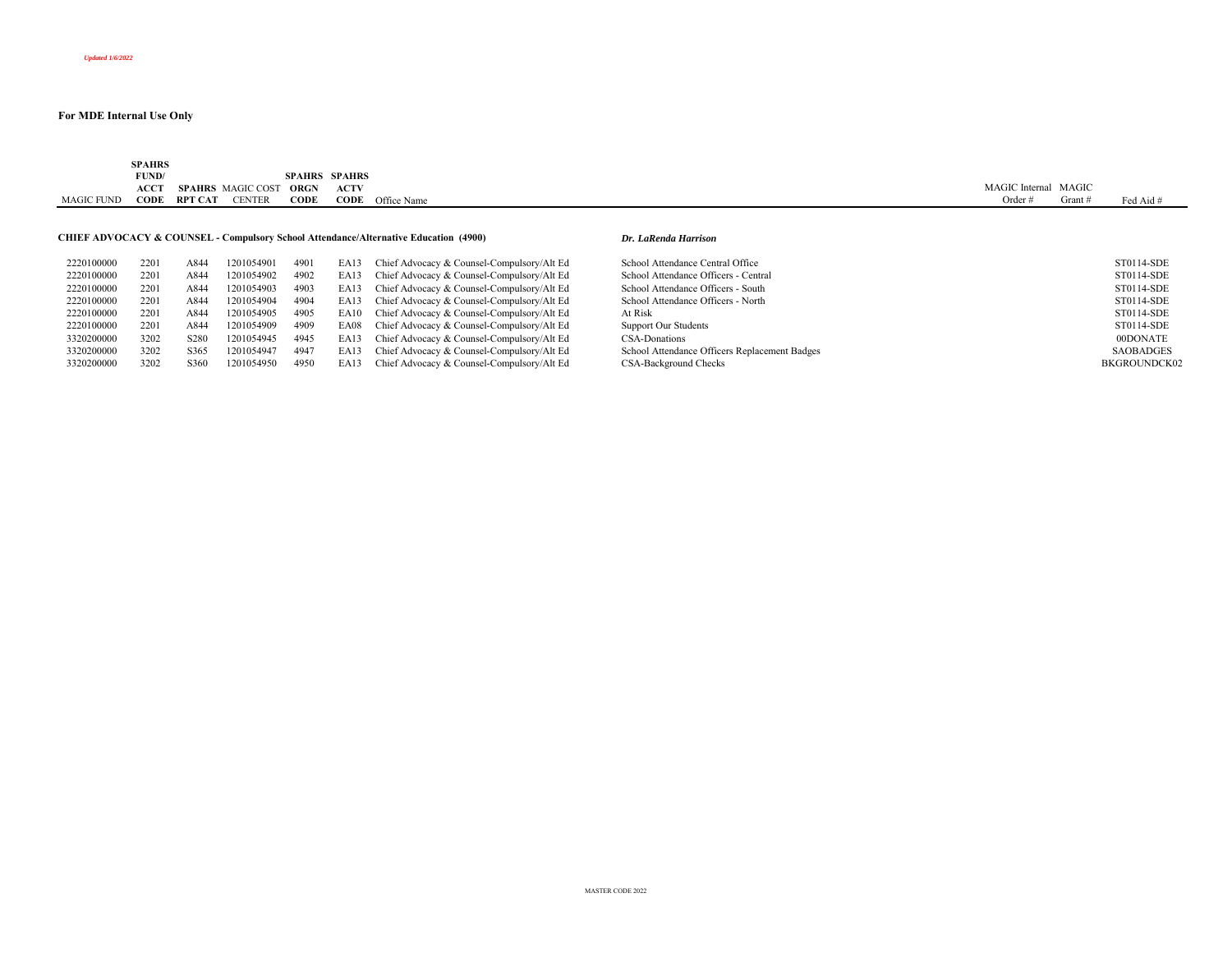| <b>MAGIC FUND</b> | <b>SPAHRS</b><br>FUND/<br>ACCT<br><b>CODE</b> |             | SPAHRS MAGIC COST ORGN<br><b>RPT CAT CENTER</b> | <b>CODE</b> | <b>SPAHRS SPAHRS</b><br><b>ACTV</b><br>CODE | Office Name                                                                              |                                                             | MAGIC Internal MAGIC<br>Order# | Grant# | Fed Aid #         |
|-------------------|-----------------------------------------------|-------------|-------------------------------------------------|-------------|---------------------------------------------|------------------------------------------------------------------------------------------|-------------------------------------------------------------|--------------------------------|--------|-------------------|
|                   |                                               |             |                                                 |             |                                             |                                                                                          |                                                             |                                |        |                   |
|                   |                                               |             |                                                 |             |                                             | <b>CHIEF ACADEMIC OFFICER - Associate Superintendent-Vocational Education/CTE (5000)</b> | Dr. Aimee Brown                                             |                                |        |                   |
| 2220600000        | 2206                                          | A504        | 1201035103                                      | 5103        |                                             | Chief Academic Officer-Associate Superintendent-CTE                                      | <b>Student Organizations</b>                                |                                |        |                   |
| 2220100000        | 2201                                          | A844        | 1201035105                                      | 5105        | EA03                                        | Chief Academic Officer-Associate Superintendent-CTE                                      | MS Education Construction                                   |                                |        | ST0114-SDE        |
| 2220100000        | 2201                                          | A844        | 1201035108                                      | 5108        | <b>EA03</b>                                 | Chief Academic Officer-Associate Superintendent-CTE                                      | MS Career Planning and Assessment System (2nd Edition)      |                                |        | <b>ST0114-SDE</b> |
| 2220600000        | 2206                                          | A504        | 1201035110                                      | 5110        |                                             | Chief Academic Officer-Associate Superintendent-CTE                                      | <b>Administrative Costs</b>                                 |                                |        |                   |
| 2220600000        | 2206                                          | A504        | 1201035111                                      | 5111        |                                             | Chief Academic Officer-Associate Superintendent-CTE                                      | Agriculture                                                 |                                |        |                   |
| 2220600000        | 2206                                          | A504        | 1201035112                                      | 5112        |                                             | Chief Academic Officer-Associate Superintendent-CTE                                      | Contracts/Consultants                                       |                                |        |                   |
| 2220600000        | 2206                                          | A504        | 1201035113                                      | 5113        |                                             | Chief Academic Officer-Associate Superintendent-CTE                                      | Perkins/Salary Match                                        |                                |        |                   |
| 2220600000        | 2206                                          | A504        | 1201035115                                      | 5115        |                                             | Chief Academic Officer-Associate Superintendent-CTE                                      | Counseling                                                  |                                |        |                   |
| 2220100000        | 2201                                          | A844        | 1201035117                                      | 5117        | EA08                                        | Chief Academic Officer-Associate Superintendent-CTE                                      | Innovative Programs (Formerly Excellence for All)           |                                |        | ST0114-SDE        |
| 2220600000        | 2206                                          | A504        | 1201035120                                      | 5120        |                                             | Chief Academic Officer-Associate Superintendent-CTE                                      | <b>LEA</b> Payments                                         |                                |        |                   |
| 2220600000        | 2206                                          | A504        | 1201035121                                      | 5121        |                                             | Chief Academic Officer-Associate Superintendent-CTE                                      | <b>Extended Teacher Contracts</b>                           |                                |        |                   |
| 2220600000        | 2206                                          | A504        | 1201035122                                      | 5122        |                                             | Chief Academic Officer-Associate Superintendent-CTE                                      | Assessments                                                 |                                |        |                   |
| 6420600000        | 4206                                          |             | 1201035123                                      | 5123        |                                             | Chief Academic Officer-Associate Superintendent-CTE                                      | Capital Expense                                             |                                |        |                   |
| 5320600000        | 3206                                          | <b>B618</b> | 1201035124                                      | 5124        |                                             | Chief Academic Officer-Associate Superintendent-CTE                                      | Basic Grants to States-Administration (7/1/18-9/30/20)      | 3000023732                     | 6669   | EV048A180024      |
| 5320600000        | 3206                                          | <b>B619</b> | 1201035124                                      | 5124        |                                             | Chief Academic Officer-Associate Superintendent-CTE                                      | Basic Grants to States-Administration (7/1/19-9/30/21)      | 3000026316                     | 7558   | EV048A190024      |
| 5320600000        | 3206                                          | <b>B610</b> | 1201035124                                      | 5124        |                                             | Chief Academic Officer-Associate Superintendent-CTE                                      | Basic Grants to States-Administration (7/1/20-9/30/22)      | 3000029320                     | 8603   | EV048A200024      |
| 5320600000        | 3206                                          | <b>B611</b> | 1201035124                                      | 5124        |                                             | Chief Academic Officer-Associate Superintendent-CTE                                      | Basic Grants to States-Administration (7/1/21-9/30/23)      | 3000031425                     | 9317   | EV048A210024      |
| 2220600000        | 2206                                          |             | 1201035125                                      | 5125        |                                             | Chief Academic Officer-Associate Superintendent-CTE                                      | Ag Certification Program                                    |                                |        |                   |
| 2220600000        | 2206                                          | A504        | 1201035126                                      | 5126        |                                             | Chief Academic Officer-Associate Superintendent-CTE                                      | <b>Truck Driving Course</b>                                 |                                |        |                   |
| 2220600000        | 2206                                          |             | 1201035127                                      | 5127        |                                             | Chief Academic Officer-Associate Superintendent-CTE                                      | <b>Cyber Education</b>                                      |                                |        |                   |
| 5320100000        | 3201                                          |             | 1201035128                                      | 5128        |                                             | Chief Academic Officer-Associate Superintendent-CTE                                      | Career Team ARC 3 (6/1/2018-12/31/2019)                     | 6000002609                     | 7152   | EMS-18953-17      |
| 2220600000        | 2206                                          | A504        | 1201035129                                      | 5129        |                                             | Chief Academic Officer-Associate Superintendent-CTE                                      | Educ-Associate Superintendent                               |                                |        |                   |
| 2220600000        | 2206                                          | A504        | 1201035130                                      | 5130        |                                             | Chief Academic Officer-Associate Superintendent-CTE                                      | Magee Enterprise Learning Lab                               |                                |        |                   |
| 5320700000        | 3205                                          |             | 1201035131                                      | 5131        |                                             | Chief Academic Officer-Associate Superintendent-CTE                                      | College Board AP Summer Institute Grant                     | 3000020979                     | 5277   |                   |
| 2220600000        | 2206                                          |             | 1201035132                                      | 5132        |                                             | Chief Academic Officer-Associate Superintendent-CTE                                      | MDE/SWIB Certification Project                              |                                |        |                   |
| 3320200000        | 3202                                          |             | 1201035136                                      | 5136        |                                             | Chief Academic Officer-Associate Superintendent-CTE                                      | <b>SWIB/MDES Grant</b>                                      |                                |        | SWIB/MDES-18      |
| 5320600000        | 3206                                          |             | 1201035138                                      | 5138        |                                             | Chief Academic Officer-Associate Superintendent-CTE                                      | Basic Grants to States-Corrections (7/1/18-9/30/20)         | 6000002131                     | 6669   | EV048A180024      |
| 5320600000        | 3206                                          |             | 1201035138                                      | 5138        |                                             | Chief Academic Officer-Associate Superintendent-CTE                                      | Basic Grants to States-Corrections (7/1/19-9/30/21)         | 6000002772                     | 7558   | EV048A190024      |
| 5320600000        | 3206                                          |             | 1201035138                                      | 5138        |                                             | Chief Academic Officer-Associate Superintendent-CTE                                      | Basic Grants to States-Corrections (7/1/20-9/30/22)         | 6000003357                     | 8603   | EV048A200024      |
| 5320600000        | 3206                                          |             | 1201035138                                      | 5138        |                                             | Chief Academic Officer-Associate Superintendent-CTE                                      | Basic Grants to States-Corrections (7/1/21-9/30/23)         | 6000003675                     | 9317   | EV048A210024      |
| 5320600000        | 3206                                          |             | 1201035138                                      | 5138        |                                             | Chief Academic Officer-Associate Superintendent-CTE                                      | Basic Grants to States-Post Secondary (7/1/18-9/30/20)      | 6000002129                     | 6669   | EV048A180024      |
| 5320600000        | 3206                                          |             | 1201035138                                      | 5138        |                                             | Chief Academic Officer-Associate Superintendent-CTE                                      | Basic Grants to States-Post Secondary (7/1/19-9/30/21)      | 6000002770                     | 7558   | EV048A190024      |
| 5320600000        | 3206                                          |             | 1201035138                                      | 5138        |                                             | Chief Academic Officer-Associate Superintendent-CTE                                      | Basic Grants to States-Post Secondary (7/1/20-9/30/22)      | 6000003354                     | 8603   | EV048A200024      |
| 5320600000        | 3206                                          |             | 1201035138                                      | 5138        |                                             | Chief Academic Officer-Associate Superintendent-CTE                                      | Basic Grants to States-Post Secondary (7/1/21-9/30/23)      | 6000003673                     | 9317   | EV048A210024      |
| 5320600000        | 3206                                          |             | 1201035138                                      | 5138        |                                             | Chief Academic Officer-Associate Superintendent-CTE                                      | Basic Grants to States-Secondary (7/1/18-9/30/20)           | 6000002130                     | 6669   | EV048A180024      |
| 5320600000        | 3206                                          |             | 1201035138                                      | 5138        |                                             | Chief Academic Officer-Associate Superintendent-CTE                                      | Basic Grants to States-Secondary (7/1/19-9/30/21)           | 6000002771                     | 7558   | EV048A190024      |
| 5320600000        | 3206                                          |             | 1201035138                                      | 5138        |                                             | Chief Academic Officer-Associate Superintendent-CTE                                      | Basic Grants to States-Secondary (7/1/20-9/30/22)           | 6000003355                     | 8603   | EV048A200024      |
| 5320600000        | 3206                                          |             | 1201035138                                      | 5138        |                                             | Chief Academic Officer-Associate Superintendent-CTE                                      | Basic Grants to States-Secondary (7/1/21-9/30/23)           | 6000003674                     | 9317   | EV048A210024      |
| 5320600000        | 3206                                          |             | 1201035138                                      | 5138        |                                             | Chief Academic Officer-Associate Superintendent-CTE                                      | Basic Grants to States-Reserve (7/1/20-9/30/22)             | 6000003356                     | 8603   | EV048A200024      |
| 5320600000        | 3206                                          |             | 1201035138                                      | 5138        |                                             | Chief Academic Officer-Associate Superintendent-CTE                                      | Basic Grants to States-Reserve (7/1/21-9/30/23)             | 6000003677                     | 9317   | EV048A210024      |
| 5320600000        | 3206                                          |             | 1201035167                                      | 5167        |                                             | Chief Academic Officer-Associate Superintendent-CTE                                      | Basic Grants to States-Special Populations (7/1/19-9/30/21) | 3000026317                     | 7558   | EV048A190024      |
| 5320600000        | 3206                                          |             | 1201035167                                      | 5167        |                                             | Chief Academic Officer-Associate Superintendent-CTE                                      | Basic Grants to States-Special Populations (7/1/20-9/30/22) | 3000029321                     | 8603   | EV048A200024      |
| 5320600000        | 3206                                          |             | 1201035167                                      | 5167        |                                             | Chief Academic Officer-Associate Superintendent-CTE                                      | Basic Grants to States-Special Populations (7/1/21-9/30/23) | 3000031426                     | 9317   | EV048A210024      |
| 5320600000        | 3206                                          |             | 1201035167                                      | 5167        |                                             | Chief Academic Officer-Associate Superintendent-CTE                                      | Basic Grants to States-State Leadership (7/1/18-9/30/20)    | 6000002133                     | 6669   | EV048A180024      |
| 5320600000        | 3206                                          |             | 1201035167                                      | 5167        |                                             | Chief Academic Officer-Associate Superintendent-CTE                                      | Basic Grants to States-State Leadership (7/1/19-9/30/21)    | 6000002774                     | 7558   | EV048A190024      |
| 5320600000        | 3206                                          |             | 1201035167                                      | 5167        |                                             | Chief Academic Officer-Associate Superintendent-CTE                                      | Basic Grants to States-State Leadership (7/1/20-9/30/22)    | 6000003359                     | 8603   | EV048A200024      |
| 5320600000        | 3206                                          |             | 1201035167                                      | 5167        |                                             | Chief Academic Officer-Associate Superintendent-CTE                                      | Basic Grants to States-State Leadership (7/1/21-9/30/23)    | 6000003678                     | 9317   | EV048A210024      |
| 5320600000        | 3206                                          |             | 1201035167                                      | 5167        |                                             | Chief Academic Officer-Associate Superintendent-CTE                                      | Basic Grants to States-Non-Traditional (7/1/18-9/30/20)     | 6000002132                     | 6669   | EV048A180024      |
|                   |                                               |             |                                                 |             |                                             |                                                                                          |                                                             |                                |        |                   |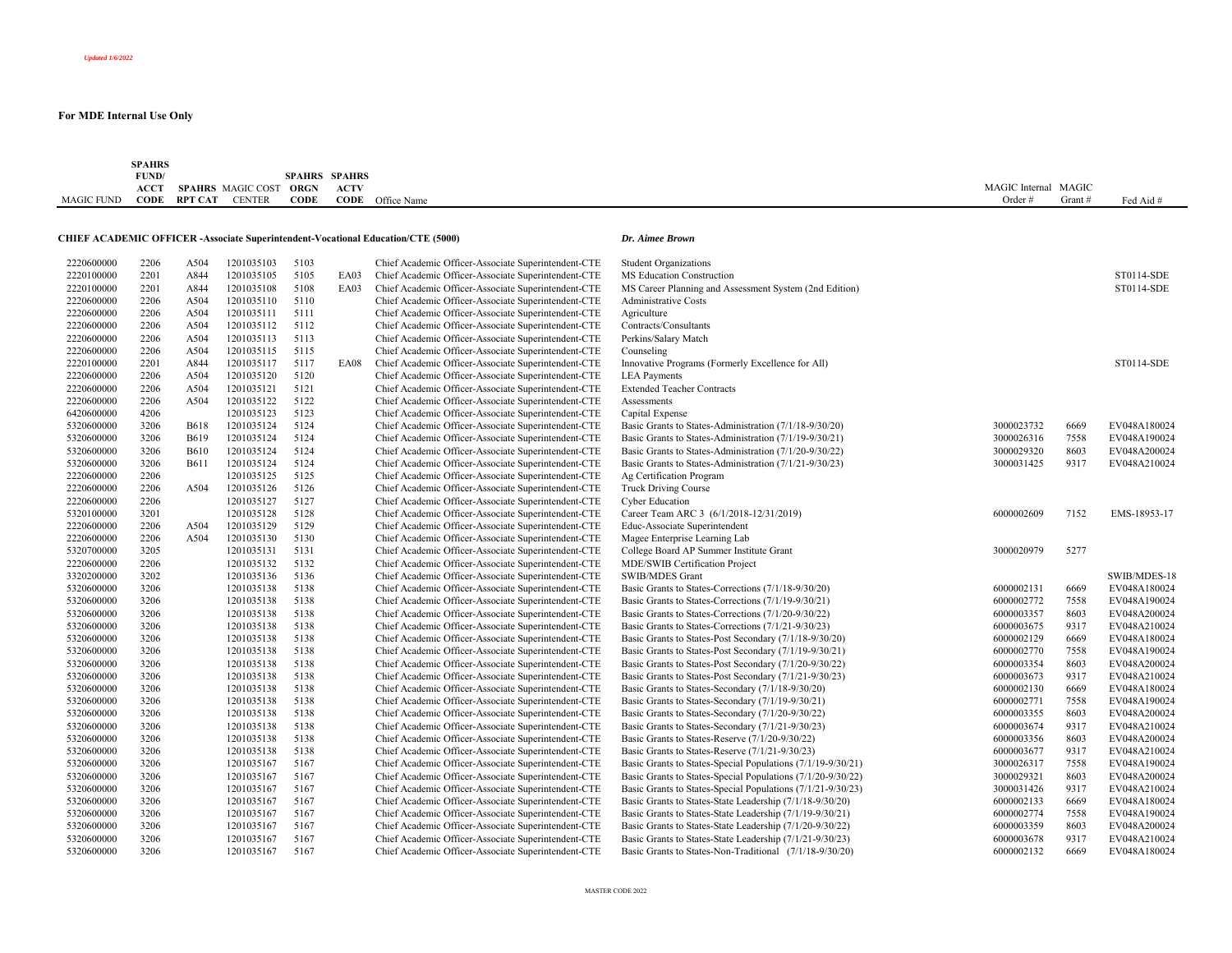| <b>SPAHRS</b> |                   |               |                          |             |                                                     |                                                         |                |         |                      |
|---------------|-------------------|---------------|--------------------------|-------------|-----------------------------------------------------|---------------------------------------------------------|----------------|---------|----------------------|
| FUND/         |                   |               |                          |             |                                                     |                                                         |                |         |                      |
| ACC'I         |                   |               | <b>ORGN</b>              | <b>ACTV</b> |                                                     |                                                         | MAGIC Internal |         |                      |
| CODE          | <b>RPT CAT</b>    | <b>CENTER</b> | CODE                     | <b>CODE</b> |                                                     |                                                         | Order $#$      | Grant # | Fed Aid #            |
|               |                   |               |                          |             |                                                     |                                                         |                |         |                      |
| 3206          |                   | 1201035167    | 5167                     |             | Chief Academic Officer-Associate Superintendent-CTE | Basic Grants to States-Non-Traditional (7/1/19-9/30/21) | 6000002773     | 7558    | EV048A190024         |
| 3206          |                   | 1201035167    | 5167                     |             | Chief Academic Officer-Associate Superintendent-CTE | Basic Grants to States-Non-Traditional (7/1/20-9/30/22) | 6000003358     | 8603    | EV048A200024         |
| 3206          |                   | 1201035167    | 5167                     |             | Chief Academic Officer-Associate Superintendent-CTE | Basic Grants to States-Non-Traditional (7/1/21-9/30/23) | 6000003676     | 9317    | EV048A210024         |
| 2206          | A504              | 1201035168    | 5168                     |             | Chief Academic Officer-Associate Superintendent-CTE | VE-MS School of the Arts                                |                |         |                      |
| 4206          |                   | 1201035199    | 5199                     |             | Chief Academic Officer-Associate Superintendent-CTE | Teacher Units                                           |                |         |                      |
| 4201          |                   | 1201035204    | 5204                     |             | Chief Academic Officer-Associate Superintendent-CTE | <b>EEF Vocational Technical Grants</b>                  |                |         |                      |
| 3202          |                   | 1201035212    | 5212                     |             | Chief Academic Officer-Associate Superintendent-CTE | Career Readiness Initiative Grant                       |                |         |                      |
| 3202          | S <sub>148</sub>  | 1201035214    | 5214                     |             | Chief Academic Officer-Associate Superintendent-CTE | <b>JROTC</b> Competition                                | 3000023737     | 6753    | <b>VESCONF-98</b>    |
| 4206          |                   | 1201035222    | 5222                     |             | Chief Academic Officer-Associate Superintendent-CTE | Home Economics                                          |                |         |                      |
| 3206          | Y036              | 1201035400    | 5400                     |             | Chief Academic Officer-Associate Superintendent-CTE | VE-Current Year Refunds                                 |                |         | 206CYREFUNDS         |
| 3208          | S <sub>0</sub> 13 | 201035500     | 5500                     |             | Chief Academic Officer-Associate Superintendent-CTE | Indirect Cost - Terminal Leave (Budget Office Use Only) | 3000020899     | 5286    | <b>INDCOSTVOC-ED</b> |
|               | MAGIC FUND        |               | <b>SPAHRS</b> MAGIC COST |             | <b>SPAHRS SPAHRS</b>                                | Office Name                                             |                |         | MAGIC                |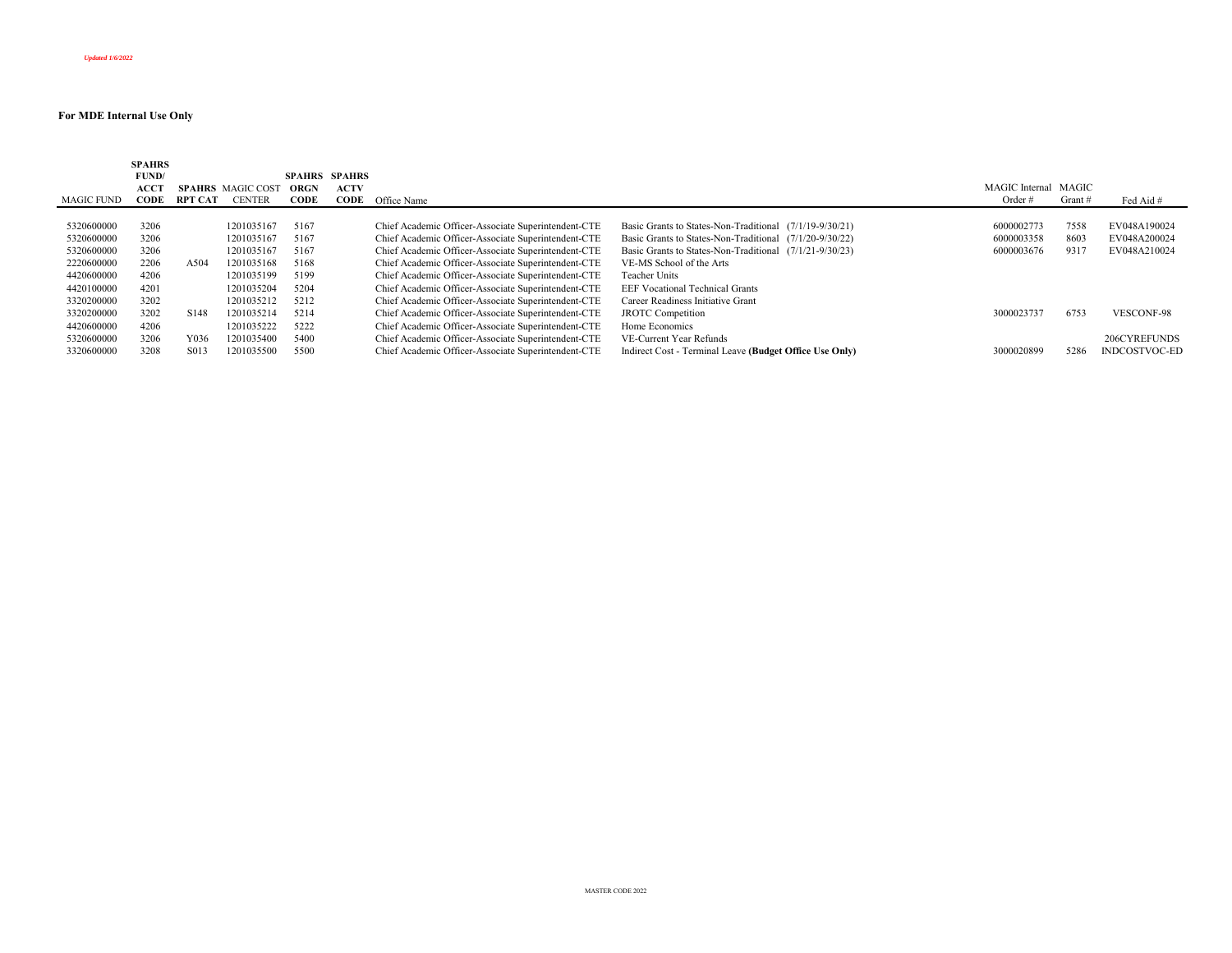| MAGIC FUND                                                | <b>SPAHRS</b><br>FUND/<br><b>ACCT</b><br>CODE | RPT CAT | <b>SPAHRS</b> MAGIC COST<br><b>CENTER</b> | <b>SPAHRS</b><br><b>ORGN</b><br><b>CODE</b> | <b>SPAHRS</b><br><b>ACTV</b> | <b>CODE</b> Office Name                          |                                                    | MAGIC Internal MAGIC<br>Order# | Grant# | Fed Aid # |
|-----------------------------------------------------------|-----------------------------------------------|---------|-------------------------------------------|---------------------------------------------|------------------------------|--------------------------------------------------|----------------------------------------------------|--------------------------------|--------|-----------|
|                                                           |                                               |         |                                           |                                             |                              |                                                  |                                                    |                                |        |           |
| <b>DEPUTY SUPERINTENDENT - CHIEF OF OPERATIONS (6100)</b> |                                               |         |                                           |                                             |                              |                                                  | Dr. Felecia Gavin                                  |                                |        |           |
| 2220100000                                                | 2201                                          | A844    | 1201066101                                | 6101                                        | EA05                         | Chief Operations Officer - Deputy Superintendent | Deputy Supt - Chief Operations Officer             |                                |        |           |
| 3320200000                                                | 3202                                          | i013    | 1201066102                                | 6102                                        | EA05                         | Chief Operations Officer - Deputy Superintendent | Indirect Cost - Chief Operations Officer           | 3000022203                     | 6142   | INDCOST93 |
| 3320200000                                                | 3202                                          | i013    | 1201038240                                | 8240                                        | EA05                         | Chief Operations Officer - Deputy Superintendent | Indirect Cost - Grants Management                  | 3000022390                     | 6142   | INDCOST93 |
| 6221500000                                                | 3215                                          | K050    | 1201023020                                | 3020                                        | EA03                         | Chief of Operations-Procurement                  | Vision Screening (Tobacco Funds)                   |                                |        |           |
| 2220100000                                                | 2201                                          | A844    | 1201023024                                | 3024                                        | EA03                         | Chief of Operations-Procurement                  | Algebra Nation                                     |                                |        |           |
| 2220100000                                                | 2201                                          | A844    | 1201023028                                | 3028                                        | EA03                         | Chief of Operations-Procurement                  | USM Preschool-Children's Ctr for Comm & Dev        |                                |        |           |
| 2220100000                                                | 2201                                          | A844    | 1201023029                                | 3029                                        | EA03                         | Chief of Operations-Procurement                  | School Recognition Program                         |                                |        |           |
| 2220100000                                                | 2201                                          | A844    | 1201023030                                | 3030                                        | EA03                         | Chief of Operations-Procurement                  | Lighthouse Academy for Dyslexia                    |                                |        |           |
| 6420100000                                                |                                               |         | 1201023031                                | 3031                                        | EA03                         | Chief of Operations-Procurement                  | School Recognition Program - Capital Expense Funds |                                |        |           |
| 2220100000                                                | 2201                                          | A844    | 1201023034                                | 3034                                        | EA03                         | Chief of Operations-Procurement                  | Jobs for MS Graduates                              |                                |        |           |
| 2220100000                                                | 2201                                          | A844    | 1201023045                                | 3045                                        | EA08                         | Chief of Operations-Procurement                  | Teacher Corp                                       |                                |        |           |
| 2220100000                                                | 2201                                          | A844    | 1201023057                                | 3057                                        | EA01                         | Chief of Operations-Procurement                  | <b>USM-Autism Center</b>                           |                                |        |           |
| 2220100000                                                | 2201                                          | A844    | 1201023060                                | 3060                                        | EA08                         | Chief of Operations-Procurement                  | Microsoft IT Academy                               |                                |        |           |
| 2220100000                                                | 2201                                          | A844    | 1201023064                                | 3064                                        | EA08                         | Chief of Operations-Procurement                  | Dubard School                                      |                                |        |           |
| 2220100000                                                | 2201                                          | A844    | 1201023071                                | 3071                                        | EA08                         | Chief of Operations-Procurement                  | World Class Teacher Programs                       |                                |        |           |
| 2220100000                                                | 2201                                          | A844    | 1201023072                                | 3072                                        | <b>EA14</b>                  | Chief of Operations-Procurement                  | Critical Teacher Shortage                          |                                |        |           |
| 2220100000                                                | 2201                                          | A844    | 1201023076                                | 3076                                        | EA03                         | Chief of Operations-Procurement                  | Vision Screening                                   |                                |        |           |
| 2220100000                                                | 2201                                          | A844    | 1201023077                                | 3077                                        | EA03                         | Chief of Operations-Procurement                  | Sight Savers                                       |                                |        |           |
| 2220100000                                                | 2201                                          | A844    | 1201023081                                | 3081                                        | EA08                         | Chief of Operations-Procurement                  | Principal Corp                                     |                                |        |           |
| 2220100000                                                | 2201                                          | A844    | 1201023086                                | 3086                                        | EA08                         | Chief of Operations-Procurement                  | Magnolia Speech School                             |                                |        |           |
| 2220100000                                                | 2201                                          | A844    | 1201023087                                | 3087                                        | EA03                         | Chief of Operations-Procurement                  | <b>Detention Centers</b>                           |                                |        |           |
| 2220100000                                                | 2201                                          | A844    | 1201023090                                | 3090                                        | EA08                         | Chief of Operations-Procurement                  | Learning Through Sports/Kid College                |                                |        |           |
| 2220100000                                                | 2201                                          | A844    | 1201023092                                | 3092                                        | EA03                         | Chief of Operations-Procurement                  | Save the Children                                  |                                |        |           |
| 2220100000                                                | 2201                                          | A844    | 1201023093                                | 3093                                        | EA03                         | Chief of Operations-Procurement                  | Campus Knot                                        |                                |        |           |
| 2220100000                                                | 2201                                          | A844    | 1201023094                                | 3094                                        | EA03                         | Chief of Operations-Procurement                  | Mastery Prep                                       |                                |        |           |
| 2220100000                                                | 2201                                          | A844    | 1201023096                                | 3096                                        | EA08                         | Chief of Operations-Procurement                  | Teach for America                                  |                                |        |           |
| 2220100000                                                | 2201                                          | A844    | 1201023098                                | 3098                                        | EA08                         | Chief of Operations-Procurement                  | Jumpstart ACT                                      |                                |        |           |
|                                                           |                                               |         |                                           |                                             |                              |                                                  |                                                    |                                |        |           |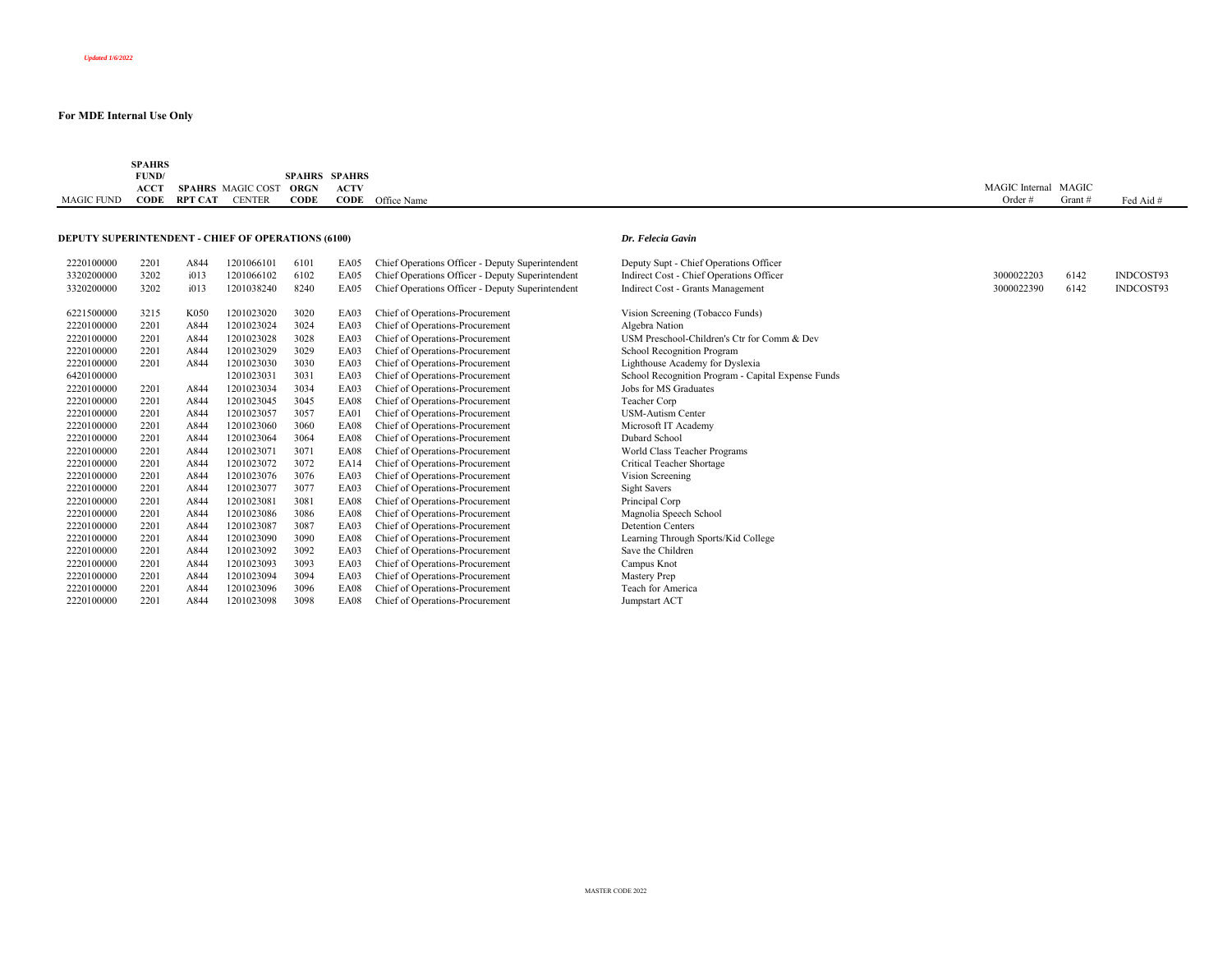|            | <b>SPAHRS</b>                            |                          |                       |                      |                         |                      |           |           |
|------------|------------------------------------------|--------------------------|-----------------------|----------------------|-------------------------|----------------------|-----------|-----------|
|            | FUND/<br>the contract of the contract of |                          |                       | <b>SPAHRS SPAHRS</b> |                         |                      |           |           |
|            | <b>ACCT</b>                              | <b>SPAHRS</b> MAGIC COST | <b>ORGN</b>           | <b>ACTV</b>          |                         | MAGIC Internal MAGIC |           |           |
| MAGIC FUND | CODE                                     | RPT CAT                  | CODE<br><b>CENTER</b> |                      | <b>CODE</b> Office Name | Order :              | Grant $#$ | Fed Aid # |
|            |                                          |                          |                       |                      |                         |                      |           |           |

# **CHIEF ACCOUNTABILITY OFFICER - Educator Effectiveness & Preparation (7400)** *Vacant*

|  | Vaca |
|--|------|
|--|------|

| 2220100000 | 2201 | A844              | 1201047401 | 7401 | EA14        | Chief Accountability Officer-Educator Effectiveness & Prep MS Teacher Center                                        |            |      | ST0114-SDE          |
|------------|------|-------------------|------------|------|-------------|---------------------------------------------------------------------------------------------------------------------|------------|------|---------------------|
| 2220100000 | 2201 | A844              | 1201047003 | 7003 | EA08        | Chief Accountability Officer-Educator Effectiveness & Prep Teacher/Admin Evaluator Training                         |            |      | ST0114-SDE          |
| 3320200000 | 3202 | R <sub>2</sub> 15 | 1201047402 | 7402 | EA08        | Chief Accountability Officer-Educator Effectiveness & Prep Wm R Hearst Foundation-US Sen Youth Pgm                  | 3000023742 | 6772 |                     |
| 3320200000 | 3202 |                   | 1201047403 | 7403 | <b>EA19</b> | Chief Accountability Officer-Educator Effectiveness & Prep Teacher Conferences and Professional Development         | 3000023578 | 6641 |                     |
| 3320200000 | 3202 |                   | 1201047409 | 7409 | EA19        | Chief Accountability Officer-Educator Effectiveness & Prep ESSA Educator Engagement Grant                           |            |      |                     |
| 3320200000 | 3202 | R017              | 1201047407 | 7407 | EA14        | Chief Accountability Officer-Educator Effectiveness & Prep National Board Gates Project                             | 2000002003 |      | <b>NATLBRDGATES</b> |
| 3321300000 | 3213 | K939              | 1201047411 | 7411 | EA14        | Chief Accountability Officer-Educator Effectiveness & Prep TSI-Univ Assisted Recruitment                            |            |      | <b>TSI-99</b>       |
| 3320200000 | 3202 | R <sub>552</sub>  | 1201047412 | 7412 | EA14        | Chief Accountability Officer-Educator Effectiveness & Prep Milken Conference                                        |            |      | MILKEN02            |
| 3321300000 | 3213 | K929              | 1201047414 | 7414 | EA14        | Chief Accountability Officer-Educator Effectiveness & Prep TSI-Admin Sabbatical Program                             |            |      | <b>TSI-99</b>       |
| 3321300000 | 3213 | K949              | 1201047415 | 7415 | EA14        | Chief Accountability Officer-Educator Effectiveness & Prep TSI-School Discipline Grants                             |            |      | <b>TSI-99</b>       |
| 3320200000 | 3202 | S <sub>342</sub>  | 1201047420 | 7420 | EA14        | Chief Accountability Officer-Educator Effectiveness & Prep Teacher of the Year                                      |            |      | 02TEACHYEAR         |
| 3320200000 | 3202 |                   | 1201047420 | 7420 | EA14        | Chief Accountability Officer-Educator Effectiveness & Prep Teacher of the Year                                      | 6000003336 | 8605 | 02TEACHYEAR         |
| 2220100000 | 2201 |                   | 1201047421 | 7421 | EA14        | Chief Accountability Officer-Educator Effectiveness & Prep Annual MS Admin/Teacher of the Year                      |            |      |                     |
| 5320200000 | 3210 | <b>SPEC</b>       | 1201047440 | 7440 | <b>EA14</b> | Chief Accountability Officer-Educator Effectiveness & Prep WK Kellogg Teacher Residency Grant (11/1/18-10/31/22)    | 3000024712 | 7063 | EP0131557           |
| 2220600000 | 2206 | A504              | 1201047446 | 7446 | EE01        | Chief Accountability Officer-Educator Effectiveness & Prep Vocational Education (Center for Teaching & Recruitment) |            |      | ST0614-VE           |
| 3320200000 | 3202 | S <sub>175</sub>  | 1201047458 | 7458 | <b>EA14</b> | Chief Accountability Officer-Educator Effectiveness & Prep MS Job Fair for Teachers                                 | 2000001685 |      | JOBFAIRTEA95        |
| 3320200000 | 3202 | i013              | 1201047474 | 7474 | <b>EA14</b> | Chief Accountability Officer-Educator Effectiveness & Prep MS Teacher Center - Indirect Cost                        | 3000023415 | 6142 | INDCOST93           |
| 3321300000 | 3213 | K999              | 1201047550 | 7550 | <b>EA07</b> | Chief Accountability Officer-Educator Licensure<br>TSI-Educator Talent Acquisition and Effectiveness                |            |      |                     |
|            |      |                   |            |      |             |                                                                                                                     |            |      |                     |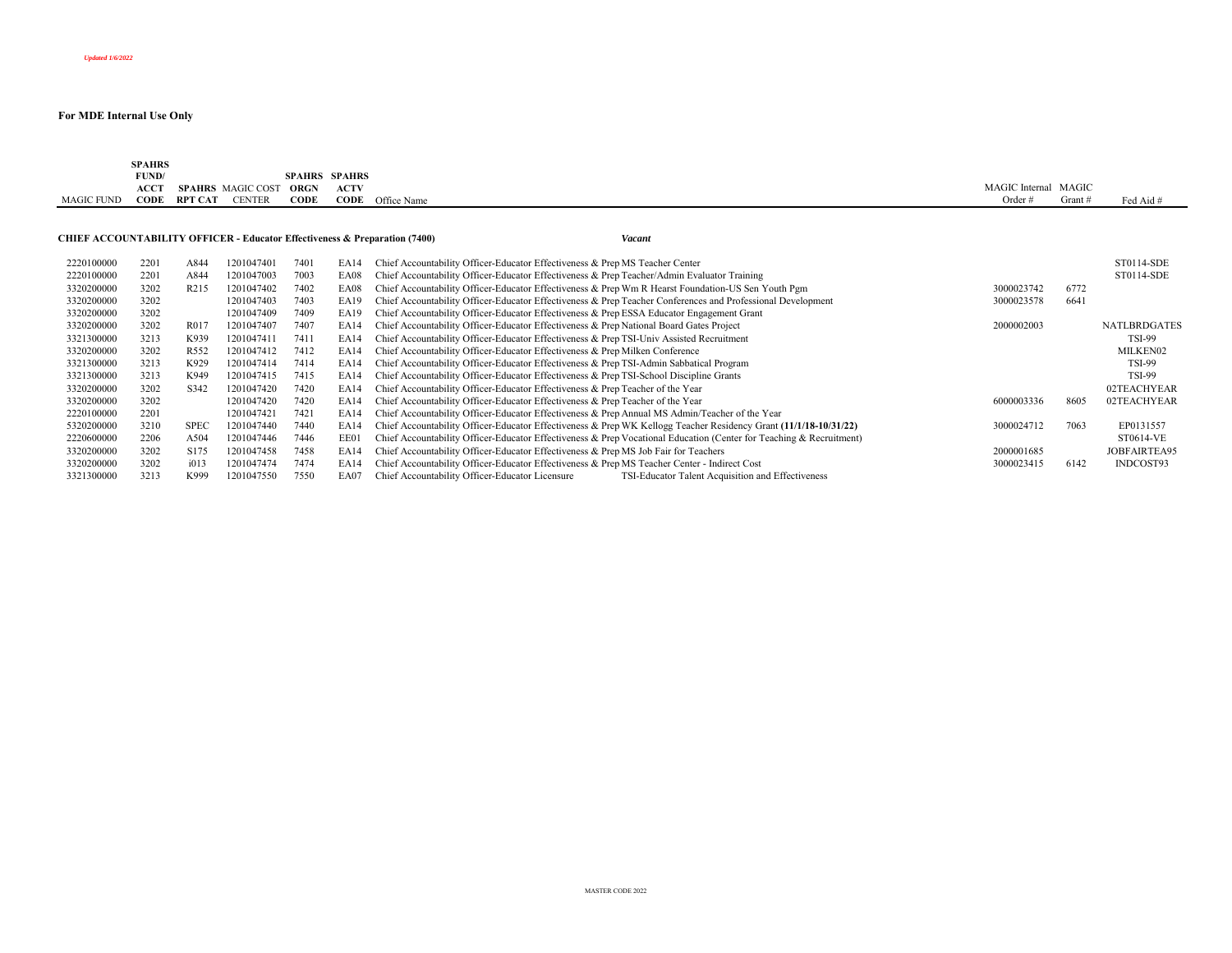|                   | SPAHRS<br>the contract of the contract of |                |                   |               |               |             |                     |       |           |
|-------------------|-------------------------------------------|----------------|-------------------|---------------|---------------|-------------|---------------------|-------|-----------|
|                   | FUND/                                     |                |                   | <b>SPAHRS</b> | <b>SPAHRS</b> |             |                     |       |           |
|                   | <b>ACCT</b>                               | SPAHRS         | <b>MAGIC COST</b> | ORGN          | <b>ACTV</b>   |             | MAGIC 1<br>Internal | MAGIC |           |
| <b>MAGIC FUND</b> | $\mathbf{CODE}$                           | <b>RPT CAT</b> | <b>ENTER</b>      | CODE          | CODE          | Office Name | Ordei               | Grant | Fed Aid # |

## **CHIEF ACCOUNTABILITY OFFICER - Educator Licensure (7500)** *Dr. Cory Murphy*

| 2220100000 | 2201 | A844              | 1201047501 | 7501 | EA07 | Chief Accountability Officer-Educator Licensure                                | Certification                                              |            |      | ST0114-SDE          |
|------------|------|-------------------|------------|------|------|--------------------------------------------------------------------------------|------------------------------------------------------------|------------|------|---------------------|
| 2220100000 | 2201 | A844              | 1201047502 | 7502 | EA07 | Chief Accountability Officer-Educator Licensure                                | <b>State Certification Commission</b>                      |            |      | ST0114-SDE          |
| 2220100000 | 2201 | A844              | 1201047503 | 7503 | EA07 | Chief Accountability Officer-Educator Licensure                                | Licensure Package                                          |            |      | ST0114-SDE          |
| 2220100000 | 2201 | A844              | 1201047002 | 7002 | EA08 | Chief Accountability Officer-Educator Effectiveness & Prep Educator Misconduct |                                                            |            |      | ST0114-SDE          |
| 3320200000 | 3202 |                   | 1201047510 | 7510 | EA07 | Chief Accountability Officer-Educator Licensure                                | <b>CEEDAR</b> Grant                                        |            |      |                     |
| 5320200000 | 3210 | CEE2              | 1201047511 | 7511 | EA07 | Chief Accountability Officer-Educator Licensure                                | <b>CEEDAR</b> Grant                                        | 3000027130 | 7818 |                     |
| 2220600000 | 2206 | A504              | 1201047531 | 7531 | EE01 | Chief Accountability Officer-Educator Licensure                                | Vocational Education (Educator Licensure)                  |            |      | ST0614-VE           |
| 3320200000 | 3202 | T <sub>0</sub> 30 | 1201047543 | 7543 | EA07 | Chief Accountability Officer-Educator Licensure                                | Teacher Certification                                      |            |      | 904143              |
| 3320200000 | 3202 | 1013              | 1201047544 | 7544 | EA07 | Chief Accountability Officer-Educator Licensure                                | Indirect Cost                                              | 3000022204 | 6142 | INDCOST93           |
| 3320200000 | 3202 | <b>SPEC</b>       | 1201034629 | 4629 | EA08 | Chief Accountability Officer-Educator Licensure                                | WK Kellogg Literacy Grant/World Class Teacher (06/30/2018) | 2000002503 |      |                     |
| 3320200000 | 3202 | R <sub>149</sub>  | 1201046220 | 6220 | EA08 | Chief Accountability Officer-Educator Licensure                                | e-Learning for Educators                                   |            |      | ALETV-050018        |
| 3320200000 | 3202 | S345              | 1201046249 | 6249 | EA08 | Chief Accountability Officer-Educator Licensure                                | E-Learning Workshops                                       |            |      | <b>ELEARNWKSHPS</b> |
|            |      |                   |            |      |      |                                                                                |                                                            |            |      |                     |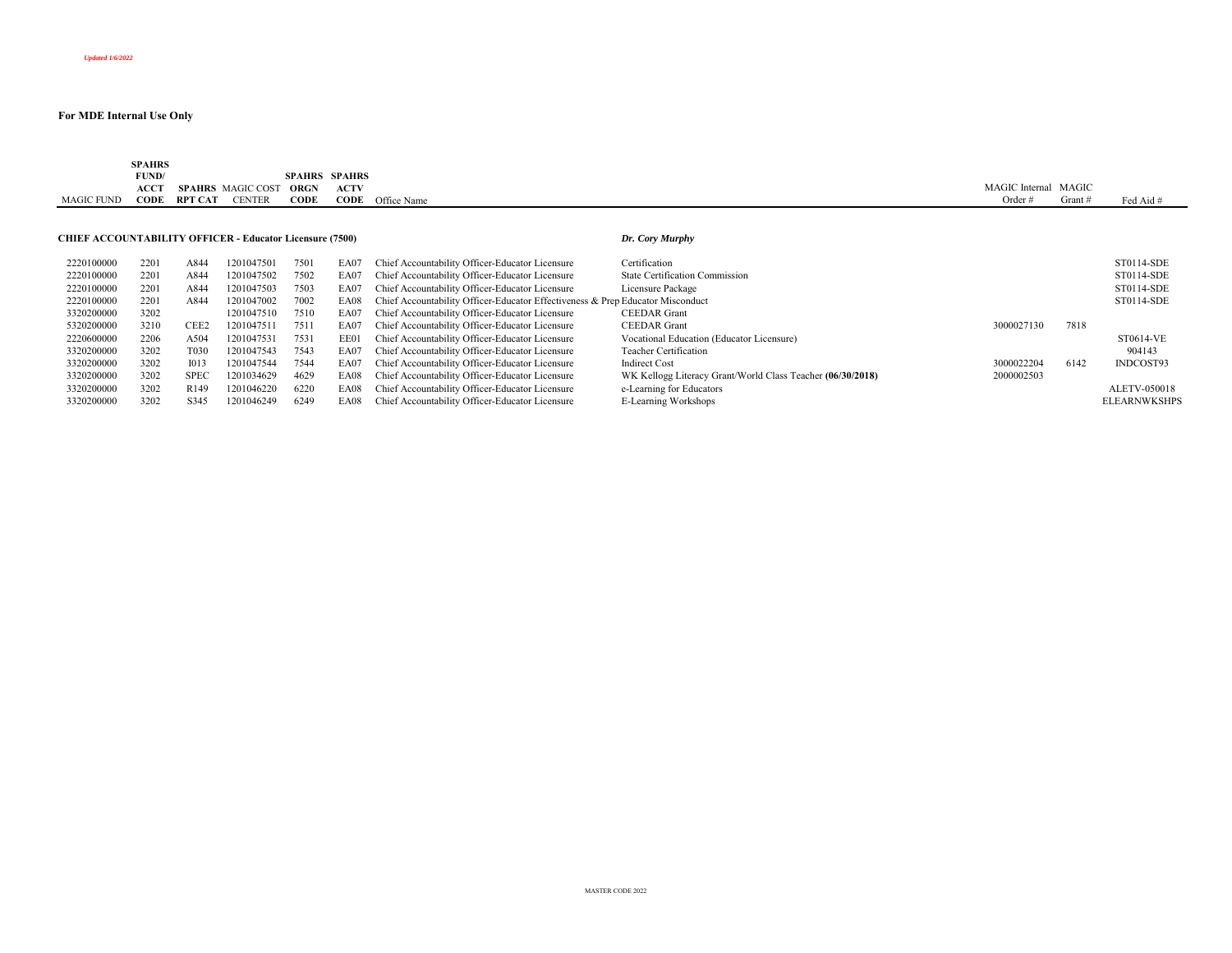|                   | <b>SPAHRS</b>                          |                          |               |             |                      |             |  |  |                      |        |           |
|-------------------|----------------------------------------|--------------------------|---------------|-------------|----------------------|-------------|--|--|----------------------|--------|-----------|
|                   | FUND/<br>the control of the control of |                          |               |             | <b>SPAHRS SPAHRS</b> |             |  |  |                      |        |           |
|                   | <b>ACCT</b>                            | <b>SPAHRS</b> MAGIC COST |               | ORGN        | <b>ACTV</b>          |             |  |  | MAGIC Internal MAGIC |        |           |
| <b>MAGIC FUND</b> | CODE                                   | <b>RPT CAT</b>           | <b>CENTER</b> | <b>CODE</b> | CODE                 | Office Name |  |  | Order #              | Grant# | Fed Aid # |

## **CHIEF ACADEMIC OFFICER - Federal Programs (8200, 8600)** *Judy Nelson*

| 5320100000 | 3201 | <b>B348</b>                   | 1201038217 | 8217 | <b>EA10</b> | Chief Academic Officer-Federal Programs |
|------------|------|-------------------------------|------------|------|-------------|-----------------------------------------|
| 5320100000 | 3201 | <b>B349</b>                   | 1201038217 | 8217 | <b>EA10</b> | Chief Academic Officer-Federal Programs |
| 5320100000 | 3201 | <b>B340</b>                   | 1201038217 | 8217 | <b>EA10</b> | Chief Academic Officer-Federal Programs |
| 5320100000 | 3201 | <b>B341</b>                   | 1201038217 | 8217 | <b>EA10</b> | Chief Academic Officer-Federal Programs |
| 5320100000 | 3201 |                               | 1201038217 | 8217 | <b>EA10</b> | Chief Academic Officer-Federal Programs |
| 5320100000 | 3201 |                               | 1201038217 | 8217 | EA10        | Chief Academic Officer-Federal Programs |
| 5320100000 | 3201 |                               | 1201038217 | 8217 | <b>EA10</b> | Chief Academic Officer-Federal Programs |
| 5320100000 | 3201 |                               | 1201038217 | 8217 | <b>EA10</b> | Chief Academic Officer-Federal Programs |
| 5320100000 | 3201 |                               | 1201038218 | 8218 | <b>EA10</b> | Chief Academic Officer-Federal Programs |
| 5320100000 | 3201 |                               | 1201038218 | 8218 | <b>EA10</b> | Chief Academic Officer-Federal Programs |
| 5320100000 | 3201 |                               | 1201038218 | 8218 | <b>EA10</b> | Chief Academic Officer-Federal Programs |
| 5320100000 | 3201 |                               | 1201038219 | 8219 | EA10        | Chief Academic Officer-Federal Programs |
| 5320100000 | 3201 |                               | 1201038219 | 8219 | EA10        | Chief Academic Officer-Federal Programs |
| 5320100000 | 3201 |                               | 1201038219 | 8219 | <b>EA10</b> | Chief Academic Officer-Federal Programs |
| 5320100000 | 3201 |                               | 1201038220 | 8220 | <b>EA10</b> | Chief Academic Officer-Federal Programs |
| 5320100000 | 3201 |                               | 1201038220 | 8220 | <b>EA10</b> | Chief Academic Officer-Federal Programs |
| 5320100000 | 3201 |                               | 1201038220 | 8220 | <b>EA10</b> | Chief Academic Officer-Federal Programs |
| 5320100000 | 3201 |                               | 1201038220 | 8220 | <b>EA10</b> | Chief Academic Officer-Federal Programs |
| 5320100000 | 3201 | <b>BA18</b>                   | 1201038221 | 8221 | <b>EA10</b> | Chief Academic Officer-Federal Programs |
| 5320100000 | 3201 | <b>BA19</b>                   | 1201038221 | 8221 | EA10        | Chief Academic Officer-Federal Programs |
| 5320100000 | 3201 | <b>BA10</b>                   | 1201038221 | 8221 | <b>EA10</b> | Chief Academic Officer-Federal Programs |
|            | 3201 | <b>BA11</b>                   | 1201038221 | 8221 | <b>EA10</b> | Chief Academic Officer-Federal Programs |
| 5320100000 | 3201 |                               |            | 8222 | <b>EA10</b> |                                         |
| 5320100000 |      |                               | 1201038222 | 8222 |             | Chief Academic Officer-Federal Programs |
| 5320100000 | 3201 |                               | 1201038222 |      | <b>EA10</b> | Chief Academic Officer-Federal Programs |
| 5320100000 | 3201 |                               | 1201038222 | 8222 | <b>EA10</b> | Chief Academic Officer-Federal Programs |
| 5320100000 | 3201 |                               | 1201038222 | 8222 | <b>EA10</b> | Chief Academic Officer-Federal Programs |
| 5320100000 | 3201 |                               | 1201038223 | 8223 | EA10        | Chief Academic Officer-Federal Programs |
| 5320100000 | 3201 |                               | 1201038223 | 8223 | <b>EA10</b> | Chief Academic Officer-Federal Programs |
| 5320100000 | 3201 |                               | 1201038223 | 8223 | <b>EA10</b> | Chief Academic Officer-Federal Programs |
| 5320100000 | 3201 |                               | 1201038223 | 8223 | EA10        | Chief Academic Officer-Federal Programs |
| 5320100000 | 3201 |                               | 1201038230 | 8230 | <b>EA09</b> | Chief Academic Officer-Federal Programs |
| 5320100000 | 3201 |                               | 1201038230 | 8230 | <b>EA09</b> | Chief Academic Officer-Federal Programs |
| 5320100000 | 3201 |                               | 1201038230 | 8230 | <b>EA09</b> | Chief Academic Officer-Federal Programs |
| 5320100000 | 3201 |                               | 1201038230 | 8230 | <b>EA09</b> | Chief Academic Officer-Federal Programs |
| 5320100000 | 3201 | <b>B0A8</b>                   | 1201038231 | 8231 | <b>EA09</b> | Chief Academic Officer-Federal Programs |
| 5320100000 | 3201 | <b>B0A9</b>                   | 1201038231 | 8231 | <b>EA09</b> | Chief Academic Officer-Federal Programs |
| 5320100000 | 3201 | B <sub>0</sub> A <sub>0</sub> | 1201038231 | 8231 | <b>EA09</b> | Chief Academic Officer-Federal Programs |
| 5320100000 | 3201 | B <sub>0</sub> A <sub>1</sub> | 1201038231 | 8231 | <b>EA09</b> | Chief Academic Officer-Federal Programs |
| 5320100000 | 3201 |                               | 1201038231 | 8231 | <b>EA09</b> | Chief Academic Officer-Federal Programs |
| 5320100000 | 3201 |                               | 1201038231 | 8231 | <b>EA09</b> | Chief Academic Officer-Federal Programs |
| 5320100000 | 3201 |                               | 1201038231 | 8231 | <b>EA09</b> | Chief Academic Officer-Federal Programs |
| 5320100000 | 3201 |                               | 1201038230 | 8230 | <b>EA09</b> | Chief Academic Officer-Federal Programs |
| 5320100000 | 3201 | BOB9                          | 1201038230 | 8230 | <b>EA09</b> | Chief Academic Officer-Federal Programs |
| 5320100000 | 3201 |                               | 1201038230 | 8230 | <b>EA09</b> | Chief Academic Officer-Federal Programs |
| 5320100000 | 3201 |                               | 1201038230 | 8230 | <b>EA09</b> | Chief Academic Officer-Federal Programs |
| 5320100000 | 3201 |                               | 1201038230 | 8230 | <b>EA09</b> | Chief Academic Officer-Federal Programs |
| 5320100000 | 3201 |                               | 1201038230 | 8230 | <b>EA09</b> | Chief Academic Officer-Federal Programs |
| 5320100000 | 3201 |                               | 1201038230 | 8230 | <b>EA09</b> | Chief Academic Officer-Federal Programs |

| 5320100000               | 3201 | <b>B348</b>                   | 1201038217 | 8217 | EA10        | Chief Academic Officer-Federal Programs | Homeless Child-Admin (7/1/18-9/30/20)                            | 3000024719 | 7075 | ES196A180025 |
|--------------------------|------|-------------------------------|------------|------|-------------|-----------------------------------------|------------------------------------------------------------------|------------|------|--------------|
| 5320100000               | 3201 | <b>B349</b>                   | 1201038217 | 8217 | EA10        | Chief Academic Officer-Federal Programs | Homeless Child-Admin (7/1/19-9/30/21)                            | 3000026463 | 7605 | ES196A190025 |
| 5320100000               | 3201 | <b>B340</b>                   | 1201038217 | 8217 | EA10        | Chief Academic Officer-Federal Programs | Homeless Child-Admin(7/1/20-9/30/22)                             | 3000029206 | 8554 | ES196A200025 |
| 5320100000               | 3201 | <b>B341</b>                   | 1201038217 | 8217 | EA10        | Chief Academic Officer-Federal Programs | Homeless Child-Admin(7/1/21-9/30/23)                             | 3000032061 | 9450 | ES196A210025 |
| 5320100000               | 3201 |                               | 1201038217 | 8217 | EA10        | Chief Academic Officer-Federal Programs | Homeless Child-Indirect Cost (7/1/18-9/30/20)                    | 3000024721 | 7075 | ES196A180025 |
| 5320100000               | 3201 |                               | 1201038217 | 8217 | EA10        | Chief Academic Officer-Federal Programs | Homeless Child-Indirect Cost (7/1/19-9/30/21)                    | 3000026464 | 7605 | ES196A190025 |
| 5320100000               | 3201 |                               | 1201038217 | 8217 | EA10        | Chief Academic Officer-Federal Programs | Homeless Child-Indirect Cost (7/1/20-9/30/22)                    | 3000029207 | 8554 | ES196A200025 |
| 5320100000               | 3201 |                               | 1201038217 | 8217 | EA10        | Chief Academic Officer-Federal Programs | Homeless Child-Indirect Cost (7/1/21-9/30/23)                    | 3000032062 | 9450 | ES196A210025 |
| 5320100000               | 3201 |                               | 1201038218 | 8218 | EA10        | Chief Academic Officer-Federal Programs | Homeless Child-LEA (7/1/18-9/30/20)                              | 6000002430 | 7075 | ES196A180025 |
| 5320100000               | 3201 |                               | 1201038218 | 8218 | EA10        | Chief Academic Officer-Federal Programs | Homeless Child-LEA (7/1/20-9/30/22)                              | 6000003316 | 8554 | ES196A200025 |
| 5320100000               | 3201 |                               | 1201038218 | 8218 | EA10        | Chief Academic Officer-Federal Programs | Homeless Child-LEA (7/1/21-9/30/23)                              | 6000003870 | 9450 | ES196A210025 |
| 5320100000               | 3201 |                               | 1201038219 | 8219 | EA10        | Chief Academic Officer-Federal Programs | Hurricane Relief-Assistance for Homeless                         | 6000002649 | 7285 | ES938B180020 |
| 5320100000               | 3201 |                               | 1201038219 | 8219 | EA10        | Chief Academic Officer-Federal Programs | Hurricane Relief-Emergency Impact Aid                            | 6000003111 | 8144 | ES938C200004 |
|                          | 3201 |                               | 1201038219 | 8219 | EA10        | Chief Academic Officer-Federal Programs | Hurricane Relief-Emergency Impact Aid                            | 6000003112 | 8145 | ES938C200005 |
| 5320100000<br>5320100000 | 3201 |                               | 1201038220 | 8220 | <b>EA10</b> | Chief Academic Officer-Federal Programs |                                                                  | 3000024032 | 6820 | ES424A180025 |
|                          |      |                               |            |      |             |                                         | TITLE IV SSAE - Admin (7/1/18-12/31/20)                          |            |      |              |
| 5320100000               | 3201 |                               | 1201038220 | 8220 | EA10        | Chief Academic Officer-Federal Programs | TITLE IV SSAE -Admin (7/1/19-12/31/21)                           | 3000026430 | 7587 | ES424A190025 |
| 5320100000               | 3201 |                               | 1201038220 | 8220 | EA10        | Chief Academic Officer-Federal Programs | TITLE IV SSAE - Admin (7/1/20-12/31/22)                          | 3000028963 | 8521 | ES424A200025 |
| 5320100000               | 3201 |                               | 1201038220 | 8220 | EA10        | Chief Academic Officer-Federal Programs | TITLE IV SSAE -Admin (7/1/21-12/31/23)                           | 3000031896 | 9414 | ES424A210025 |
| 5320100000               | 3201 | <b>BA18</b>                   | 1201038221 | 8221 | EA10        | Chief Academic Officer-Federal Programs | TITLE IV SSAE -State Activities (7/1/18-12/31/20)                | 3000024033 | 6820 | ES424A180025 |
| 5320100000               | 3201 | <b>BA19</b>                   | 1201038221 | 8221 | EA10        | Chief Academic Officer-Federal Programs | TITLE IV SSAE -State Activities (7/1/19-12/31/21)                | 3000026431 | 7587 | ES424A190025 |
| 5320100000               | 3201 | <b>BA10</b>                   | 1201038221 | 8221 | EA10        | Chief Academic Officer-Federal Programs | TITLE IV SSAE -State Activities (7/1/20-12/31/22)                | 3000028961 | 8521 | ES424A200025 |
| 5320100000               | 3201 | <b>BA11</b>                   | 1201038221 | 8221 | EA10        | Chief Academic Officer-Federal Programs | TITLE IV SSAE -State Activities (7/1/21-12/31/23)                | 3000031894 | 9414 | ES424A210025 |
| 5320100000               | 3201 |                               | 1201038222 | 8222 | EA10        | Chief Academic Officer-Federal Programs | TITLE IV SSAE - Indirect Cost (7/1/18-12/31/20)                  | 3000024034 | 6820 | ES424A180025 |
| 5320100000               | 3201 |                               | 1201038222 | 8222 | EA10        | Chief Academic Officer-Federal Programs | TITLE IV SSAE -Indirect Cost (7/1/19-12/31/21)                   | 3000026432 | 7587 | ES424A190025 |
| 5320100000               | 3201 |                               | 1201038222 | 8222 | EA10        | Chief Academic Officer-Federal Programs | TITLE IV SSAE -Indirect Cost (7/1/20-12/31/22)                   | 3000028962 | 8521 | ES424A200025 |
| 5320100000               | 3201 |                               | 1201038222 | 8222 | EA10        | Chief Academic Officer-Federal Programs | TITLE IV SSAE - Indirect Cost (7/1/21-12/31/23)                  | 3000031895 | 9414 | ES424A210025 |
| 5320100000               | 3201 |                               | 1201038223 | 8223 | EA10        | Chief Academic Officer-Federal Programs | TITLE IV SSAE - LEA (7/1/18-12/31/20)                            | 6000002271 | 6820 | ES424A180025 |
| 5320100000               | 3201 |                               | 1201038223 | 8223 | EA10        | Chief Academic Officer-Federal Programs | TITLE IV SSAE - LEA (7/1/19-12/31/21)                            | 6000002809 | 7587 | ES424A190025 |
| 5320100000               | 3201 |                               | 1201038223 | 8223 | EA10        | Chief Academic Officer-Federal Programs | TITLE IV SSAE -LEA (7/1/20-12/31/22)                             | 6000003332 | 8521 | ES424A200025 |
| 5320100000               | 3201 |                               | 1201038223 | 8223 | <b>EA10</b> | Chief Academic Officer-Federal Programs | TITLE IV SSAE -LEA (7/1/21-12/31/23)                             | 6000003809 | 9414 | ES424A210025 |
| 5320100000               | 3201 |                               | 1201038230 | 8230 | EA09        | Chief Academic Officer-Federal Programs | Migrant Education-Admin (7/1/18-9/30/2020)                       | 3000023965 | 6819 | ES011A180024 |
| 5320100000               | 3201 |                               | 1201038230 | 8230 | <b>EA09</b> | Chief Academic Officer-Federal Programs | Migrant Education-Admin (7/1/19-9/30/2021)                       | 3000026429 | 7619 | ES011A190024 |
| 5320100000               | 3201 |                               | 1201038230 | 8230 | <b>EA09</b> | Chief Academic Officer-Federal Programs | Migrant Education-Admin (7/1/20-9/30/2022)                       | 3000029357 | 8601 | ES011A200024 |
| 5320100000               | 3201 |                               | 1201038230 | 8230 | <b>EA09</b> | Chief Academic Officer-Federal Programs | Migrant Education-Admin (7/1/21-9/30/2023)                       | 3000031970 | 9437 | ES011A210024 |
| 5320100000               | 3201 | B <sub>0</sub> A <sub>8</sub> | 1201038231 | 8231 | <b>EA09</b> | Chief Academic Officer-Federal Programs | Migrant Education-State Activities (7/1/18-9/30/2020)            | 3000023966 | 6819 | ES011A180024 |
| 5320100000               | 3201 | B <sub>0</sub> A <sub>9</sub> | 1201038231 | 8231 | EA09        | Chief Academic Officer-Federal Programs | Migrant Education-State Activities (7/1/19-9/30/2021)            | 3000026510 | 7619 | ES011A190024 |
| 5320100000               | 3201 | B <sub>0</sub> A <sub>0</sub> | 1201038231 | 8231 | EA09        | Chief Academic Officer-Federal Programs | Migrant Education-State Activities (7/1/20-9/30/2022)            | 3000029358 | 8601 | ES011A200024 |
| 5320100000               | 3201 | B0A1                          | 1201038231 | 8231 | <b>EA09</b> | Chief Academic Officer-Federal Programs | Migrant Education-State Activities (7/1/21-9/30/2023)            | 3000031971 | 9437 | ES011A210024 |
| 5320100000               | 3201 |                               | 1201038231 | 8231 | EA09        | Chief Academic Officer-Federal Programs | Migrant Education-St Act-Indirect Cost (7/1/18-9/30/2020)        | 3000023968 | 6819 | ES011A180024 |
| 5320100000               | 3201 |                               | 1201038231 | 8231 | <b>EA09</b> | Chief Academic Officer-Federal Programs | Migrant Education-St Act-Indirect Cost (7/1/19-9/30/2021)        | 3000026512 | 7619 | ES011A190024 |
| 5320100000               | 3201 |                               | 1201038231 | 8231 | EA09        | Chief Academic Officer-Federal Programs | Migrant Education-St Act-Indirect Cost (7/1/21-9/30/2023)        | 3000031973 | 9437 | ES011A210024 |
| 5320100000               | 3201 |                               | 1201038230 | 8230 | EA09        | Chief Academic Officer-Federal Programs | Migrant Education-MEP UNIQ Spec Admin (7/1/18-9/30/2020)         | 3000023967 | 6819 | ES011A180024 |
| 5320100000               | 3201 | BOB9                          | 1201038230 | 8230 | <b>EA09</b> | Chief Academic Officer-Federal Programs | Migrant Education-MEP UNIQ Spec Admin (7/1/19-9/30/2021)         | 3000026511 | 7619 | ES011A190024 |
| 5320100000               | 3201 |                               | 1201038230 | 8230 | <b>EA09</b> | Chief Academic Officer-Federal Programs | Migrant Education-MEP UNIQ Spec Admin (7/1/20-9/30/2022)         | 3000029359 | 8601 | ES011A200024 |
| 5320100000               | 3201 |                               | 1201038230 | 8230 | EA09        | Chief Academic Officer-Federal Programs | Migrant Education-MEP UNIQ Spec Admin (7/1/21-9/30/2023)         | 3000031972 | 9437 | ES011A210024 |
| 5320100000               | 3201 |                               | 1201038230 | 8230 | EA09        | Chief Academic Officer-Federal Programs | Migrant Education-MEP UNIQ Spec Indirect Cost (7/1/18-9/30/2020) | 3000023969 | 6819 | ES011A180024 |
| 5320100000               | 3201 |                               | 1201038230 | 8230 | <b>EA09</b> | Chief Academic Officer-Federal Programs | Migrant Education-MEP UNIQ Spec Indirect Cost (7/1/19-9/30/2021) | 3000026513 | 7619 | ES011A190024 |
| 5320100000               | 3201 |                               | 1201038230 | 8230 | <b>EA09</b> | Chief Academic Officer-Federal Programs | Migrant Education-MEP UNIQ Spec Indirect Cost (7/1/20-9/30/2022) | 3000029361 | 8601 | ES011A200024 |
|                          |      |                               |            |      |             |                                         |                                                                  |            |      |              |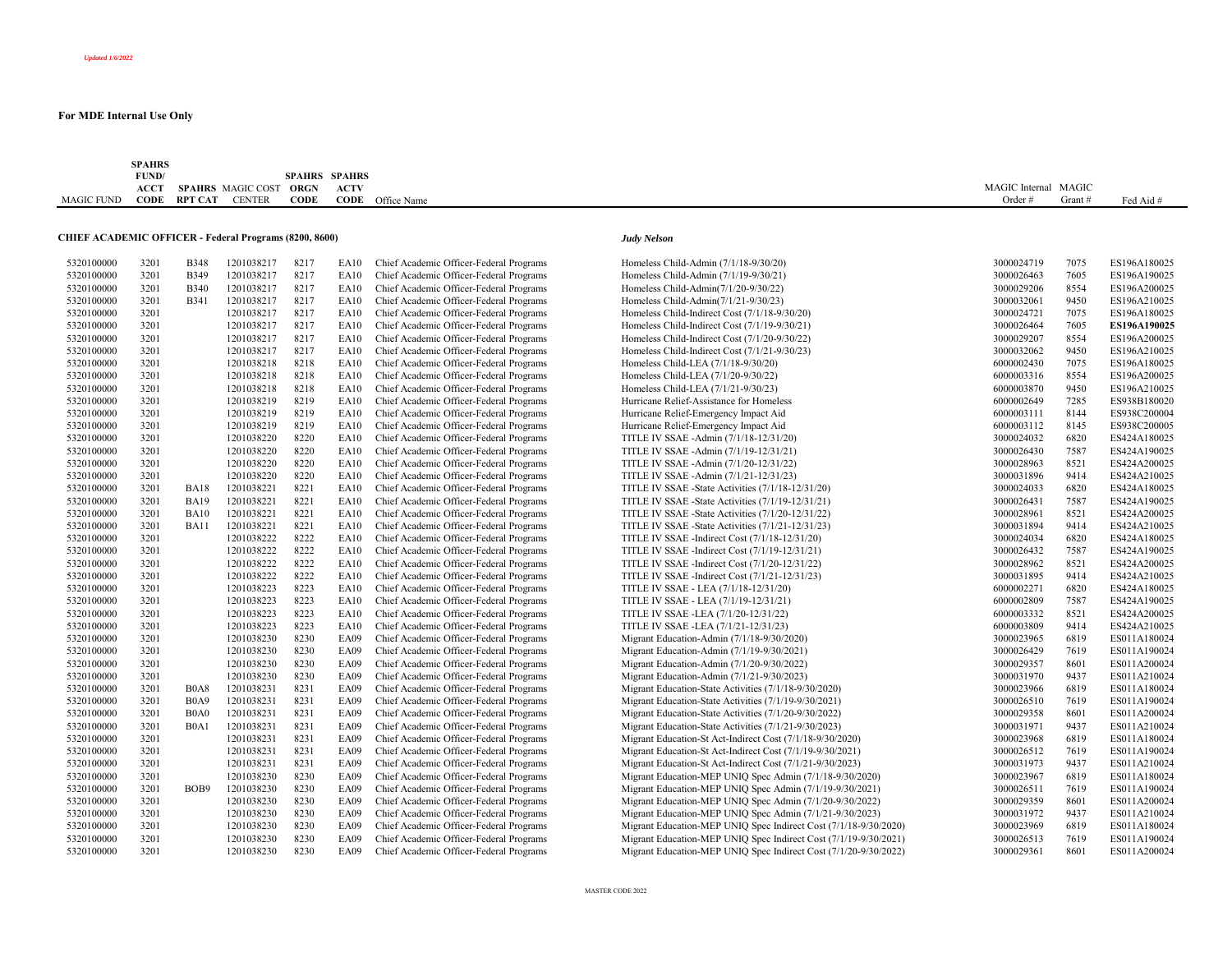|            | <b>SPAHRS</b><br>FUND/ |                |                        | SPAHRS SPAHRS |             |                                         |                                                                                 |                      |        |              |
|------------|------------------------|----------------|------------------------|---------------|-------------|-----------------------------------------|---------------------------------------------------------------------------------|----------------------|--------|--------------|
|            | <b>ACCT</b>            |                | SPAHRS MAGIC COST ORGN |               | <b>ACTV</b> |                                         |                                                                                 | MAGIC Internal MAGIC |        |              |
| MAGIC FUND | <b>CODE</b>            | <b>RPT CAT</b> | <b>CENTER</b>          | <b>CODE</b>   | CODE        | Office Name                             |                                                                                 | Order#               | Grant# | Fed Aid #    |
|            |                        |                |                        |               |             |                                         |                                                                                 |                      |        |              |
| 5320100000 | 3201                   |                | 1201038230             | 8230          | <b>EA09</b> | Chief Academic Officer-Federal Programs | Migrant Education-MEP UNIQ Spec Indirect Cost (7/1/21-9/30/2023)                | 3000031974           | 9437   | ES011A210024 |
| 5320100000 | 3201                   |                | 1201038233             | 8233          | EA09        | Chief Academic Officer-Federal Programs | Neglected & Delinquent-Admin (7/1/18-9/30/21)                                   | 3000024612           | 7035   | ES013A180024 |
| 5320100000 | 3201                   |                | 1201038233             | 8233          | <b>EA09</b> | Chief Academic Officer-Federal Programs | Neglected & Delinquent-Admin (7/1/19-9/30/21)                                   | 3000026465           | 7606   | ES013A190024 |
| 5320100000 | 3201                   |                | 1201038233             | 8233          | <b>EA09</b> | Chief Academic Officer-Federal Programs | Neglected & Delinquent-Admin (7/1/20-9/30/22)                                   | 3000028974           | 8509   | ES013A200024 |
| 5320100000 | 3201                   |                | 1201038234             | 8234          | EA09        | Chief Academic Officer-Federal Programs | Title I-Admin (7/1/18-12/30/20)                                                 | 3000023961           | 6818   | ES010A180024 |
| 5320100000 | 3201                   |                | 1201038234             | 8234          | <b>EA09</b> | Chief Academic Officer-Federal Programs | Title I-Admin (7/1/19-12/30/21)                                                 | 3000026450           | 7589   | ES010A190024 |
| 5320100000 | 3201                   |                | 1201038234             | 8234          | EA09        | Chief Academic Officer-Federal Programs | Title I-Admin (7/1/20-12/30/22)                                                 | 3000028975           | 8510   | ES010A200024 |
| 5320100000 | 3201                   |                | 1201038234             | 8234          | EA09        | Chief Academic Officer-Federal Programs | Title I-Admin (7/1/21-12/30/23)                                                 | 3000031899           | 9428   | ES010A210024 |
| 5320100000 | 3201                   |                | 1201038235             | 8235          | <b>EA09</b> | Chief Academic Officer-Federal Programs | Title I-LEA (7/1/18-12/31/20)                                                   | 6000002252           | 6818   | ES010A180024 |
| 5320100000 | 3201                   |                | 1201038235             | 8235          | <b>EA09</b> | Chief Academic Officer-Federal Programs | Title I-LEA (7/1/19-12/31/21)                                                   | 6000002830           | 7589   | ES010A190024 |
| 5320100000 | 3201                   |                | 1201038235             | 8235          | <b>EA09</b> | Chief Academic Officer-Federal Programs | Title I-LEA (7/1/20-12/30/22)                                                   | 6000003315           | 8510   | ES010A200024 |
| 5320100000 | 3201                   |                | 1201038235             | 8235          | <b>EA09</b> | Chief Academic Officer-Federal Programs | Title I-LEA (7/1/21-12/30/23)                                                   | 6000003810           | 9428   | ES010A210024 |
| 5320100000 | 3201                   |                | 1201038236             | 8236          | <b>EA09</b> | Chief Academic Officer-Federal Programs | Neglected & Delinquent-LEA (7/1/18-9/30/21)                                     | 6000002330           | 7035   | ES013A180024 |
| 5320100000 | 3201                   |                | 1201038236             | 8236          | EA09        | Chief Academic Officer-Federal Programs | Neglected & Delinquent-LEA (7/1/19-9/30/22)                                     | 6000002835           | 7606   | ES013A190024 |
| 5320100000 | 3201                   |                | 1201038236             | 8236          | <b>EA09</b> | Chief Academic Officer-Federal Programs | Neglected & Delinquent-LEA (7/1/20-9/30/22)                                     | 6000003310           | 8509   | ES013A200024 |
| 5320100000 | 3201                   |                | 1201038239             | 8239          | EA09        | Chief Academic Officer-Federal Programs | Migrant Education-LEA (7/1/18-9/30/2020)                                        | 6000002254           | 6819   | ES011A180024 |
| 5320100000 | 3201                   |                | 1201038239             | 8239          | <b>EA09</b> | Chief Academic Officer-Federal Programs | Migrant Education-LEA (7/1/19-9/30/2021)                                        | 6000002853           | 7619   | ES011A190024 |
| 5320100000 | 3201                   |                | 1201038239             | 8239          | <b>EA09</b> | Chief Academic Officer-Federal Programs | Migrant Education-LEA (7/1/20-9/30/2022)                                        | 6000003335           | 8601   | ES011A200024 |
| 5320100000 | 3201                   |                | 1201038239             | 8239          | <b>EA09</b> | Chief Academic Officer-Federal Programs | Migrant Education-LEA (7/1/21-9/30/2023)                                        | 6000003869           | 9437   | ES011A210024 |
| 5320100000 | 3201                   |                | 1201038243             | 8243          | <b>EA09</b> | Chief Academic Officer-Federal Programs | Title I - Part D, Subpart 2 (7/1/18-12/31/20)                                   | 6000002269           | 6818   | ES010A180024 |
| 5320100000 | 3201                   |                | 1201038243             | 8243          | <b>EA09</b> | Chief Academic Officer-Federal Programs | Title I - Part D, Subpart 2 (7/1/19-12/31/21)                                   | 6000002831           | 7589   | ES010A190024 |
| 5320100000 | 3201                   |                | 1201038243             | 8243          | <b>EA09</b> | Chief Academic Officer-Federal Programs | Title I - Part D, Subpart 2 (7/1/21-12/31/23)                                   | 6000003829           | 9428   | ES010A210024 |
| 3320200000 | 3202                   | S030           | 1201038244             | 8244          | EA09        | Chief Academic Officer-Federal Programs | ECIA-Cptr 1, Conference                                                         |                      |        | 904244       |
| 3320200000 | 3202                   | R380           | 1201038245             | 8245          | <b>EA08</b> | Chief Academic Officer-Federal Programs | National Governor's Award                                                       |                      |        | NGA-AWARD    |
| 5320100000 | 3201                   | <b>B9B8</b>    | 1201038246             | 8246          | <b>EA09</b> | Chief Academic Officer-Federal Programs | MEP-Consortium Incentive Grant (CIG) State Act (07/01/18-09/30/20)              | 3000025153           | 7161   | ES144F180024 |
| 5320100000 | 3201                   | <b>B9B9</b>    | 1201038246             | 8246          | <b>EA09</b> | Chief Academic Officer-Federal Programs | MEP-Consortium Incentive Grant (CIG) State Act (07/01/19-09/30/21)              | 3000026477           | 7621   | ES144F190024 |
| 5320100000 | 3201                   |                | 1201038246             | 8246          | EA09        | Chief Academic Officer-Federal Programs | MEP-Consortium Incentive Grant (CIG) State Act (07/01/20-09/30/22)              | 3000029639           | 8718   | ES144F200024 |
| 5320100000 | 3201                   |                | 1201038246             | 8246          | <b>EA09</b> | Chief Academic Officer-Federal Programs | MEP-Consortium Incentive Grant (CIG) State Act (07/01/21-09/30/23)              | 3000031991           | 9441   | ES144F210024 |
| 5320100000 | 3201                   |                | 1201038246             | 8246          | <b>EA09</b> | Chief Academic Officer-Federal Programs | MEP-Consortium Incentive Grant (CIG) Ind Cost (07/01/18-09/30/20)               | 3000025152           | 7161   | ES144F180024 |
| 5320100000 | 3201                   |                | 1201038246             | 8246          | EA09        | Chief Academic Officer-Federal Programs | MEP-Consortium Incentive Grant (CIG) Ind Cost (07/01/19-09/30/21)               | 3000026476           | 7621   | ES144F190024 |
| 5320100000 | 3201                   |                | 1201038246             | 8246          | EA09        | Chief Academic Officer-Federal Programs | MEP-Consortium Incentive Grant (CIG) Ind Cost (07/01/20-09/30/22)               | 3000029638           | 8718   | ES144F200024 |
| 5320100000 | 3201                   |                | 1201038246             | 8246          | EA09        | Chief Academic Officer-Federal Programs | MEP-Consortium Incentive Grant (CIG) Ind Cost (07/01/21-09/30/23)               | 3000031990           | 9441   | ES144F210024 |
| 5320100000 | 3201                   |                | 1201038250             | 8250          | <b>EA08</b> | Chief Academic Officer-Federal Programs | After School Learning Centers-LEA (07/01/18-12/31/20)                           | 6000002410           | 7076   | ES287C180024 |
| 5320100000 | 3201                   |                | 1201038250             | 8250          | <b>EA08</b> | Chief Academic Officer-Federal Programs | After School Learning Centers-LEA (07/01/19-12/31/21)                           | 6000002850           | 7592   | ES287C190024 |
| 5320100000 | 3201                   |                | 1201038250             | 8250          | <b>EA08</b> | Chief Academic Officer-Federal Programs | After School Learning Centers-LEA (07/01/20-12/31/22)                           | 6000003317           | 8555   | ES287C200024 |
| 5320100000 | 3201                   |                | 1201038251             | 8251          | EA08        | Chief Academic Officer-Federal Programs | After School Learning Centers-Admin (07/01/18-12/31/20)                         | 3000024746           | 7076   | ES287C180024 |
| 5320100000 | 3201                   |                | 1201038251             | 8251          | <b>EA08</b> | Chief Academic Officer-Federal Programs | After School Learning Centers-Admin (07/01/19-12/31/21)                         | 3000026413           | 7592   | ES287C190024 |
| 5320100000 | 3201                   |                | 1201038251             | 8251          | <b>EA08</b> | Chief Academic Officer-Federal Programs | After School Learning Centers-Admin (07/01/20-12/31/22)                         | 3000029208           | 8555   | ES287C200024 |
| 5320100000 | 3201                   | <b>B588</b>    | 1201038252             | 8252          | <b>EA08</b> | Chief Academic Officer-Federal Programs | After School Learning Centers-State Act. (07/01/18-12/31/20)                    | 3000024747           | 7076   | ES287C180024 |
| 5320100000 | 3201                   | <b>B589</b>    | 1201038252             | 8252          | EA08        | Chief Academic Officer-Federal Programs | After School Learning Centers-State Act. (07/01/19-12/31/21)                    | 3000026414           | 7592   | ES287C170024 |
| 5320100000 | 3201                   | <b>B580</b>    | 1201038252             | 8252          | <b>EA08</b> | Chief Academic Officer-Federal Programs | After School Learning Centers-State Act. (07/01/20-12/31/22)                    | 3000029209           | 8555   | ES287C200024 |
| 5320100000 | 3201                   |                | 1201038252             | 8252          | <b>EA08</b> | Chief Academic Officer-Federal Programs | After School Learning Centers-Indirect Cost (07/01/18-12/31/20)                 | 3000024777           | 7076   | ES287C180024 |
| 5320100000 | 3201                   |                | 1201038252             | 8252          | EA08        | Chief Academic Officer-Federal Programs | After School Learning Centers-Indirect Cost (07/01/19-12/31/21)                 | 3000026415           | 7592   | ES287C190024 |
| 5320100000 | 3201                   |                | 1201038252             | 8252          | <b>EA08</b> | Chief Academic Officer-Federal Programs | After School Learning Centers-Indirect Cost (07/01/20-12/31/22)                 | 3000029210           | 8555   | ES287C200024 |
| 3320200000 | 3202                   | S337           | 1201038271             | 8271          | EA10        | Chief Academic Officer-Federal Programs | C & O Homeless Child Donations                                                  |                      |        | 97HOMELESSDN |
| 5820100000 | 3233                   | CA20           | 1201038275             | 8275          | EA09        | Chief Academic Officer-Federal Programs | CARES ACT Elementary & Secondary School Emergency Relief - Admin                | 3000028230           | 8211   | ES4250200031 |
| 5820100000 | 3233                   | CA25           | 1201038275             | 8275          | EA09        | Chief Academic Officer-Federal Programs | CARES ACT Elementary & Secondary School Emergency Relief - State Act            | 3000028231           | 8211   | ES4250200031 |
| 5820100000 | 3233                   |                | 1201038275             | 8275          | EA09        | Chief Academic Officer-Federal Programs | CARES ACT Elementary & Secondary School Emergency Relief-Indirect Cost          | 3000028232           | 8211   | ES4250200031 |
| 5820100000 | 3233                   |                | 1201038275             | 8275          | EA09        | Chief Academic Officer-Federal Programs | CARES ACT Elementary & Secondary School Emergency Relief - LEA                  | 6000003129           | 8211   | ES4250200031 |
| 5820100000 | 3233                   |                | 1201038275             | 8275          | <b>EA09</b> | Chief Academic Officer-Federal Programs | CARES ACT Elementary & Secondary School Emergency Relief - IA Healthy Schools F | 3000030354           | 8211   | ES4250200031 |
| 5820100000 | 3233                   |                | 1201038275             | 8275          | <b>EA09</b> | Chief Academic Officer-Federal Programs | CARES ACT Elementary & Secondary School Emergency Relief - IA MSBD FY21         | 3000030355           | 8211   | ES4250200031 |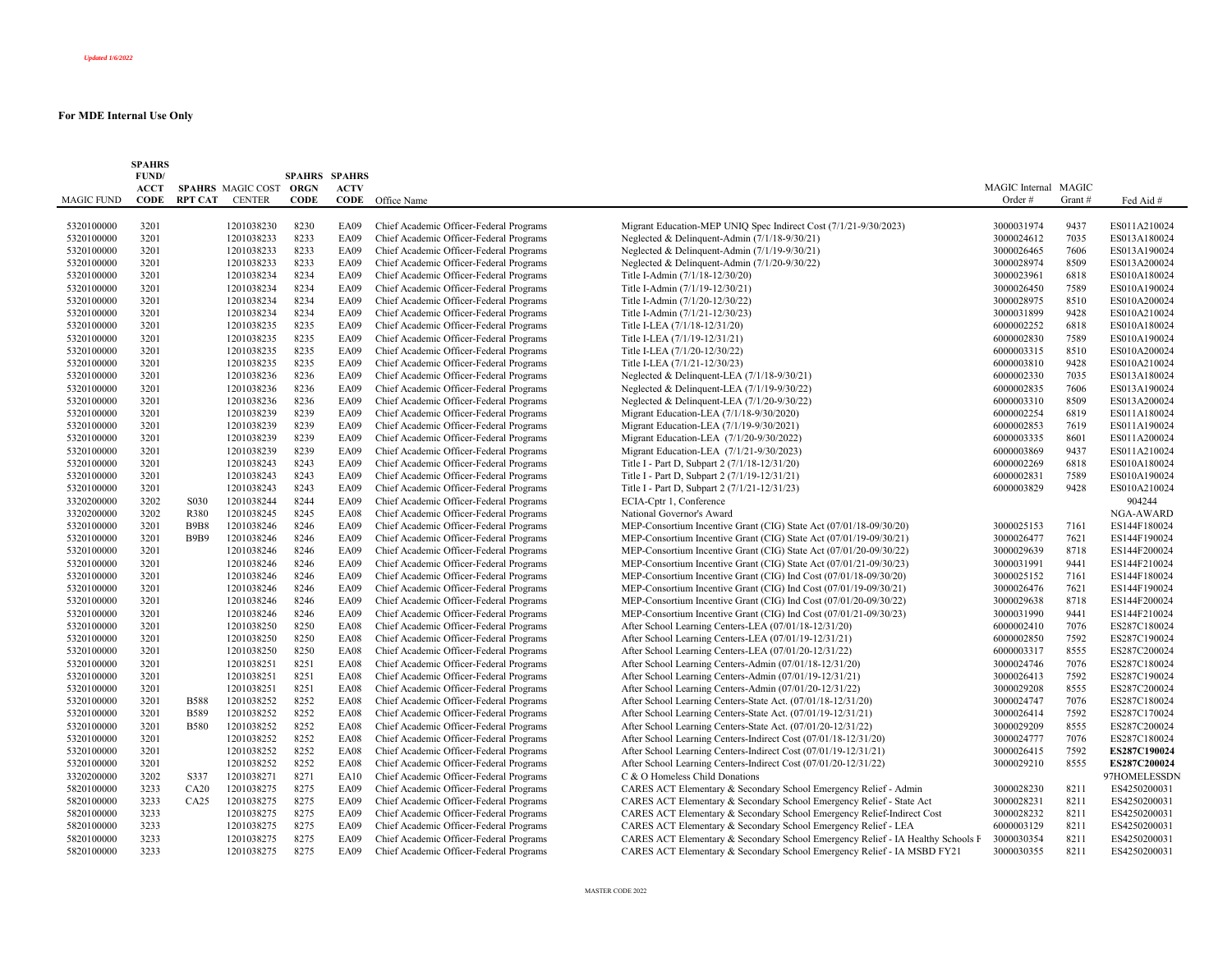|                   | <b>SPAHRS</b><br>FUND/ |                |                        | <b>SPAHRS SPAHRS</b> |             |                                                         |                                                                                   |                      |        |               |
|-------------------|------------------------|----------------|------------------------|----------------------|-------------|---------------------------------------------------------|-----------------------------------------------------------------------------------|----------------------|--------|---------------|
|                   | <b>ACCT</b>            |                | SPAHRS MAGIC COST ORGN |                      | <b>ACTV</b> |                                                         |                                                                                   | MAGIC Internal MAGIC |        |               |
| <b>MAGIC FUND</b> | <b>CODE</b>            | <b>RPT CAT</b> | <b>CENTER</b>          | <b>CODE</b>          | CODE        | Office Name                                             |                                                                                   | Order#               | Grant# | Fed Aid #     |
|                   |                        |                |                        |                      |             |                                                         |                                                                                   |                      |        |               |
| 5820100000        | 3233                   |                | 1201038275             | 8275                 | <b>EA09</b> | Chief Academic Officer-Federal Programs                 | CARES ACT Elementary & Secondary School Emergency Relief - IA CTE FY21            | 3000030356           | 8211   | ES4250200031  |
| 5820100000        | 3233                   |                | 1201038275             | 8275                 | <b>EA09</b> | Chief Academic Officer-Federal Programs                 | CARES ACT Elementary & Secondary School Emergency Relief - IA MSMS FY21           | 3000030357           | 8211   | ES4250200031  |
| 5820100000        | 3233                   |                | 1201038275             | 8275                 | <b>EA09</b> | Chief Academic Officer-Federal Programs                 | CARES ACT Elementary & Secondary School Emergency Relief - IA OTSS FY21           | 3000030358           | 8211   | ES4250200031  |
| 5820100000        | 3233                   |                | 1201038275             | 8275                 | <b>EA09</b> | Chief Academic Officer-Federal Programs                 | CARES ACT Elementary & Secondary School Emergency Relief - IA Early Childhood F   | 3000030359           | 8211   | ES4250200031  |
| 5820100000        | 3233                   |                | 1201038275             | 8275                 | <b>EA09</b> | Chief Academic Officer-Federal Programs                 | CARES ACT Elementary & Secondary School Emergency Relief - IA Compulsory FY21     | 3000030360           | 8211   | ES4250200031  |
| 5820100000        | 3233                   |                | 1201038275             | 8275                 | <b>EA09</b> | Chief Academic Officer-Federal Programs                 | CARES ACT Elementary & Secondary School Emergency Relief - IA Elementary Ed FY    | 3000030361           | 8211   | ES4250200031  |
| 5820100000        | 3233                   |                | 1201038275             | 8275                 | <b>EA09</b> | Chief Academic Officer-Federal Programs                 | CARES ACT Elementary & Secondary School Emergency Relief - IA MSA FY21            | 3000030362           | 8211   | ES4250200031  |
| 5820100000        | 3233                   |                | 1201038275             | 8275                 | <b>EA09</b> | Chief Academic Officer-Federal Programs                 | CARES ACT Elementary & Secondary School Emergency Relief - IA Teaching/Leading    | 3000030363           | 8211   | ES4250200031  |
| 5820100000        | 3233                   | CA30           | 1201038276             | 8276                 | <b>EA09</b> | Chief Academic Officer-Federal Programs                 | CARES ACT Elementary & Secondary School Emergency Relief II - Admin               | 3000030476           | 8917   | ES4250210031  |
| 5820100000        | 3233                   | CA35           | 1201038276             | 8276                 | <b>EA09</b> | Chief Academic Officer-Federal Programs                 | CARES ACT Elementary & Secondary School Emergency Relief II - State Act           | 3000030477           | 8917   | ES4250210031  |
| 5820100000        | 3233                   |                | 1201038276             | 8276                 | <b>EA09</b> | Chief Academic Officer-Federal Programs                 | CARES ACT Elementary & Secondary School Emergency Relief II-Indirect Cost         | 3000030478           | 8917   | ES4250210031  |
| 5820100000        | 3233                   |                | 1201038276             | 8276                 | <b>EA09</b> | Chief Academic Officer-Federal Programs                 | CARES ACT Elementary & Secondary School Emergency Relief II- State Act- IA Teach  | 3000031365           | 8917   | ES4250210031  |
| 5820100000        | 3233                   | IA65           | 1201038276             | 8276                 | <b>EA09</b> | Chief Academic Officer-Federal Programs                 | CARES ACT Elementary & Secondary School Emergency Relief II- State Act -IA OTSS   | 3000031512           | 8917   | ES4250210031  |
| 5820100000        | 3233                   |                | 1201038276             | 8276                 | <b>EA09</b> | Chief Academic Officer-Federal Programs                 | CARES ACT Elementary & Secondary School Emergency Relief II- State Act -IA Elem   | 3000032223           | 8917   | ES4250210031  |
| 5820100000        | 3233                   |                | 1201038276             | 8276                 | <b>EA09</b> | Chief Academic Officer-Federal Programs                 | CARES ACT Elementary & Secondary School Emergency Relief II - LEA                 | 6000003569           | 8917   | ES4250210031  |
| 5821120100        | 3975                   | CA40           | 1201038277             | 8277                 | <b>EA09</b> | Chief Academic Officer-Federal Programs                 | ARP Elementary & Secondary School Emergency Relief III - Admin                    | 3000030859           | 9277   | ES425U210031  |
| 5821120100        | 3975                   | CA45           | 1201038277             | 8277                 | <b>EA09</b> | Chief Academic Officer-Federal Programs                 | ARP Elementary & Secondary School Emergency Relief III - State Act                | 3000030861           | 9277   | ES425U210031  |
| 5821120100        | 3975                   |                | 1201038277             | 8277                 | EA09        | Chief Academic Officer-Federal Programs                 | ARP Elementary & Secondary School Emergency Relief III -Indirect Cost             | 3000030860           | 9277   | ES425U210031  |
| 5821120100        | 3233                   |                | 1201038277             | 8277                 | <b>EA09</b> | Chief Academic Officer-Federal Programs                 | ARP Elementary & Secondary School Emergency Relief III - LEA                      | 6000003609           | 9277   | ES425U210031  |
| 5821120100        | 3233                   |                | 1201038277             | 8277                 | <b>EA09</b> | Chief Academic Officer-Federal Programs                 | ARP Elementary & Secondary School Emergency Relief III - Intra Ag-Compulsory      | 6000004009           | 9277   | ES425U210031  |
| 5821120100        | 3233                   |                | 1201038277             | 8277                 | <b>EA09</b> | Chief Academic Officer-Federal Programs                 | ARP Elementary & Secondary School Emergency Relief III - Intra Ag-Elem Ed Dig Sub | 3000032470           | 9277   | ES425U210031  |
| 5821120100        | 3233                   | IA66           | 1201038277             | 8277                 | <b>EA09</b> | Chief Academic Officer-Federal Programs                 | ARP Elementary & Secondary School Emergency Relief III - Intra Ag-School Improvem | 3000032674           | 9277   | ES425U210031  |
| 5821120100        | 3233                   |                | 1201038277             | 8277                 | <b>EA09</b> | Chief Academic Officer-Federal Programs                 | ARP Elementary & Secondary School Emergency Relief III - Intra Ag-MSDB            | 6000003993           | 9277   | ES425U210031  |
| 5821120100        | 3233                   |                | 1201038277             | 8277                 | <b>EA09</b> | Chief Academic Officer-Federal Programs                 | ARP Elementary & Secondary School Emergency Relief III - Intra Ag-MSA             | 6000003994           | 9277   | ES425U210031  |
| 5820100000        | 3233                   | CA50           | 1201038278             | 8278                 | <b>EA09</b> | Chief Academic Officer-Federal Programs                 | Emergency Assistance for Non Public Schools - Admin                               | 3000030862           | 9083   | ES425R210035  |
| 5820100000        | 3233                   | CA55           | 1201038278             | 8278                 | <b>EA09</b> | Chief Academic Officer-Federal Programs                 | Emergency Assistance for Non Public Schools - State Act                           | 3000030863           | 9083   | ES425R210035  |
| 5820100000        | 3233                   |                | 1201038278             | 8278                 | <b>EA09</b> | Chief Academic Officer-Federal Programs                 | Emergency Assistance for Non Public Schools-Indirect Cost                         | 3000030864           | 9083   | ES425R210035  |
| 5820100000        | 3233                   |                | 1201038278             | 8278                 | <b>EA09</b> | Chief Academic Officer-Federal Programs                 | Emergency Assistance for Non Public Schools- LEA                                  | 6000003610           | 9083   | ES425R210035  |
| 5821120100        | 3975                   | AP20           | 1201038216             | 8216                 | EA10        | Chief Academic Officer-Federal Programs                 | ARP Homeless Child-Admin(4/23/2021-9/30/2023)                                     | 3000031171           | 9246   | S425W210025   |
| 5821120100        | 3975                   |                | 1201038216             | 8216                 | EA10        | Chief Academic Officer-Federal Programs                 | ARP Homeless Child-Indirect Cost (4/23/2021-9/30/2023)                            | 3000031173           | 9246   | S425W210025   |
| 5821120100        | 3975                   |                | 1201038216             | 8216                 | <b>EA10</b> | Chief Academic Officer-Federal Programs                 | ARP Homeless Child-LEA (4/23/2021-9/30/2023)                                      | 6000003650           | 9246   | S425W210025   |
| 5821120100        | 3975                   | AP25           | 1201038216             | 8216                 | <b>EA10</b> | Chief Academic Officer-Federal Programs                 | ARP Homeless Child-State Act (4/23/2021-9/30/2023)                                | 3000031172           | 9246   | S425W210025   |
| 5320100000        | 3201                   | CP90           | 1201038290             | 8290                 | <b>EA09</b> | Chief Academic Officer-Federal Programs<br>Cost Pool 20 |                                                                                   | 3000025654           | 7432   | COSTPOOL20    |
| 5320100000        | 3201                   | CP91           | 1201038290             | 8290                 | <b>EA09</b> | Chief Academic Officer-Federal Programs<br>Cost Pool 21 |                                                                                   | 3000028637           | 8431   | COSTPOOL21    |
| 5320100000        | 3201                   | CP92           | 1201038290             | 8290                 | <b>EA09</b> | Chief Academic Officer-Federal Programs<br>Cost Pool 22 |                                                                                   | 3000030930           | 9104   | COSTPOOL22    |
| 5320100000        | 3201                   |                | 1201038643             | 8643                 | <b>EA09</b> | Chief Academic Officer-Federal Programs                 | Title II Supporting Eff Instruction-Admin (7/1/19-12/31/21)                       | 3000026460           | 7593   | ES367A190023  |
| 5320100000        | 3201                   |                | 1201038643             | 8643                 | <b>EA09</b> | Chief Academic Officer-Federal Programs                 | Title II Supporting Eff Instruction-Admin (7/1/20-12/31/22)                       | 3000028956           | 8519   | ES367A200023  |
| 5320100000        | 3201                   |                | 1201038643             | 8643                 | <b>EA09</b> | Chief Academic Officer-Federal Programs                 | Title II Supporting Eff Instruction-Admin (7/1/18-12/31/20)                       | 3000023962           | 6816   | ES367A200023  |
| 5320100000        | 3201                   |                | 1201038643             | 8643                 | <b>EA09</b> | Chief Academic Officer-Federal Programs                 | Title II Supporting Eff Instruction-Admin (7/1/21-12/31/23)                       | 3000032018           | 9448   | ES367A210023  |
| 5320100000        | 3201                   |                | 1201038644             | 8644                 | <b>EA08</b> | Chief Academic Officer-Federal Programs                 | Title II Supporting Eff Instruction-LEA (7/1/18-12/31/20)                         | 6000002253           | 6816   | ES367A200023  |
| 5320100000        | 3201                   |                | 1201038644             | 8644                 | <b>EA08</b> | Chief Academic Officer-Federal Programs                 | Title II Supporting Eff Instruction-LEA (7/1/21-12/31/23)                         | 6000003889           | 9448   | ES367A210023  |
| 5320100000        | 3201                   |                | 1201038644             | 8644                 | <b>EA08</b> | Chief Academic Officer-Federal Programs                 | Title II Supporting Eff Instruction-LEA (7/1/19-12/31/21)                         | 6000002833           | 7593   | ES367A1900243 |
| 5320100000        | 3201                   |                | 1201038644             | 8644                 | <b>EA08</b> | Chief Academic Officer-Federal Programs                 | Title II Supporting Eff Instruction-LEA (7/1/20-12/31/22)                         | 6000003329           | 8519   | ES367A200023  |
| 5320100000        | 3201                   | <b>BC78</b>    | 1201038645             | 8645                 | <b>EA08</b> | Chief Academic Officer-Federal Programs                 | Title II Supporting Eff Instructions-State Activities (7/1/18-12/31/20)           | 3000023963           | 6816   | ES367A180023  |
| 5320100000        | 3201                   | <b>BC79</b>    | 1201038645             | 8645                 | <b>EA08</b> | Chief Academic Officer-Federal Programs                 | Title II Supporting Eff Instructions-State Activities (7/1/19-12/31/21)           | 3000026461           | 7593   | ES367A190023  |
| 5320100000        | 3201                   | ia21           | 1201038645             | 8645                 | <b>EA08</b> | Chief Academic Officer-Federal Programs                 | Title II Supporting Eff Instruction-Intra Ag Secondary Ed Grant (7/1/19-12/31/21) | 3000031472           | 7593   | ES367A190023  |
| 5320100000        | 3201                   | <b>BC70</b>    | 1201038645             | 8645                 | <b>EA08</b> | Chief Academic Officer-Federal Programs                 | Title II Supporting Eff Instruction-State Activities (7/1/20-12/31/22)            | 3000028957           | 8519   | ES367A200023  |
| 5320100000        | 3201                   | <b>BC71</b>    | 1201038645             | 8645                 | <b>EA08</b> | Chief Academic Officer-Federal Programs                 | Title II Supporting Eff Instructions-State Activities (7/1/21-12/31/23)           | 3000032019           | 9448   | ES367A210023  |
| 5320100000        | 3201                   |                | 1201038645             | 8645                 | <b>EA08</b> | Chief Academic Officer-Federal Programs                 | Title II Supporting Eff Instruction-Indirect Cost                                 | 3000032020           | 9448   | ES367A210023  |
| 5320100000        | 3201                   |                | 1201038645             | 8645                 | <b>EA08</b> | Chief Academic Officer-Federal Programs                 | Title II Supporting Eff Instruction-Intra Ag Secondary Ed Grant                   | 3000024773           | 6816   | ES367A200023  |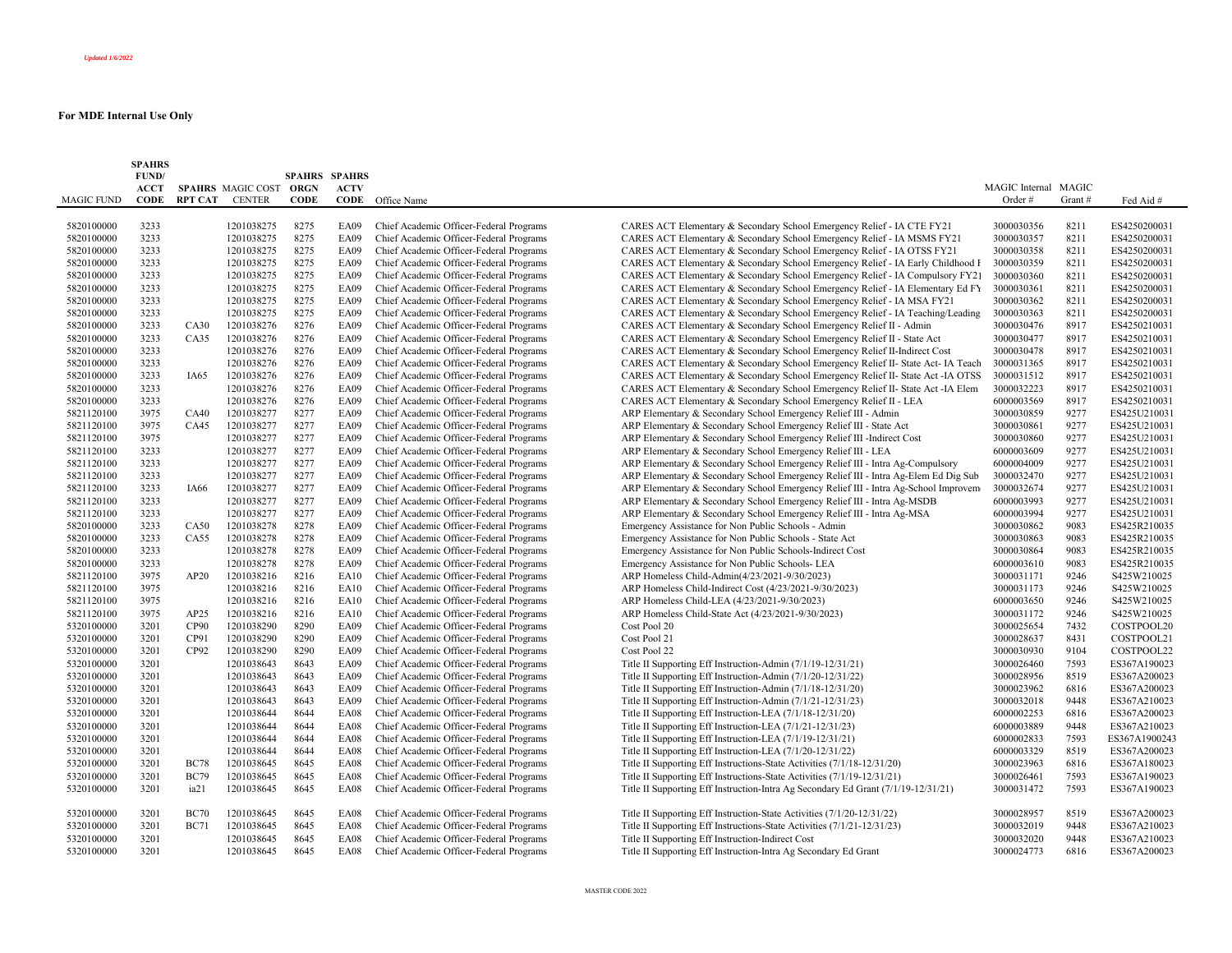|                   | <b>SPAHRS</b> |                  |                        |                      |             |                                         |                                                                    |                      |         |              |
|-------------------|---------------|------------------|------------------------|----------------------|-------------|-----------------------------------------|--------------------------------------------------------------------|----------------------|---------|--------------|
|                   | FUND/         |                  |                        | <b>SPAHRS SPAHRS</b> |             |                                         |                                                                    |                      |         |              |
|                   | <b>ACCT</b>   |                  | SPAHRS MAGIC COST ORGN |                      | <b>ACTV</b> |                                         |                                                                    | MAGIC Internal MAGIC |         |              |
| <b>MAGIC FUND</b> | <b>CODE</b>   |                  | <b>RPT CAT CENTER</b>  | <b>CODE</b>          |             | <b>CODE</b> Office Name                 |                                                                    | Order#               | Grant # | Fed Aid #    |
| 5320100000        | 3201          | ia <sub>20</sub> | 1201038645             | 8645                 | <b>EA08</b> | Chief Academic Officer-Federal Programs | Title II Supporting Eff Instruction-Intra Ag Secondary             | 3000028311           | 6816    | ES367A200023 |
| 5320100000        | 3201          | ia19             | 1201038645             | 8645                 | EA08        | Chief Academic Officer-Federal Programs | Title II Supporting Eff Instruction-Intra Ag Compulsory            | 3000028312           | 6816    | ES367A200023 |
| 5320100000        | 3201          |                  | 1201038645             | 8645                 | <b>EA08</b> | Chief Academic Officer-Federal Programs | Title II Supporting Eff Instruction-Intra Ag Elementary Ed         | 3000028313           | 6816    | ES367A200023 |
| 5320100000        | 3201          | ia18             | 1201038645             | 8645                 | <b>EA08</b> | Chief Academic Officer-Federal Programs | Title II Supporting Eff Instruction-Intra Ag Teaching and Leading  | 3000028314           | 6816    | ES367A200023 |
| 5320100000        | 3201          |                  | 1201038645             | 8645                 | <b>EA08</b> | Chief Academic Officer-Federal Programs | Title II Supporting Eff Instruction-Intra Ag Secondary ED FY21     | 3000030344           | 6816    | ES367A200023 |
| 5320100000        | 3201          |                  | 1201038645             | 8645                 | <b>EA08</b> | Chief Academic Officer-Federal Programs | Title II Supporting Eff Instruction-Intra Ag Pro. Development FY21 | 3000030452           | 6816    | ES367A200023 |
| 5320100000        | 3201          |                  | 1201038645             | 8645                 | <b>EA08</b> | Chief Academic Officer-Federal Programs | Title II Supporting Eff Instruction-Intra Ag Early Child FY21      | 3000031403           | 6816    | ES367A200023 |
| 5320100000        | 3201          | ia16             | 1201038645             | 8645                 | <b>EA08</b> | Chief Academic Officer-Federal Programs | Title II Supporting Eff Instruction-Intra Ag Teaching FY22         | 3000031404           | 6816    | ES367A200023 |
| 5320100000        | 3201          | ia17             | 1201038645             | 8645                 | <b>EA08</b> | Chief Academic Officer-Federal Programs | Title II Supporting Eff Instruction-Intra Ag Secondary ED FY22     | 3000031471           | 6816    | ES367A200023 |
| 5320100000        | 3201          |                  | 1201038675             | 8675                 | <b>EA08</b> | Chief Academic Officer-Federal Programs | Title III - Eng Lang Acquisition-Admin (7/1/18-9/30/20)            | 3000023958           | 6815    | ES365A180024 |
| 5320100000        | 3201          |                  | 1201038675             | 8675                 | EA08        | Chief Academic Officer-Federal Programs | Title III - Eng Lang Acquisition-Admin (7/1/19-9/30/21)            | 3000026423           | 7607    | ES365A190024 |
| 5320100000        | 3201          |                  | 1201038675             | 8675                 | <b>EA08</b> | Chief Academic Officer-Federal Programs | Title III - Eng Lang Acquisition-Admin (7/1/20-9/30/22)            | 3000028985           | 8533    | ES365A200024 |
| 5320100000        | 3201          |                  | 1201038675             | 8675                 | <b>EA08</b> | Chief Academic Officer-Federal Programs | Title III - Eng Lang Acquisition-Admin (7/1/21-9/30/23)            | 3000032066           | 9460    | ES365A210024 |
| 5320100000        | 3201          |                  | 1201038676             | 8676                 | EA08        | Chief Academic Officer-Federal Programs | Title III - Eng Lang Acquisition-LEA LEP (7/1/18-9/30/20)          | 6000002250           | 6815    | ES365A180024 |
| 5320100000        | 3201          |                  | 1201038676             | 8676                 | <b>EA08</b> | Chief Academic Officer-Federal Programs | Title III - Eng Lang Acquisition-LEA LEP (7/1/19-9/30/21)          | 6000002851           | 7607    | ES365A190024 |
| 5320100000        | 3201          |                  | 1201038676             | 8676                 | <b>EA08</b> | Chief Academic Officer-Federal Programs | Title III - Eng Lang Acquisition-LEA LEP (7/1/20-9/30/22)          | 6000003333           | 8533    | ES365A200024 |
| 5320100000        | 3201          |                  | 1201038676             | 8676                 | <b>EA08</b> | Chief Academic Officer-Federal Programs | Title III - Eng Lang Acquisition-LEA LEP (7/1/21-9/30/23)          | 6000003872           | 9460    | ES365A210024 |
| 5320100000        | 3201          | <b>B2A8</b>      | 1201038677             | 8677                 | <b>EA08</b> | Chief Academic Officer-Federal Programs | Title III - Eng Lang Acquisition-State Act (7/1/18-9/30/20)        | 3000023959           | 6815    | ES365A180024 |
| 5320100000        | 3201          | <b>B2A9</b>      | 1201038677             | 8677                 | <b>EA08</b> | Chief Academic Officer-Federal Programs | Title III - Eng Lang Acquisition-State Act (7/1/19-9/30/21)        | 3000026466           | 7607    | ES365A190024 |
| 5320100000        | 3201          | B2A0             | 1201038677             | 8677                 | <b>EA08</b> | Chief Academic Officer-Federal Programs | Title III - Eng Lang Acquisition-State Act (7/1/20-9/30/22)        | 3000028987           | 8533    | ES365A200024 |
| 5320100000        | 3201          | B2A1             | 1201038677             | 8677                 | <b>EA08</b> | Chief Academic Officer-Federal Programs | Title III - Eng Lang Acquisition-State Act (7/1/21-9/30/23)        | 3000032067           | 9460    | ES365A210024 |
| 5320100000        | 3201          |                  | 1201038677             | 8677                 | <b>EA08</b> | Chief Academic Officer-Federal Programs | Title III - Eng Lang Acquisition-Indirect Cost (7/1/18-9/30/20)    | 3000023960           | 6815    | ES365A180024 |
| 5320100000        | 3201          |                  | 1201038677             | 8677                 | <b>EA08</b> | Chief Academic Officer-Federal Programs | Title III - Eng Lang Acquisition-Indirect Cost (7/1/19-9/30/21)    | 3000026424           | 7607    | ES365A190024 |
| 5320100000        | 3201          |                  | 1201038677             | 8677                 | EA08        | Chief Academic Officer-Federal Programs | Title III - Eng Lang Acquisition-Indirect Cost (7/1/20-9/30/22)    | 3000028986           | 8533    | ES365A200024 |
| 5320100000        | 3201          |                  | 1201038677             | 8677                 | <b>EA08</b> | Chief Academic Officer-Federal Programs | Title III - Eng Lang Acquisition-Indirect Cost (7/1/21-9/30/23)    | 3000032068           | 9460    | ES365A210024 |
| 5320100000        | 3201          |                  | 1201038678             | 8678                 | <b>EA08</b> | Chief Academic Officer-Federal Programs | Title III - Eng Lang Acquisition-LEA Immigrant (7/1/18-9/30/20)    | 6000002249           | 6815    | ES365A180024 |
| 5320100000        | 3201          |                  | 1201038678             | 8678                 | <b>EA08</b> | Chief Academic Officer-Federal Programs | Title III - Eng Lang Acquisition-LEA Immigrant (7/1/19-9/30/21)    | 6000002852           | 7607    | ES365A190024 |
| 5320100000        | 3201          |                  | 1201038678             | 8678                 | <b>EA08</b> | Chief Academic Officer-Federal Programs | Title III - Eng Lang Acquisition-LEA Immigrant (7/1/20-9/30/22)    | 6000003334           | 8533    | ES365A200024 |
| 5320100000        | 3201          |                  | 1201038678             | 8678                 | <b>EA08</b> | Chief Academic Officer-Federal Programs | Title III - Eng Lang Acquisition-LEA Immigrant (7/1/21-9/30/23)    | 6000003873           | 9460    | ES365A210024 |
| 5320100000        | 3201          |                  | 1201038680             | 8680                 | <b>EA09</b> | Chief Academic Officer-Federal Programs | Rural & Low-Income Schools - LEA (7/1/18-09/30/20)                 | 6000002251           | 6813    | ES358B180024 |
| 5320100000        | 3201          |                  | 1201038680             | 8680                 | <b>EA09</b> | Chief Academic Officer-Federal Programs | Rural & Low-Income Schools - LEA (7/1/19-09/30/21)                 | 6000002849           | 7590    | ES358B190024 |
| 5320100000        | 3201          |                  | 1201038680             | 8680                 | <b>EA09</b> | Chief Academic Officer-Federal Programs | Rural & Low-Income Schools - LEA (7/1/20-09/30/22)                 | 6000003330           | 8520    | ES358B200024 |
| 5320100000        | 3201          |                  | 1201038680             | 8680                 | <b>EA09</b> | Chief Academic Officer-Federal Programs | Rural & Low-Income Schools - LEA (7/1/21-09/30/23)                 | 6000003871           | 9457    | ES358B210024 |
| 5320100000        | 3201          |                  | 1201038681             | 8681                 | <b>EA09</b> | Chief Academic Officer-Federal Programs | Rural & Low-Income Schools - Admin (7/1/18-09/30/20)               | 3000023957           | 6813    | ES358B180024 |
| 5320100000        | 3201          |                  | 1201038681             | 8681                 | <b>EA09</b> | Chief Academic Officer-Federal Programs | Rural & Low-Income Schools - Admin (7/1/19-09/30/21)               | 3000026412           | 7590    | ES358B190024 |
| 5320100000        | 3201          |                  | 1201038681             | 8681                 | <b>EA09</b> | Chief Academic Officer-Federal Programs | Rural & Low-Income Schools - Admin (7/1/20-09/30/22)               | 3000028965           | 8520    | ES358B200024 |
| 5320100000        | 3201          |                  | 1201038681             | 8681                 | EA09        | Chief Academic Officer-Federal Programs | Rural & Low-Income Schools - Admin (7/1/21-09/30/23)               | 3000032063           | 9457    | ES358B210024 |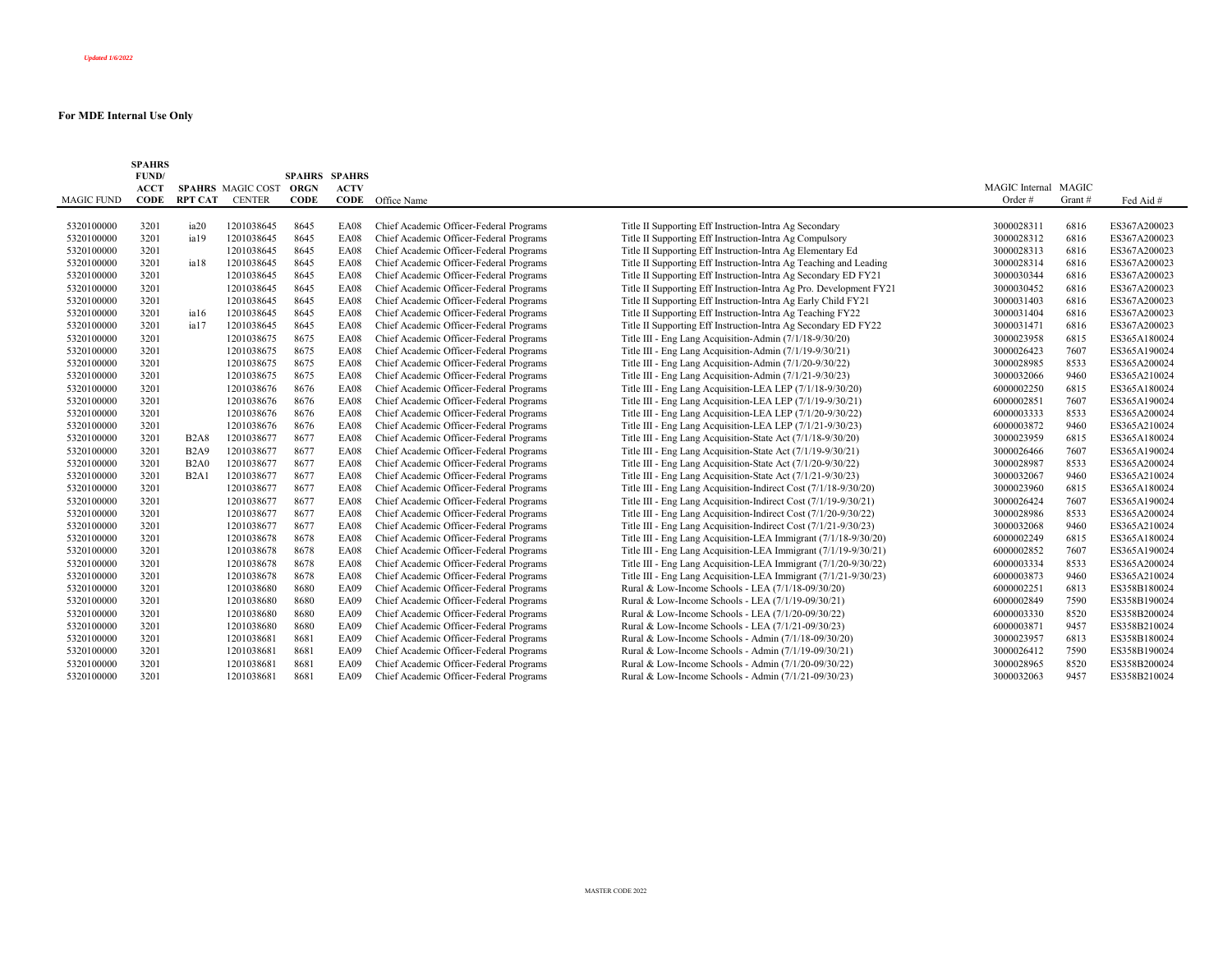|                                                                                            | <b>SPAHRS</b> |         |                          |      |                      |                                          |                                                      |                      |         |             |
|--------------------------------------------------------------------------------------------|---------------|---------|--------------------------|------|----------------------|------------------------------------------|------------------------------------------------------|----------------------|---------|-------------|
|                                                                                            | FUND/         |         |                          |      | <b>SPAHRS SPAHRS</b> |                                          |                                                      |                      |         |             |
|                                                                                            | <b>ACCT</b>   |         | <b>SPAHRS</b> MAGIC COST | ORGN | <b>ACTV</b>          |                                          |                                                      | MAGIC Internal MAGIC |         |             |
| MAGIC FUND                                                                                 | CODE          | RPT CAT | <b>CENTER</b>            | CODE |                      | <b>CODE</b> Office Name                  |                                                      | Order #              | Grant # | Fed Aid #   |
| <b>DEPUTY SUPERINTENDENT - CHIEF ACCOUNTABILITY OFFICER (8300)</b><br>Dr. Paula Vanderford |               |         |                          |      |                      |                                          |                                                      |                      |         |             |
| 2220100000                                                                                 | 2201          |         | 1201038303               | 8303 | EA07                 | Deputy-Chief Accountability Officer      | Deputy Superintendent - Chief Accountability Officer |                      |         | ST0114-SDE  |
| 4420100000                                                                                 | 4201          | E354    | 1201038381               | 8381 |                      | EA07 Deputy-Chief Accountability Officer | EE-Perform Based Accred                              |                      |         | EE-ACCRED14 |
| 3320200000                                                                                 | 3202          | i013    | 1201038395               | 8395 |                      | EA07 Deputy-Chief Accountability Officer | Chief Accountability - Indirect Cost                 | 3000023131           | 6142    | INDCOST93   |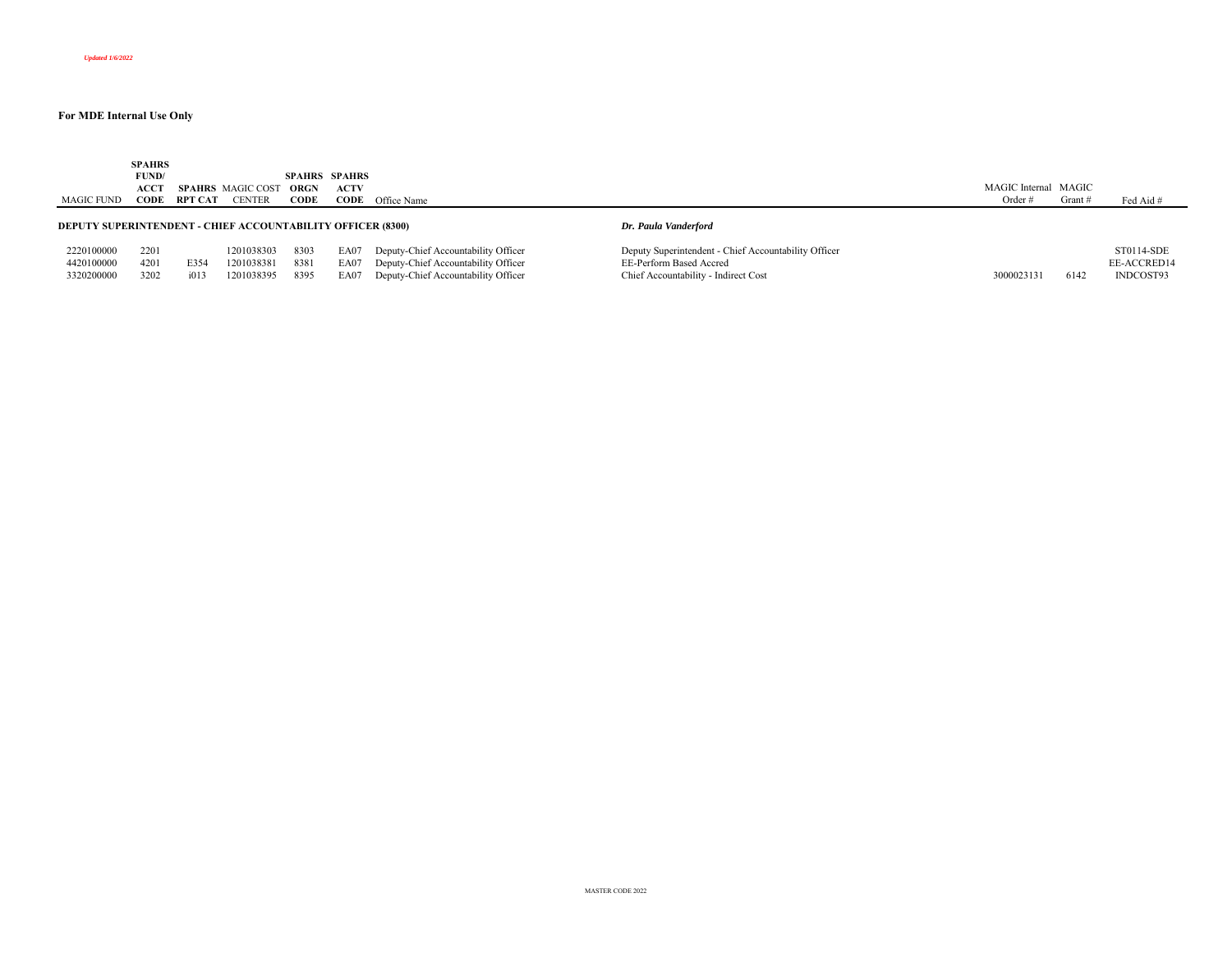|                   | <b>SPAHRS</b>                            |                   |               |      |                      |                         |                      |       |           |
|-------------------|------------------------------------------|-------------------|---------------|------|----------------------|-------------------------|----------------------|-------|-----------|
|                   | FUND/<br>the contract of the contract of |                   |               |      | <b>SPAHRS SPAHRS</b> |                         |                      |       |           |
|                   | <b>ACCT</b>                              | SPAHRS MAGIC COST |               | ORGN | <b>ACTV</b>          |                         | MAGIC Internal MAGIC |       |           |
| <b>MAGIC FUND</b> | CODE                                     | <b>RPT CAT</b>    | <b>CENTER</b> | CODE |                      | <b>CODE</b> Office Name | Order                | Grant | Fed Aid # |

## **CHIEF ACCOUNTABILITY OFFICER - Student Assessment (8300)** *Dr. Jacquelyn Sampsell*

| 2220100000 | 2201 | A844             | 1201038301 | 8301 | EA07 | Chief Accountability Officer-Student Assessment | <b>Student Assessment Operations</b>      |            |      | ST0114-SDE         |
|------------|------|------------------|------------|------|------|-------------------------------------------------|-------------------------------------------|------------|------|--------------------|
| 2220100000 | 2201 | A844             | 1201038302 | 8302 | EA07 | Chief Accountability Officer-Student Assessment | Literacy Initiative & Assessment          |            |      | ST0114-SDE         |
| 5320100000 | 3201 | <b>B352</b>      | 1201038310 | 8310 | EA07 | Chief Accountability Officer-Student Assessment | NAEP (7/1/17-6/30/18)                     | 3000018300 | 4655 | NAEP17             |
| 5320100000 | 3201 | <b>B358</b>      | 1201038310 | 8310 | EA07 | Chief Accountability Officer-Student Assessment | NAEP (7/1/18-6/30/19)                     | 3000023590 | 6623 | NAEP18             |
| 2220100000 | 2201 | A844             | 1201038332 | 8332 | EA07 | Chief Accountability Officer-Student Assessment | <b>Statewide Testing Operations</b>       |            |      | ST0114-SDE         |
| 3320200000 | 3202 | S076             | 1201038340 | 8340 | EA07 | Chief Accountability Officer-Student Assessment | Assessment Symposium                      |            |      | 96ASSESSSYM        |
| 3320200000 | 3202 | R <sub>005</sub> | 1201038350 | 8350 | EA07 | Chief Accountability Officer-Student Assessment | <b>Technology Enhancement Grants</b>      |            |      | <b>TECHENHANCE</b> |
| 5320100000 | 3201 | <b>B288</b>      | 1201038370 | 8370 | EA07 | Chief Accountability Officer-Student Assessment | State Assessments (07/01/18-09/30/20)     | 3000025225 | 7162 | ES369A180025       |
| 5320100000 | 3201 | <b>B289</b>      | 1201038370 | 8370 | EA07 | Chief Accountability Officer-Student Assessment | State Assessments (07/01/19-09/30/21)     | 3000026320 | 7567 | ES369A190025       |
| 5320100000 | 3201 | <b>B280</b>      | 1201038370 | 8370 | EA07 | Chief Accountability Officer-Student Assessment | State Assessments (07/01/20-09/30/22)     | 3000028852 | 8485 | ES369A200025       |
| 5320100000 | 3201 | <b>B281</b>      | 1201038370 | 8370 | EA07 | Chief Accountability Officer-Student Assessment | State Assessments (07/01/21-09/30/23)     | 3000031412 | 9302 | ES369A210025       |
| 4420100000 | 4201 | <b>E484</b>      | 1201038380 | 8380 | EA07 | Chief Accountability Officer-Student Assessment | EEF-Testing                               |            |      | EE-TESTING14       |
| 5320100000 | 3201 |                  | 1201038382 | 8382 | EA07 | Chief Accountability Officer-Student Assessment | Competitive Grants for Student Assessment | 3000027930 | 8127 | ES368A190013       |
| 3320200000 | 3202 | 1013             | 1201038395 | 8395 | EA07 | Chief Accountability Officer-Student Assessment | <b>Indirect Cost</b>                      | 3000023131 | 6142 | INDCOST93          |
| 3320200000 | 3202 | S424             | 1201038398 | 8398 | EA07 | Chief Accountability Officer-Student Assessment | Receipts/Refunds                          |            |      | <b>ASSESSRECPT</b> |
| 5320100000 | 3201 | CP94             | 1201038399 | 8399 | EA07 | Chief Accountability Officer-Student Assessment | Cost Pool - Student Assessment            |            |      | COSTPOOL14         |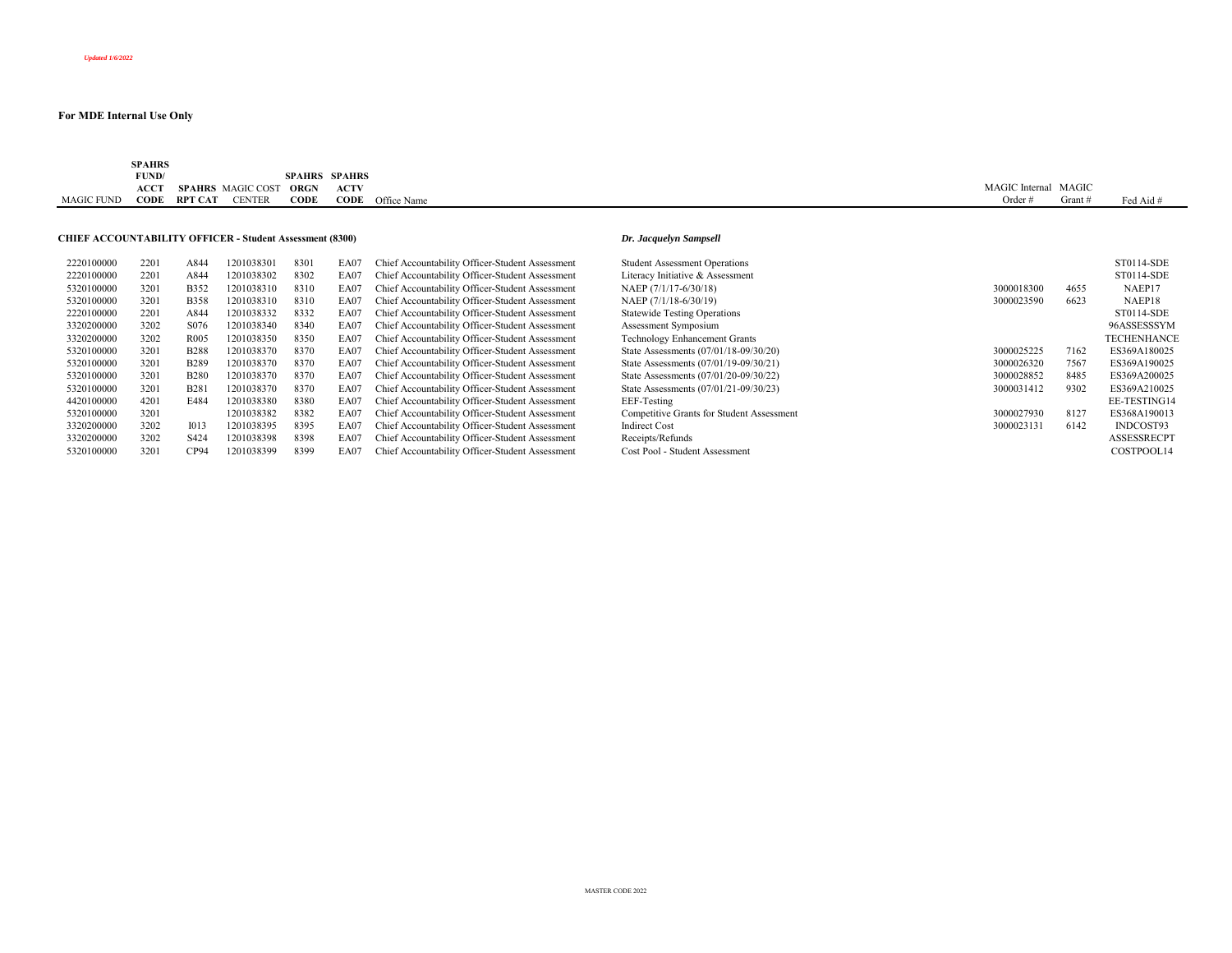|                   | SPAHRS      |                |                          |               |        |             |                       |       |           |
|-------------------|-------------|----------------|--------------------------|---------------|--------|-------------|-----------------------|-------|-----------|
|                   | FUND/       |                |                          | <b>SPAHRS</b> | SPAHRS |             |                       |       |           |
|                   | <b>ACCT</b> |                | <b>SPAHRS</b> MAGIC COST | ORGN          | ACTV   |             | <b>MAGIC</b> Internal | MAGIC |           |
| <b>MAGIC FUND</b> | CODE        | <b>RPT CAT</b> | <b>TENTER</b>            | CODE          | CODE   | Office Name |                       | Grant | Fed Aid # |

## **CHIEF ACADEMIC OFFICER - School Improvement (8400,8500)** *Dr. Sonja Robertson*

| 2220100000 | 2201 | A844             | 1201058501 | 8501 | <b>EA08</b> | Chief Academic Officer-School Improvement | School Improvement Operations                                     |            |       | ST0114-SDE   |
|------------|------|------------------|------------|------|-------------|-------------------------------------------|-------------------------------------------------------------------|------------|-------|--------------|
| 2220100000 | 2201 | A844             | 1201058503 | 8503 | EA08        | Chief Academic Officer-School Improvement | Schools at Risk                                                   |            |       | ST0114-SDE   |
| 5320200000 | 3210 | SRB <sub>2</sub> | 1201058506 | 8506 | EA08        | Chief Academic Officer-School Improvement | <b>SREB PD Reimbursement</b>                                      | 3000026491 | 7618  |              |
| 3320200000 | 3202 | <b>IO13</b>      | 1201058540 | 8540 | EA08        | Chief Academic Officer-School Improvement | School Improvement - Indirect Cost                                | 3000023444 | 6142  | INDCOST93    |
| 5320100000 | 3201 | <b>BC54</b>      | 1201058410 | 8410 | EA09        | Chief Academic Officer-School Improvement | State Improvement Grants-State Activities (7/1/14-9/30/20)        | 3000022704 | 6056  | ES377A140025 |
| 5320100000 | 3201 | <b>BC55</b>      | 1201058410 | 8410 | <b>EA09</b> | Chief Academic Officer-School Improvement | State Improvement Grants-State Activities (7/1/15-09/30/21)       | 3000017617 | 4267  | ES377A150025 |
| 5320100000 | 3201 | <b>BC56</b>      | 1201058410 | 8410 | <b>EA09</b> | Chief Academic Officer-School Improvement | State Improvement Grants-State Activities (7/1/16-12/31/22)       | 3000017620 | 4269  | ES377A160025 |
| 5320100000 | 3201 |                  | 1201058410 | 8410 | EA09        | Chief Academic Officer-School Improvement | State Improvement Grants-LEA (7/1/14-9/30/20)                     | 6000001938 | 6056  | ES377A140025 |
| 5320100000 | 3201 |                  | 1201058410 | 8410 | EA09        | Chief Academic Officer-School Improvement | State Improvement Grants-LEA (7/1/15-12/31/21)                    | 6000001945 | 4267  | ES377A150025 |
| 5320100000 | 3201 |                  | 1201058410 | 8410 | EA09        | Chief Academic Officer-School Improvement | State Improvement Grants-LEA (7/1/16-12/31/22)                    | 6000001946 | 4269  | ES377A160025 |
| 5320100000 | 3201 |                  | 1201058410 | 8410 | EA09        | Chief Academic Officer-School Improvement | State Improvement Grants-Indirect Cost (7/1/14-9/30/20)           | 3000022705 | 6056* | ES377A140025 |
| 5320100000 | 3201 |                  | 1201058410 | 8410 | EA09        | Chief Academic Officer-School Improvement | State Improvement Grants-Indirect Cost (7/1/15-12/31/21)          | 3000017619 | 4267  | ES377A150025 |
|            |      |                  |            |      |             |                                           |                                                                   |            |       |              |
| 5320100000 | 3201 |                  | 1201038228 | 8228 | EA09        | Chief Academic Officer-School Improvement | Title I-School Improvement LEA (7/1/18-12/31/20)                  | 6000002270 | 6818  | ES010A180024 |
| 5320100000 | 3201 |                  | 1201038228 | 8228 | EA09        | Chief Academic Officer-School Improvement | Title I-School Improvement LEA (7/1/19-12/31/21)                  | 6000002832 | 7589  | ES010A190024 |
| 5320100000 | 3201 |                  | 1201038228 | 8228 | EA09        | Chief Academic Officer-School Improvement | Title I-School Improvement LEA (7/1/20-12/31/22)                  | 6000003369 | 8510  | ES010A200024 |
| 5320100000 | 3201 |                  | 1201038228 | 8228 | <b>EA09</b> | Chief Academic Officer-School Improvement | Title I-School Improvement LEA (7/1/21-12/31/23)                  | 6000003829 | 9428  | ES010A210024 |
| 5320100000 | 3201 | <b>BE78</b>      | 1201038229 | 8229 | EA09        | Chief Academic Officer-School Improvement | Title I-School Improvement State Activities (7/1/18-12/31/20)     | 3000024030 | 6818  | ES010A180024 |
| 5320100000 | 3201 | <b>BE79</b>      | 1201038229 | 8229 | <b>EA09</b> | Chief Academic Officer-School Improvement | Title I-School Improvement State Activities (7/1/19-12/31/21)     | 3000026451 | 7589  | ES010A190024 |
| 5320100000 | 3201 | <b>BE70</b>      | 1201038229 | 8229 | <b>EA09</b> | Chief Academic Officer-School Improvement | Title I-School Improvement State Activities (7/1/20-12/31/22)     | 3000028976 | 8510  | ES010A200024 |
| 5320100000 | 3201 |                  | 1201038229 | 8229 | EA09        | Chief Academic Officer-School Improvement | Title I-School Improvement State Activities LEA (7/1/20-12/31/22) | 6000003992 | 8510  | ES010A200024 |
| 5320100000 | 3201 | <b>BE71</b>      | 1201038229 | 8229 | <b>EA09</b> | Chief Academic Officer-School Improvement | Title I-School Improvement State Activities (7/1/21-12/31/23)     | 3000031900 | 9428  | ES010A210024 |
| 5320100000 | 3201 |                  | 1201038229 | 8229 | EA09        | Chief Academic Officer-School Improvement | Title I-School Improvement Indirect Cost (7/1/18-12/31/20)        | 3000024031 | 6818  | ES010A180024 |
| 5320100000 | 3201 |                  | 1201038229 | 8229 | <b>EA09</b> | Chief Academic Officer-School Improvement | Title I-School Improvement Indirect Cost (7/1/19-12/31/21)        | 3000026452 | 7589  | ES010A190024 |
| 5320100000 | 3201 |                  | 1201038229 | 8229 | <b>EA09</b> | Chief Academic Officer-School Improvement | Title I-School Improvement Indirect Cost (7/1/20-12/31/22)        | 3000028977 | 8510  | ES010A200024 |
| 5320100000 | 3201 |                  | 1201038229 | 8229 | <b>EA09</b> | Chief Academic Officer-School Improvement | Title I-School Improvement Indirect Cost (7/1/21-12/31/23)        | 3000031901 | 9428  | ES010A210024 |